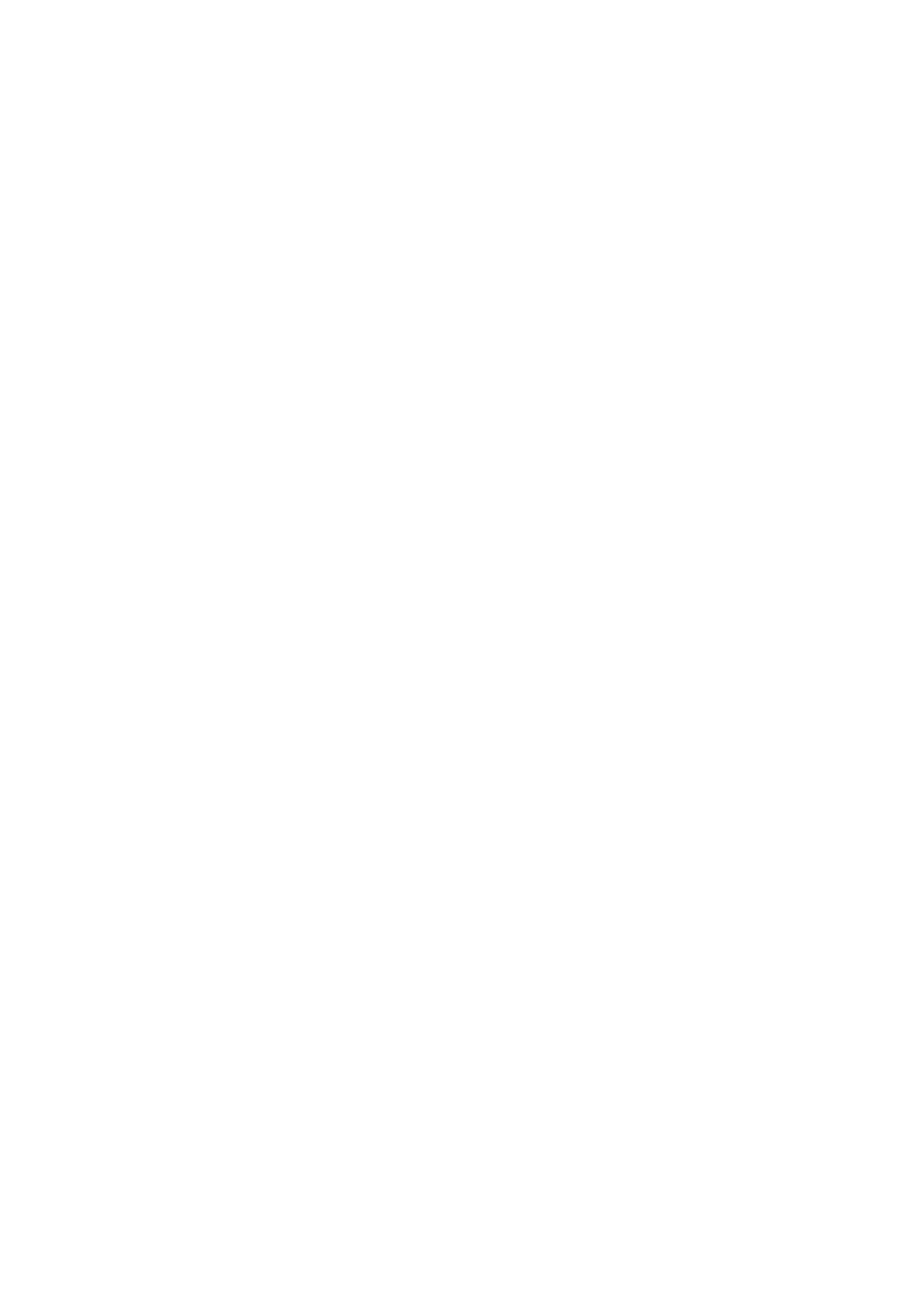# **Table of Contents**

| 1.  |                                                                           |
|-----|---------------------------------------------------------------------------|
| 1.1 |                                                                           |
| 1.2 | <b>EXISTING PROJECTIONS AND RPG/RSS AND THAMES GATEWAY BACKGROUND1</b>    |
| 2.  | THE LOCAL ECONOMY AND EMPLOYMENT TRENDS3                                  |
| 2.1 |                                                                           |
| 2.2 |                                                                           |
| 2.3 |                                                                           |
| 2.4 |                                                                           |
| 3.  |                                                                           |
| 3.1 | JOB/WORKER FORECASTS, METHODOLOGIES AND ASSUMPTIONS 9                     |
| 3.2 |                                                                           |
| 4.  |                                                                           |
| 4.1 |                                                                           |
| 4.2 | TYPES AND SECTORS OF BUSINESS CONTRIBUTING TO PROPOSED EMPLOYMENT         |
| 4.3 |                                                                           |
| 5.  |                                                                           |
| 5.1 | ADEQUACY OF LAND SUPPLY IN THE BOROUGH TO MEET REQUIREMENTS 27            |
| 5.2 | <b>SURVEY ASSESSMENT OF SECTORS OF BUSINESS WHICH REQUIRE LAND FOR</b>    |
| 5.3 | <b>SIZES OF COMPANY AND TYPE OF SECTOR NOT WELL PROVIDED FOR IN TERMS</b> |
| 5.4 |                                                                           |
| 5.5 | NON-PLANNING CONSTRAINTS TO EMPLOYMENT GROWTH38                           |
| 6.  |                                                                           |
| 6.1 |                                                                           |
| 6.2 |                                                                           |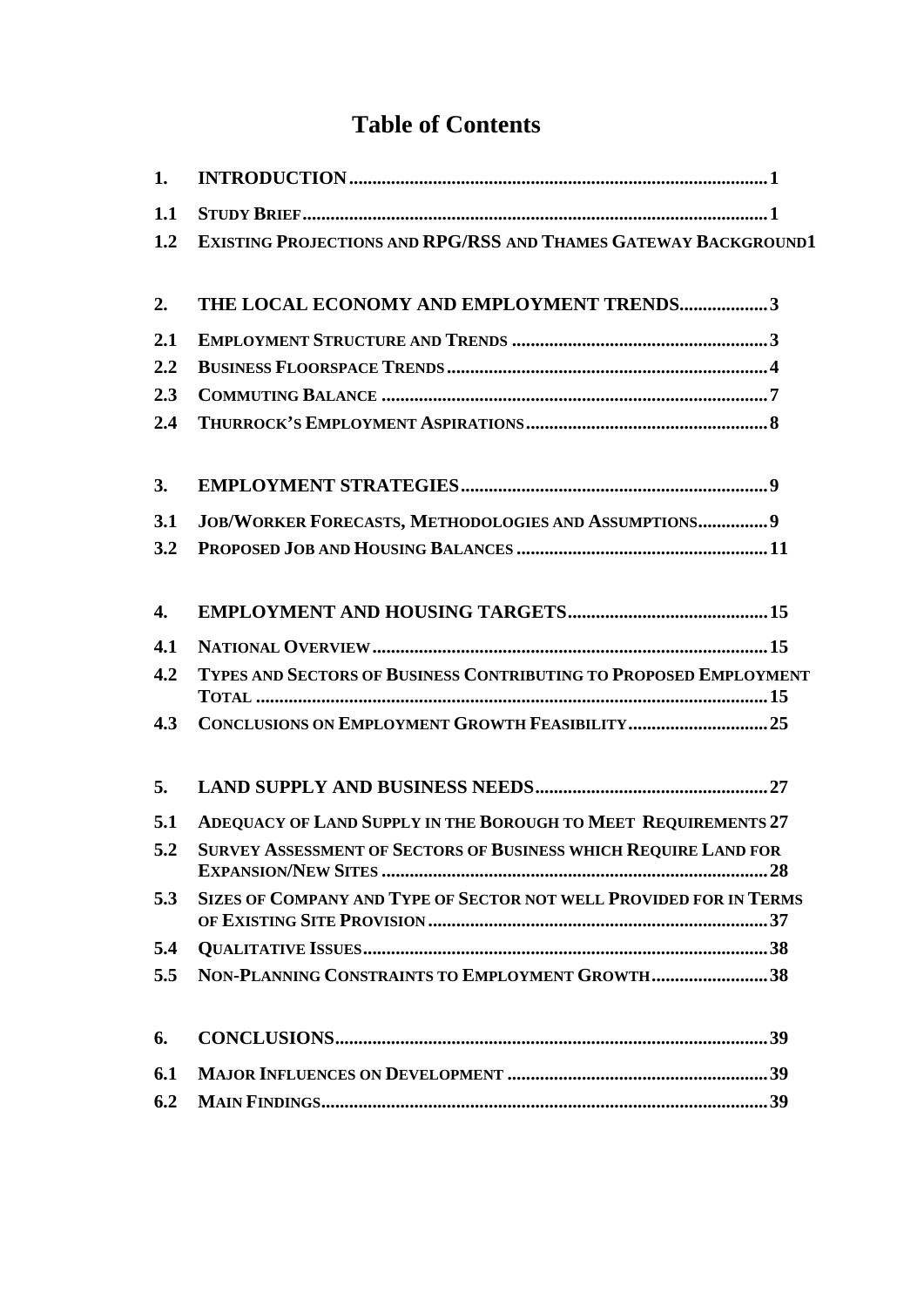# **APPENDICES**

- 1 CURRENT AND EMERGING STRATEGIES
- 2 FLOORSPACE STOCK PER '000 POPULATION
- 3 LOCAL POPULATION SERVING EMPLOYMENT
- 4 BUSINESS SURVEY SUMMARY RESPONSES
- 5 ESTATE AGENTS COMMMENTS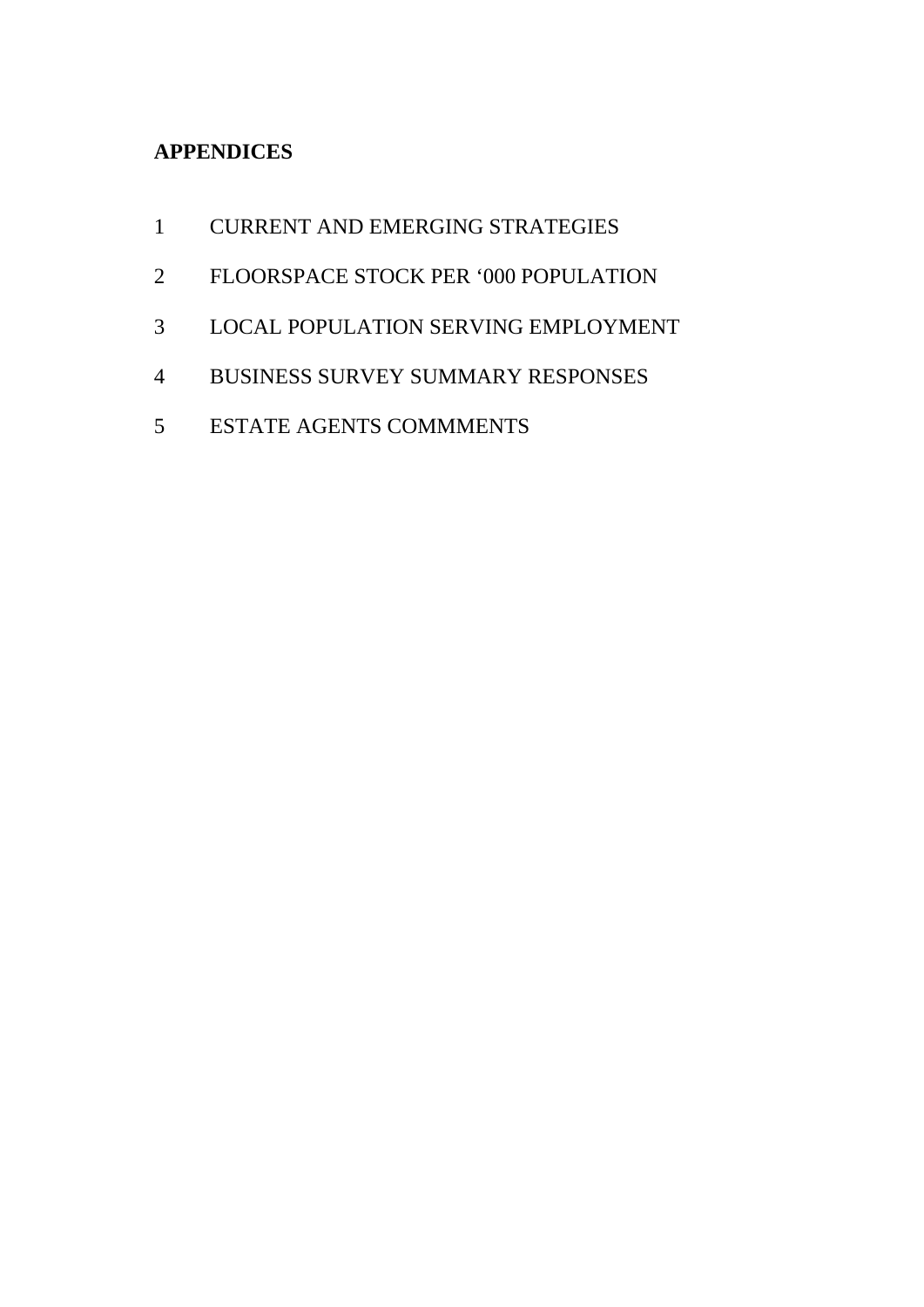# **1. INTRODUCTION**

# **1.1 Study Brief**

Thurrock Council engaged Bone Wells Associates to conduct an employment study for the District in September 2004. The study was intended to test the validity of employment forecasts for Thurrock in emerging strategies and to identify local requirements in terms of the job/worker balance, potential business sector growth and company site requirements. This broke down into a desktop study and complementary business/stakeholder survey as follows:

# **Desktop study to assess validity of existing and emerging forecasts**

- job/worker forecasts, methodologies and assumptions
- proposed job and housing balances
- implications of additional higher housing growth scenarios
- types of sectors and businesses contributing to proposed employment total
- likely contribution of existing Thurrock business to proposed job total
- adequacy of land supply to meet requirements

# **Business and stakeholder survey**

- types and sectors of business including inward investment which require land for expansion/ new sites
- particular sizes of company and types of sector which are not well provided for in terms of existing site provision
- qualitative factors in terms of site suitability, location, market demand
- non-planning constraints, e.g. skills shortage, training

# **1.2 Existing Projections and RPG/RSS and Thames Gateway Background**

A brief resume of existing projections and comment is provided in Appendix 1 'Current and Emerging Strategies'. This summarises employment, housing and population projections prepared by or on behalf of the Thurrock UDP, EEDA Regional Economic Strategy, Regional Planning Guidance (RPG)/Regional Spatial Strategy (RSS) 14, now termed Draft East of England Plan (DEEP). It will be apparent that different forecasts and estimates are not all comparable, covering different years and with different baselines.

The Draft Regional Planning Guidance for the East of England, affirmed by the draft revision to the Regional Spatial Strategy December 2004, identified Thurrock as a 'Regeneration Hub' and 'Strategic Employment Site' in terms of proposed distribution, logistics and port related activity with major zones of change at Grays Riverside and Shell Haven. These have been singled out as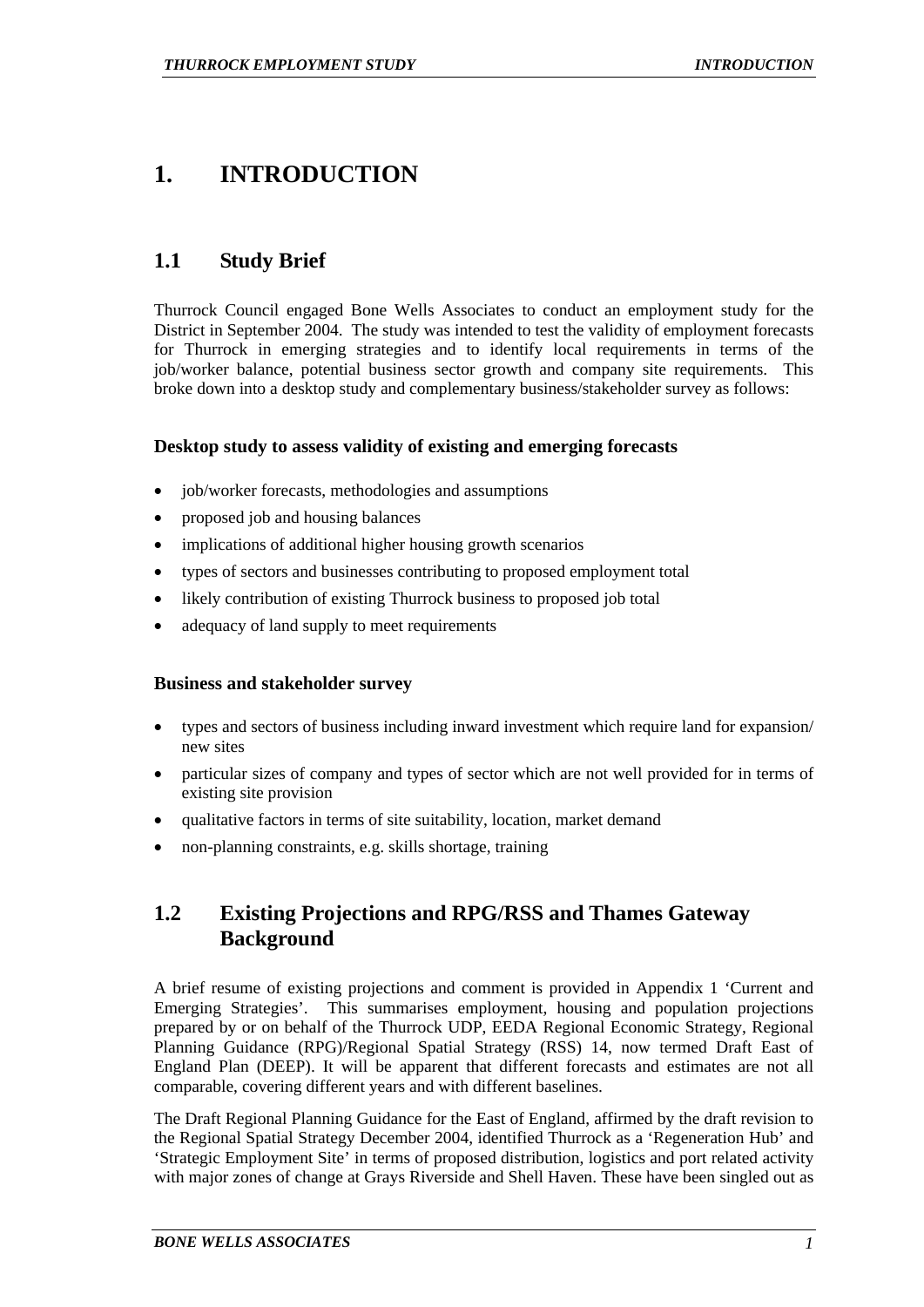key components of the large quantum of planned employment growth in Thurrock. This quantum of growth is itself a significant proportion of the total anticipated in the Thames Gateway/South Essex (TGSE) area over the period 2001-2021. Issues arising from this include:

- the validity and likelihood of these jobs arising, particularly at Shell Haven
- the aspirations of Thurrock Council for diversification of employment and reducing reliance on logistics related jobs
- the alignment of housing and jobs proposed in DEEP (RSS14) as it applies to Thurrock
- the implications for commuting into and out of Thurrock as a response to major employment and housing development changes

The sub-regional development context is obviously relevant: Thurrock's position cannot be considered in isolation and some attention must be paid to wider sub-regional strategy developments, although this is not the role of this study

# **Methodology and Report Structure**

The report is based on desk research supported by a business and stakeholder survey. The desk research comprises analysis of demographic, employment and other relevant data, appraisal of relevant policies, and development and application of a model to examine alternative housing and employment projections. The survey work comprised:

- business survey of existing Thurrock companies (excluding certain sectors such as retail and the very smallest firms), by postal questionnaire
- survey of actual and potential inward investors, by telephone interview and postal questionnaire
- survey of business stakeholders in Thurrock by face to face and telephone interview

The surveys were designed to identify the types and sectors of business which require land for expansion or new sites, to assess what types of sector were not well provided for in terms of existing site provision, and to appraise qualitative issues regarding site suitability, location and market demand.

**Chapter 2** briefly summarises the local economy background, highlighting major employment trends, business floorspace changes, and the commuting balance. **Chapter 3** reviews existing policies and housing, population and employment projections, setting out the key underlying forecasts and assumptions. It shows the balance of housing/population and employment with particular reference to DEEP (RSS14) targets and their implications for commuting. **Chapter 4** examines the potential contribution of different sources of employment to employment targets as a check on their feasibility, and considers briefly housing target feasibility. **Chapter 5** reviews the potential supply and demand, and suitability of existing employment land and premises, based on the survey of occupiers and investors. **Chapter 6** briefly reviews the major factors influencing employment growth, and sets out the consultants' conclusions. Supplementary material is contained in Appendices.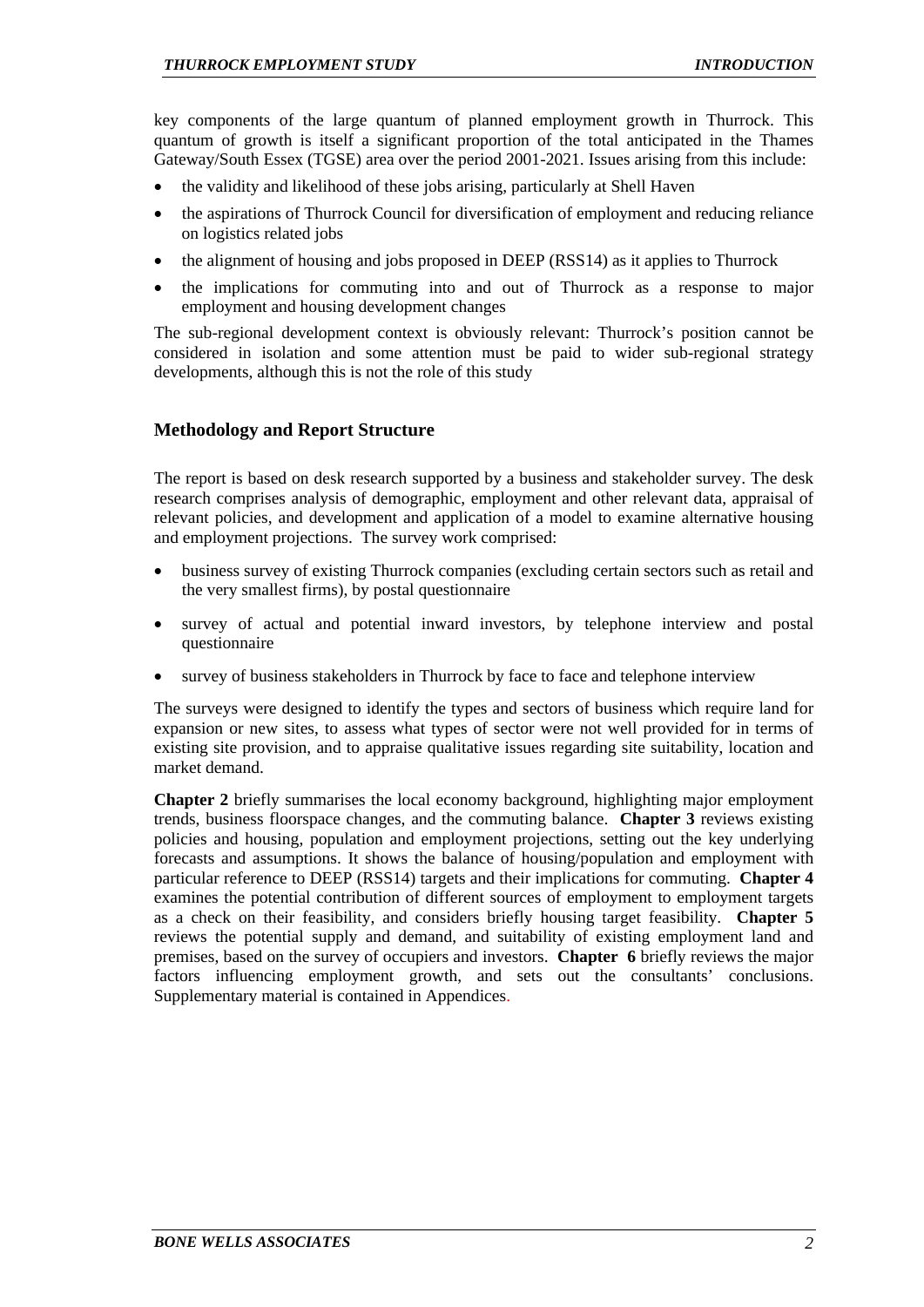# **2. ECONOMY AND EMPLOYMENT**

# **2.1 Employment Structure and Trends**

Although Thurrock has undoubtedly attracted many logistics and transport firms in recent years these do not dominate employment trends, indeed the most striking change over the last decade has been the rapid growth in services. Table 2.1 provides a snapshot change in employment over 1991-2001 by main sector, showing the 42% growth in service employment while extractive, energy and manufacturing employment has fallen. Roughly proxied by the wholesale and transport sectors, logistics and distribution rose over the decade, but appear to have been falling in recent years. Data for individual years from the same source indicate that this sector may have peaked in 2000 with as many as 15,600 jobs, but had declined to 12,400 jobs by 2004.

| <b>Sector</b>                | 1991   | 2001   | <b>Change '91-01</b> |         |
|------------------------------|--------|--------|----------------------|---------|
| Extractive, Gas, Elec, Water | 2,180  | 440    | $-1,740$             | - 80%   |
| Manufacturing                | 8,950  | 8,150  | $-800$               | 9%      |
| Construction                 | 3,930  | 5,340  | $+1,410$             | $+36%$  |
| Retailing                    | 6,170  | 11,940 | $+5,770$             | $+94%$  |
| Wholesaling                  | 3,160  | 4,770  | $+1,610$             | $+51%$  |
| Hotels & catering            | 2,890  | 4,120  | $+1,230$             | $+43%$  |
| Transport                    | 8,010  | 8,270  | $+260$               | $+ 3\%$ |
| Communications               | 200    | 400    | $+200$               | $+100%$ |
| Financial services           | 880    | 600    | $-280$               | $-32%$  |
| <b>Business services</b>     | 3,010  | 3,510  | $+500$               | $+17%$  |
| Other Fin & Bus services     | 980    | 1,290  | $+310$               | $+32%$  |
| Public Admin/Defence         | 1,810  | 1,410  | $-400$               | $-22%$  |
| Education                    | 2,510  | 3,880  | $+1,370$             | $+55%$  |
| Health                       | 2,390  | 3,420  | $+1,030$             | $+43%$  |
| Other (personal services)    | 2,390  | 2,580  | $+190$               | $+ 8\%$ |
| <b>TOTAL</b>                 | 49,480 | 60,100 | $+10,620$            | $+21%$  |

| Table 2.1 | <b>Summary of main employment changes in Thurrock 1991-2001</b> |
|-----------|-----------------------------------------------------------------|
|-----------|-----------------------------------------------------------------|

*Source: ABI/Experian. Note that estimates include self employed, omitted from standard ABI data.*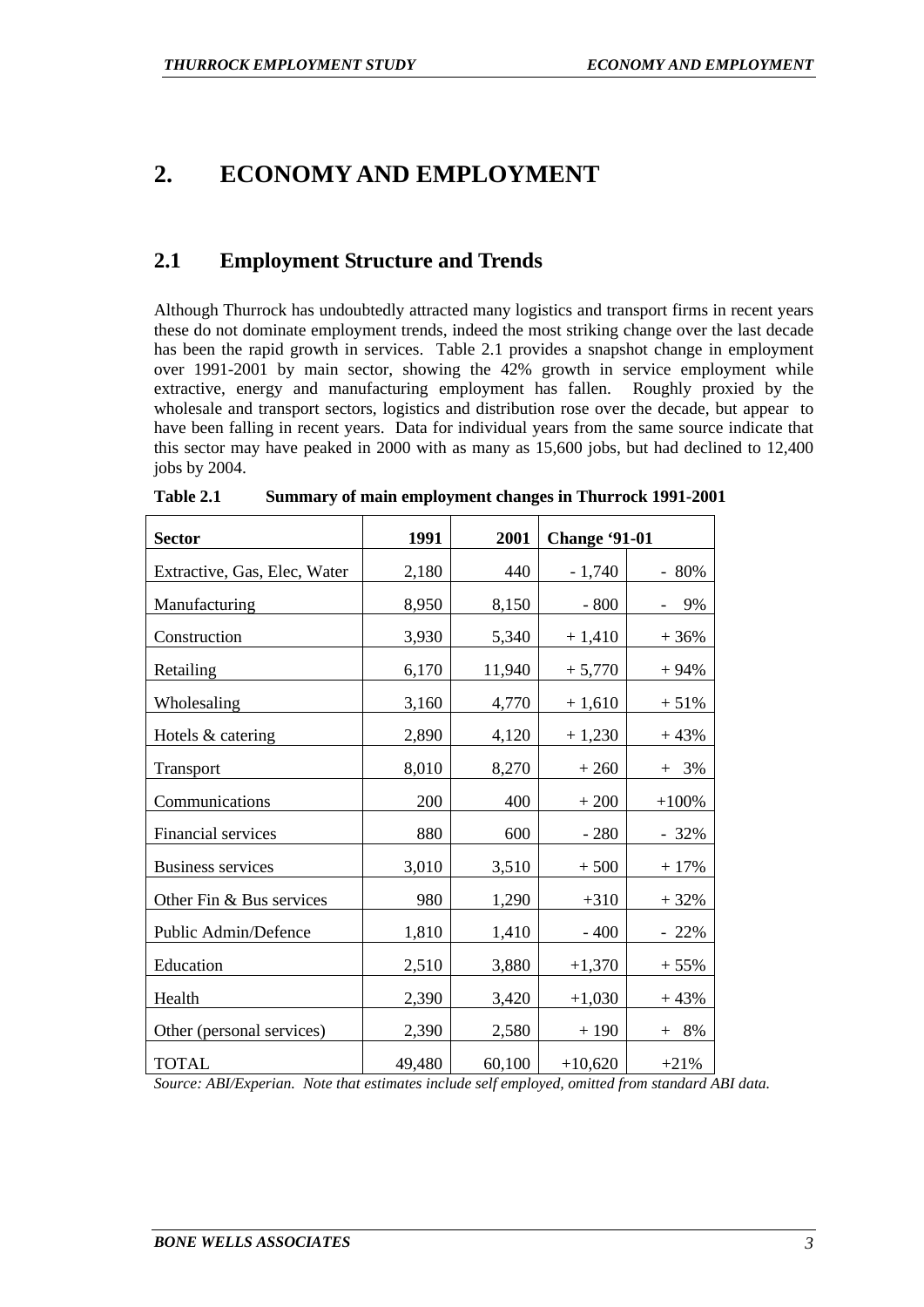Service employment growth has of course dominated employment change everywhere, but its rapid growth in Thurrock can be overlooked. The impact of Lakeside is dramatic with an enormous expansion of retail employment. Wholesaling, hotels and restaurants, education and health also enjoyed large increases of around 40-50%. In contrast financial and business services, and personal services, have risen by a much lower rate. Overall there has been rapid growth in employment, and symptomatic of the housing and general construction boom, employment in construction rose almost as quickly as services. In manufacturing and distribution, significant increases in productivity have driven down employment numbers alongside heavy investment in plant and buildings.

Thurrock is one of the three main 'employment' towns in Thames Gateway/South Essex, alongside Basildon and Southend.<sup>1</sup> The employment structure of each reflects their relative strengths in distribution, manufacturing and services respectively. Thus as shown in Table 2.1, Thurrock in 2001 had 22% of its employment in logistics and distribution (Southend 5.8%, Basildon 8.3%). Manufacturing employment in Basildon (15,370) accounted for more than 20% of its employment (Thurrock 8.3%, Southend 6.8%), while services in Southend (55,180) accounted for 61% of its employment (Basildon 46%, Thurrock 55%). Simplifying slightly, Thurrock is the distribution town, Basildon the manufacturing town, and Southend the services town of Thames Gateway/South Essex. Thurrock has a very weak level of employment in financial and business services, as the comparison with Basildon and Southend in Table 2.2 (2001 actual, 2004 projected) demonstrates.

| Table 2.2 | <b>Employment in financial and business services 2001</b> |  |  |
|-----------|-----------------------------------------------------------|--|--|
|           |                                                           |  |  |

|                                                       | <b>Thurrock</b> |        | <b>Basildon</b> |        | <b>Southend</b> |        |
|-------------------------------------------------------|-----------------|--------|-----------------|--------|-----------------|--------|
|                                                       | 2001            | 2004   | 2001            | 2004   | 2001            | 2004   |
| Total employment                                      | 60,100          | 62,170 | 75,750          | 76,140 | 72,420          | 70,360 |
| Financial & Business services                         | 5,400           | 5,760  | 15,940          | 13,900 | 17,880          | 17,940 |
| Financial & Business services<br>- % total employment | 9.0             | 9.3    | 21.0            | 18.3   | 24.7            | 25.5   |

*Source: ABI/Experian Business Services. Note: Includes self-employed.* 

# **2.2 Business Floorspace Trends**

# **Floorspace stock**

l

The distribution of employment floorspace among the three main employment towns reflects their relative specialisation, described above. Taking data from the Valuation Office Agency (VOA) for the years  $2000-2004$ ,<sup>2</sup> Figures 2.1-2.3 show the respective stock of floorspace of warehouses, factories and offices in Thurrock, Basildon and Southend, illustrating the dominance of each type of business floorspace in each district. The figures also show trends in each.

<sup>1</sup> In 2004, total employment was estimated as Thurrock 62,000, Southend 69,000, Basildon 75,000 (source: Experian).

<sup>2</sup> N.B. 2001 figures interpolated from 2000 and 2002 data.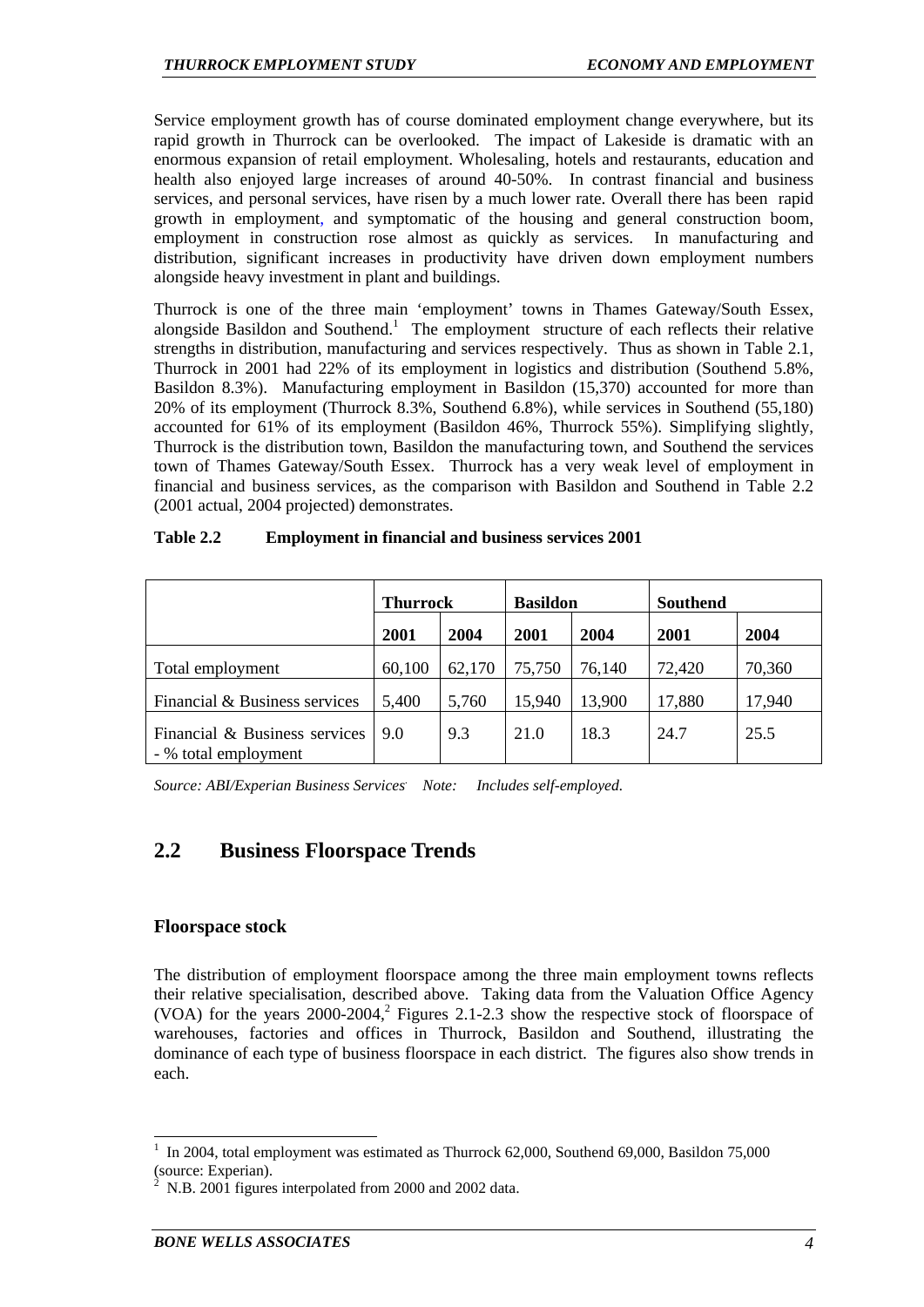#### **Figure 2.1 Warehouse floorspace stock and trends, 2000-2004**



*Source: Commercial and Industrial Floorspace and Rateable Value Statistics, VOA.* 

#### **Figure 2.2 Factories floorspace stock and trends, 2000-2004**



*Source: as Figure 2.1.* 



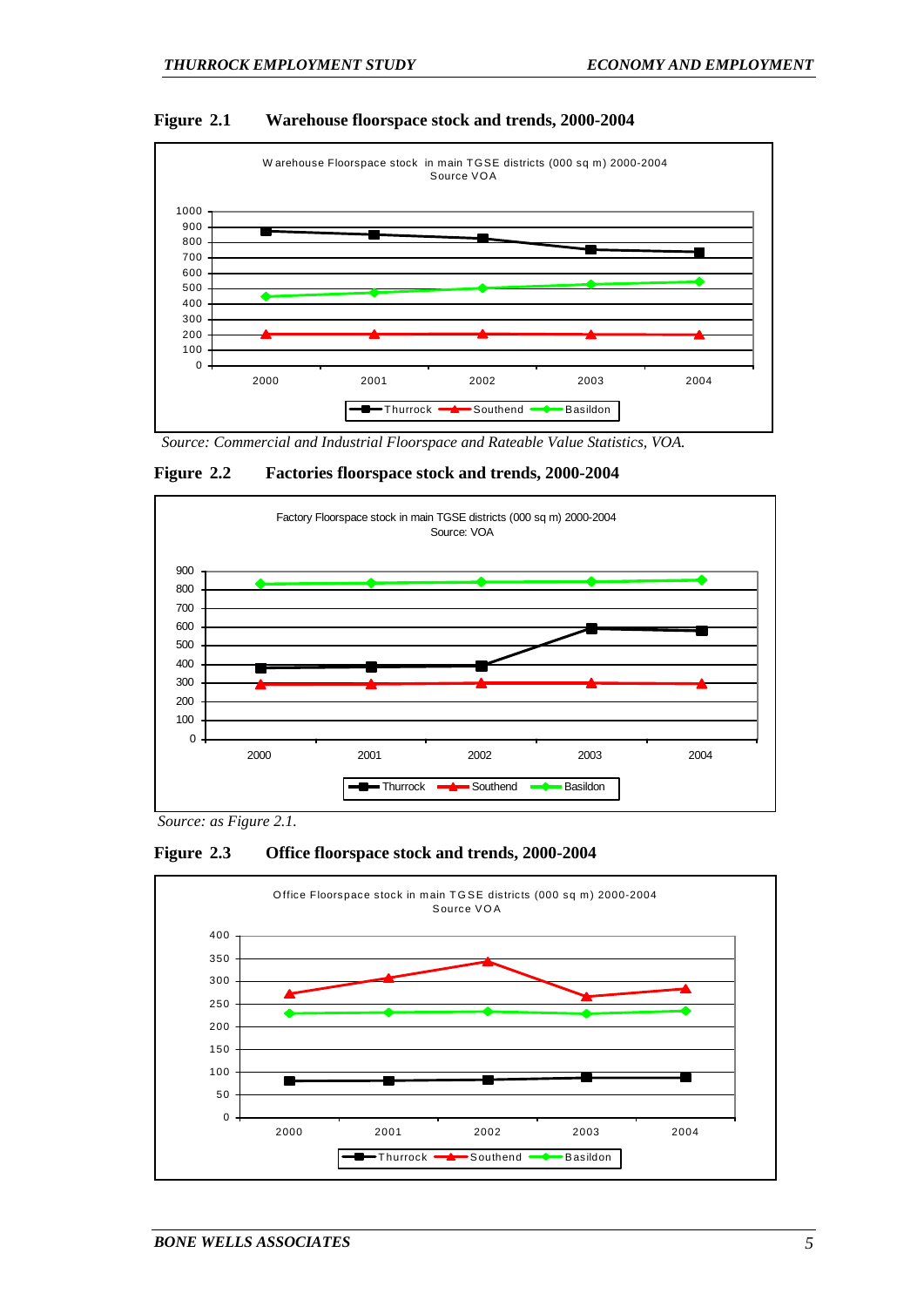#### *Source: as Figure 2.1.*

The data are stock figures so care needs exercising on interpretation – significant new activity can be masked by older floorspace being taken out of commission. This may have occurred in Thurrock for example over 2000-2004, when there was a major downturn in transport employment, very likely in the docks rather than the logistics sector. Nevertheless the recent increase in warehousing space in Basildon is interesting, suggesting that it may be a competitive location to Thurrock for distribution. There was a notable jump in recorded factories floorspace in Thurrock from 2002 to 2003, but the consultants do not know whether this is a statistical change – VOA reclassification<sup>3</sup> – or the result of a major new investment. It is understood following inquiries with Southend that that the dip in office floorspace there over the same period was the consequence of conversion to residential use of large back offices vacated by the banking sector.

Further charts showing the level of floorspace per '000 population, confirming the respective economic roles of Thurrock, Basildon and Southend in the TGSE sub-region, are given in Appendix 2.

# **Floorspace availability**

While the concentration of warehousing space in Thurrock is to be expected, there should be for all types of floorspace a level of vacancy or availability providing a margin of supply for new users. There is no single level for this but a vacancy margin of 10-12% of space is commonly regarded as a healthy level (5-7% would be widely regards as tight and 15-20% as probably an excess supply).

Data obtained for office and industrial (manufacturing and warehousing) floorspace availability for recent years  $4$  is generally consistent with this – with one exception, an extraordinary low level, of availability for offices in Thurrock Table 2.3). In absolute terms this was only 1,500 m2 according to local agents Kemsley, Whiteley and Ferris. Naturally, given the much more limited supply of office floorspace, comparatively modest changes in demand can lead to strong fluctuations in availability and lead easily to a marked shortage such as that recorded at the end of 2003.

#### **Table 2.3 Vacancy rate for different types of space in December 2003/April 2004**

|            | <b>Basildon</b> | Southend | <b>Thurrock</b> |
|------------|-----------------|----------|-----------------|
| Industrial | 10.4%           | $9.1\%$  | l3.3            |
| Office     | 9.6%            | 10.9%    | 7%              |

*Source: VOA and DHR Economics/Kemsley, Whiteley & Ferris.* 

Further, although office availability in Thurrock has fluctuated, it has been on a downward trend in comparison with the picture for Basildon and Southend – see Figure 2.4.

<sup>3</sup> Historic VOA records have not always been reliable.

<sup>4</sup> DHR Economics, 8 Bazile Road, London N21 1HR.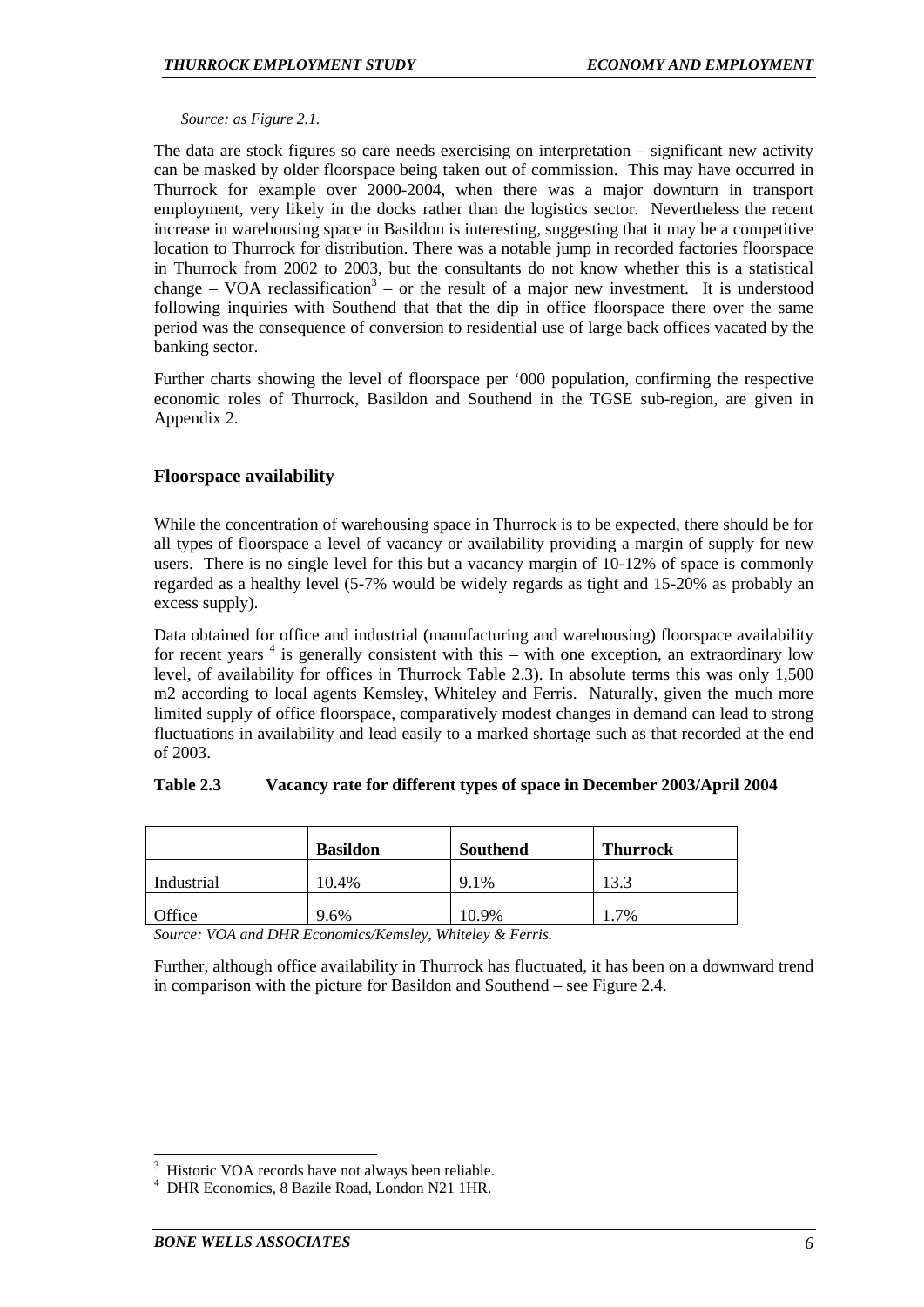



# **2.3 Commuting Balance**

Thurrock has historically experienced a net outflow of commuters due to the imbalance of jobs and resident workforce. As Table 2.4 below shows, in 1991 more than 23,000 commuted out of the district. Large though this was, by 2001 the number of out-commuters had increased substantially to more than 30,000. The reduced 'self sufficiency' in employment for Thurrock is consistent with the trend of national commuting patterns throughout the country over this period, associated with increased mobility. However, from a sustainability perspective regional policy seeks to reduce commuting flows, especially by car, as this has implications for additional road infrastructure.

#### **Table 2.4 Balance of commuting to and from Thurrock, 1991-2001**

|                                  |          |           | Census 1991   Census 2001   Change 91-01 |
|----------------------------------|----------|-----------|------------------------------------------|
| Resident and working in Thurrock | 34,840   | 39,435    | $+4,605$                                 |
| In commuting                     | 14,650   | 17,935    | $+3,285$                                 |
| Out commuting                    | 23,380   | 30,555    | $+7,175$                                 |
| Net                              | $-8,730$ | $-12,620$ | $-3,890$                                 |

*Source: Census Customer Services, Dec 2004. Note that census employment figures estimated from the table (in commuters + resident and working in the are) are not directly compatible with ABI derived figures shown in Table 2.1, largely because of double jobbing and differences in treatment of over 74s.* 

This is not simply one of scale but of type of job – the borough has lacked service employment, especially for women, many of whom have commuted to work in London and elsewhere in the TGSE area. It may also be noted that despite the increase of 10,000 jobs in the borough over 1991-2001, in 2001 there were still fewer jobs per person in Thurrock (0.42) than in Southend (0.45) or Basildon (0.46). Given that there has been significant residential development since 2001 in Thurrock (2,340 net dwellings increase according to the 2004 Annual Housing land Monitor) which may have accommodated 5,500 additional population, the gross and net out commuting levels may have increased.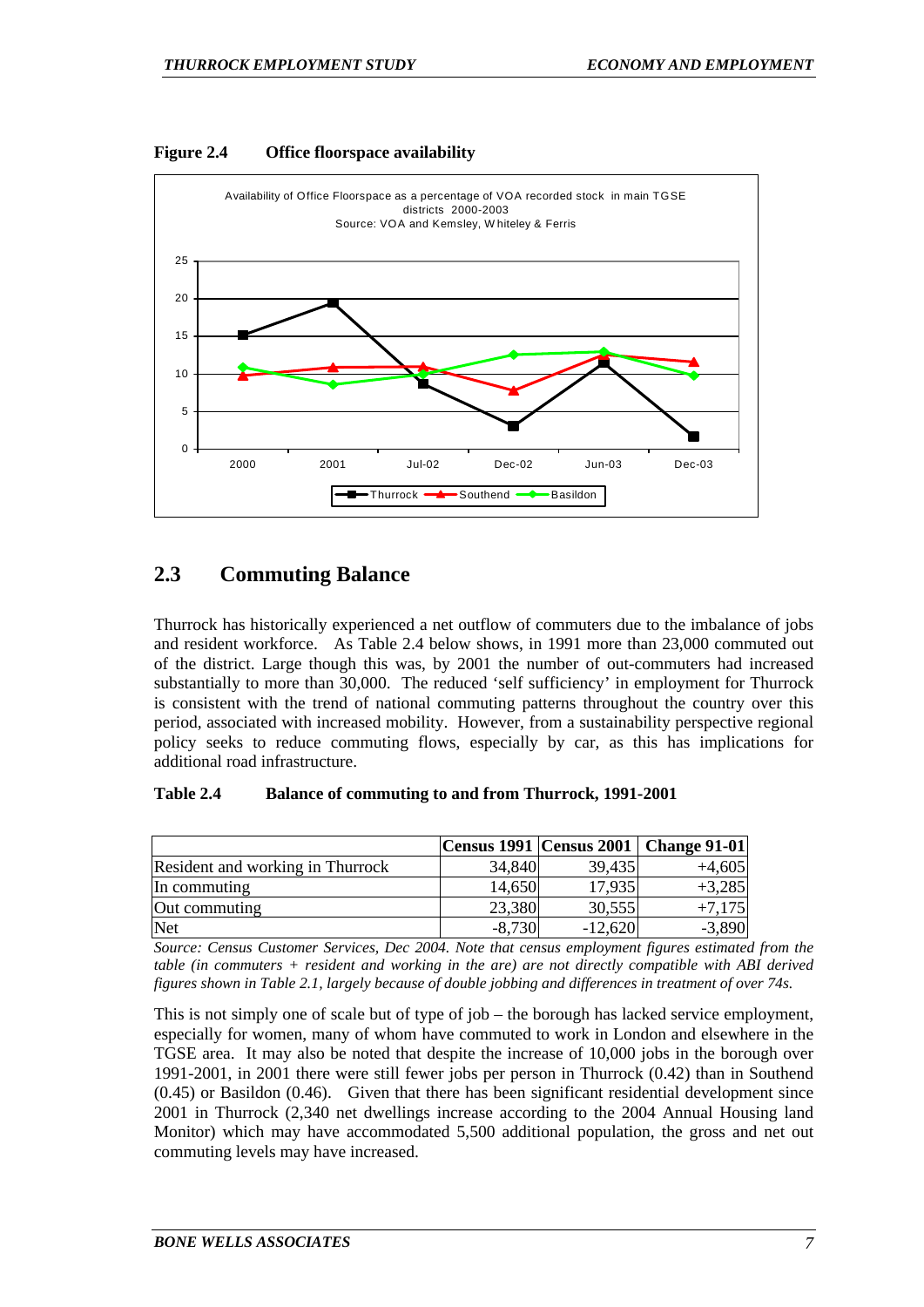# **2.4 Thurrock's Employment Aspirations**

The deposit Thurrock Unitary Development Plan (2003) says little about employment structure, other than noting the lack of white collar jobs in the borough. Some further comments were made in the Council's Economic Development Strategy  $(2000)^5$ , which states that a key economic development policy was to attract inward investment:

"which diversifies the Thurrock economy, particularly in key sectors such as manufacturing and information and communications technologies (ICT)."

However, the remainder of the document is very much about more general, non-sectoral matters, e.g. promoting partnership development, supporting training providers, developing local purchasing etc. Similarly the Community Strategy ASPIRE<sup>6</sup> outlines three general goals:

- encouraging inward investment
- supporting businesses
- diversifying the economy

but focuses on performance enhancement rather than an economic vision. A paper from Council's Economic Development Department is more specific. It reviews the recent developments in the borough, noting the large expansion of the retail sector with the development of Lakeside, the expansion of distribution logistics attracted by land and M25 access, and the continuing resilience of manufacturing despite some high profile closures. But although welcoming the consequent broadening of the economy it questions the skill levels associated with these jobs, and notes the lack of diversification through inward investment or indigenous development. Initial discussions on an emerging economic development strategy "have centred upon the central issue of diversification". The aspirations are stated as:

"to direct the economy towards higher value added sectors. Sectors identified include:

- green technologies
- advanced manufacturing
- creative industries
- professional services
- [growth in the] generic office sector"

It is understood that with the exception of creative industries<sup>7</sup> (see Section 4.2) there has been limited investigation of the feasibility of attracting these sectors, which are targeted by very many other districts, both in south east England and elsewhere. Neither, with the exception of the creative industries study, have the interventions necessary to attract such activities been researched.

Although diversification is an acknowledged objective the TGSE strategy emphasises the district's core role of developing a "world leading logistics hub"<sup>8</sup>. In part this relates to general development of established activity, and in part to prospective and geographically specific development at Shell Haven. This may be viewed as offering limited diversification but can hardly be ignored. Chapter 4 reviews the potential of Shell Haven and other more sectoral proposals to contribute to employment strategies and targets.

 5 Economic Development Strategy 2000/2001, Economic Regeneration Unit, Thurrock Council, April 2000.

<sup>6</sup> <sup>6</sup> ASPIRE, Thurrock Community Strategy , Thurrock Borough Council 2002.<br><sup>7</sup> A study was commissioned by Thurrock Council on developing a creative set

A study was commissioned by Thurrock Council on developing a creative sector, "The Space for Artists: Recommendations for Developing a 'Creative Thurrock' , Tom Fleming Creative Consultancy, undated.

<sup>8</sup> Thames Gateway South Essex, A Vision for the Future, TGSE Partnership, undated.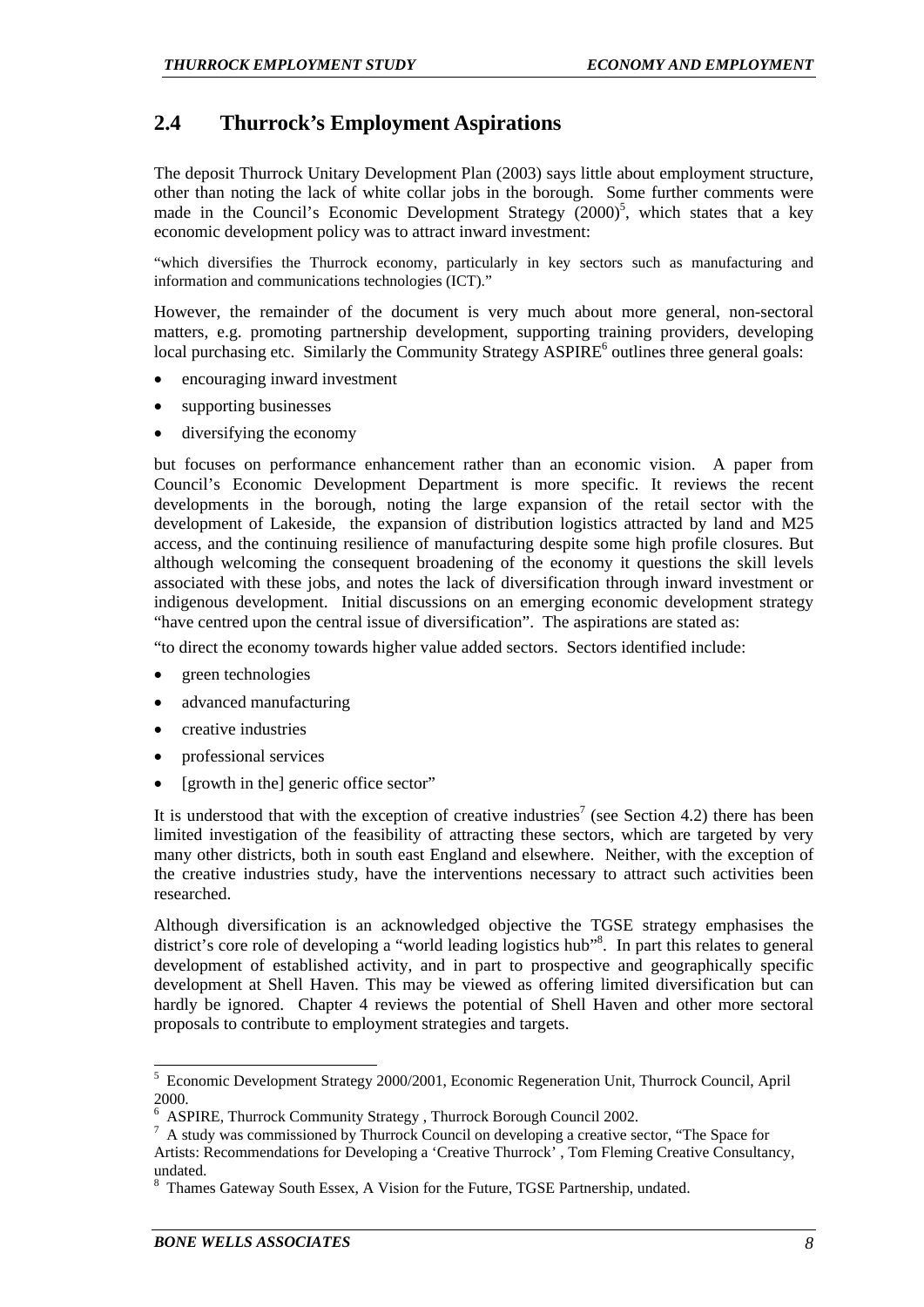# **3. EMPLOYMENT STRATEGIES**

# **3.1 Job/Worker Forecasts, Methodologies and Assumptions**

#### **Forecasts for Thurrock**

As detailed in Appendix 1, different employment projections and targets for Thurrock, including inferred estimates, have been prepared for future years, summarised in Table 3.1.

**Table 3.1 Thurrock employment projections/targets** 

| Projection          | Year   | <b>Change</b> |              |
|---------------------|--------|---------------|--------------|
|                     | 2001   | 2021          | 2001-21      |
| UDP                 | 60,100 | $64,170^1$    | 4,370        |
| <b>EBS</b> baseline | 60,100 | 66,900        | 6,800        |
| EBS 'top $20$ '     | 60,100 | 68,200        | 8,100<br>$+$ |
| draft RSS           | 60,100 | 86,100        | $+26,000$    |

*Source: UDP, EEDA, consultants. (1) UDP 2021 figure derived from projected 2016 economically active (74,200), extrapolated to 2021.* 

# **Projections methods and assumptions**

Appendix 1 describes the origins of the DEEP (RSS14) employment target. Essentially there were two stages to the process: an initial set of projections for the region, with sub-regional breakdowns, prepared by Experian Business Strategies (EBS) based on output and employment implications of the region achieving "Top 20" European Region status by 2021; followed by work done by a regional Task Group identifying aspirational employment achievement above this level.

The policy target numbers determined in the RSS process reflected government targets to achieve 50% more jobs than more houses in Thames Gateway during 2001-21. Originally, using a TGSE dwelling potential of 40,000, a figure of 60,000 additional jobs was thus proposed. Local audit resulted in a revised figure of 55,000 being adopted, and 26,000 in Thurrock. In summary form, the procedure used to determine these was as follows:

- 1. Government target to achieve 120,000 homes and 180,000 jobs in the whole of the Thames Gateway was translated in TGSE as meaning that however many houses were identified for TGSE then the number of jobs had to be 50% greater.
- 2. Joint work by ODPM, TGSEP and the local authorities identified a potential supply of 40,000 dwellings between 2001 and 2021. Thus, on the above formula an indicative planning figure of 60,000 jobs was taken for assessment.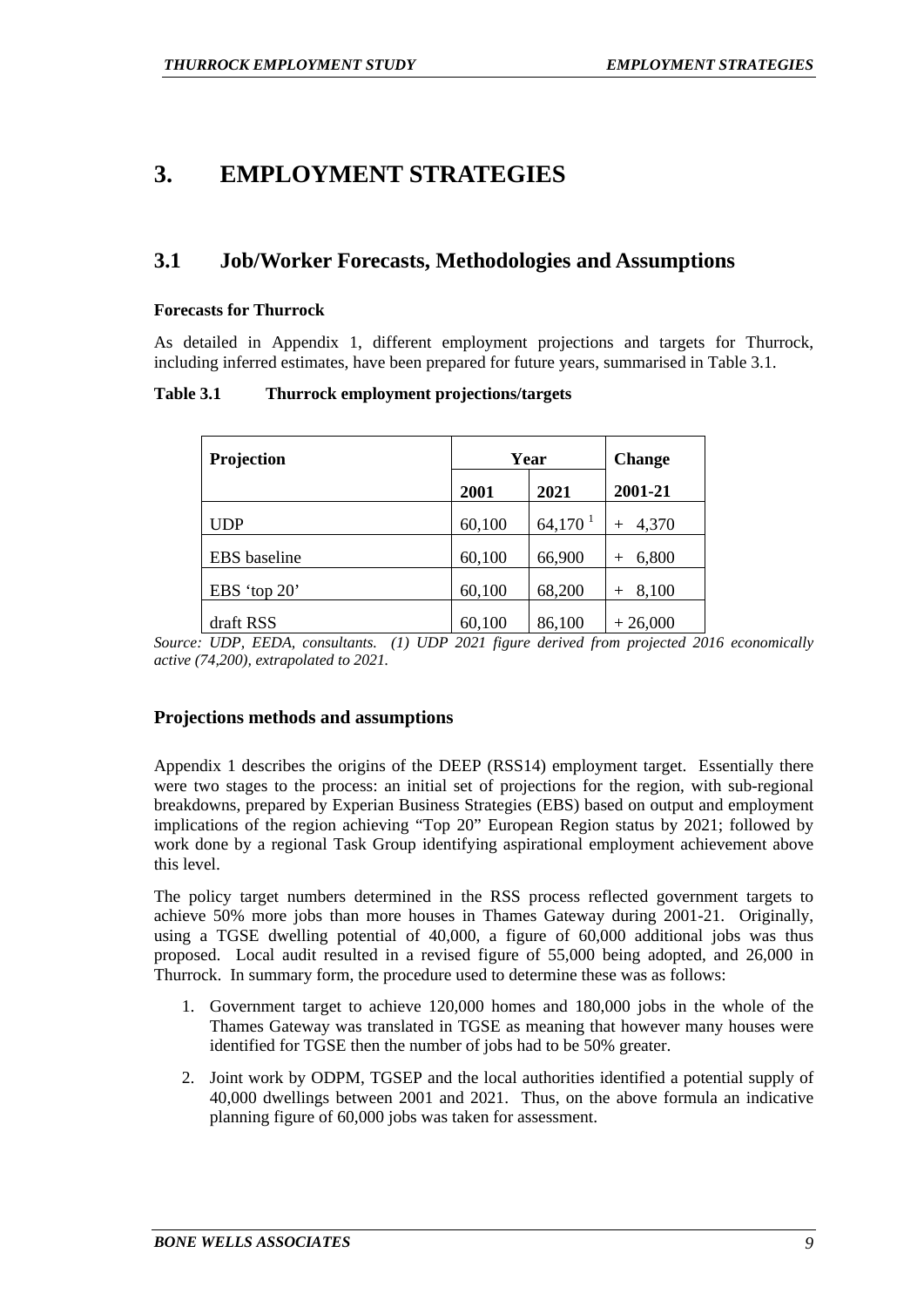- 3. The assessment noted that the Experian Baseline and Top 20 projections, of 8,000 and 15,400 respectively for the 5 districts of TGSE, indicated a substantial shortfall on the indicative planning figure established above.
- 4. Local partners undertook an audit of prospective schemes and projects to assess the extent to which existing availability and ideas/proposals would generate jobs to meet the indicative planning target.
- 5. The audit exercise produced the prospects of 50,000 jobs on named sites. This was augmented by a further 5,000 jobs (distributed simply as 1,000 per district) that would be 'non-site based'. In this context 'non-site based' means that the job would have no land use implication in that they would be taken by people either working at home or from home. These are the 55,000 jobs set out in RSS.
- 6. In the case of Thurrock a contribution of 26,000 jobs was identified 16,500 at Shell Haven; 8,500 in Thurrock Riverside and 1,000 non-site based. The jobs identified for Thurrock Riverside (the built up area between Purfleet and Tilbury) represented jobs in all sectors (not just those requiring B1-B8 land) and therefore would include a local service element.

In preparing the sub-regional strategy the TGSEP working group agreed that an improved balance between homes and jobs would be sought at the sub-regional level rather than for each individual district. However, analysis consistent with the EERA Alignment Study shows that the RSS housing and employment provisions would result in an improvement in the net employment balance of Thurrock from -12,600 at 2001 to -6,400 at 2021. The employment target, from an economic standpoint, is very ambitious. Numerically, it is equivalent to starting with a trend projection, then adding an increment above the trend to reflect increased Thames Gateway activity  $(+6,800)$  jobs, the "Baseline"); third, making a further increase to reach (in Thurrock) a "Top 20" regional target growth of  $8,100$  jobs, and finally increased again – significantly – to the RSS target of a growth of 26,000 jobs.

The second point to note about the TGSE/Thurrock DEEP (RSS14) employment targets is that they were developed independently from the housing target, hence population and employment are not linked, other than through an inferred commuting balance. To relate the two, base year figures need to be identified, and variables linked by demographic and other assumptions, as described in the next section

Hence assuming the same base year employment level, the RSS employment policy target clearly envisages a much larger increment of employment to be generated by 2021 than other 'economic' projections. As described above, some16,500 of the additional 26,000 jobs have been attributed to the Shell Haven development, 8,500 from Thurrock Riverside, and 1,000 from non-site based employment.<sup>9</sup> It may also be noted that the DEEP (RSS14) policy target work generated uneven increments of jobs in the various East of England sub-regions additional to the "Top 20" EBS projections (see Appendix 1).

 $9$  It may be noted the 1,000 non-site specific jobs include persons working from home and not creating a requirement for new employment land. This is not conceptually related to the population related service employment which is estimated in Chapter 4. That employment may include an element of this but also sites to accommodate A, B1, C, D and sui generis land uses.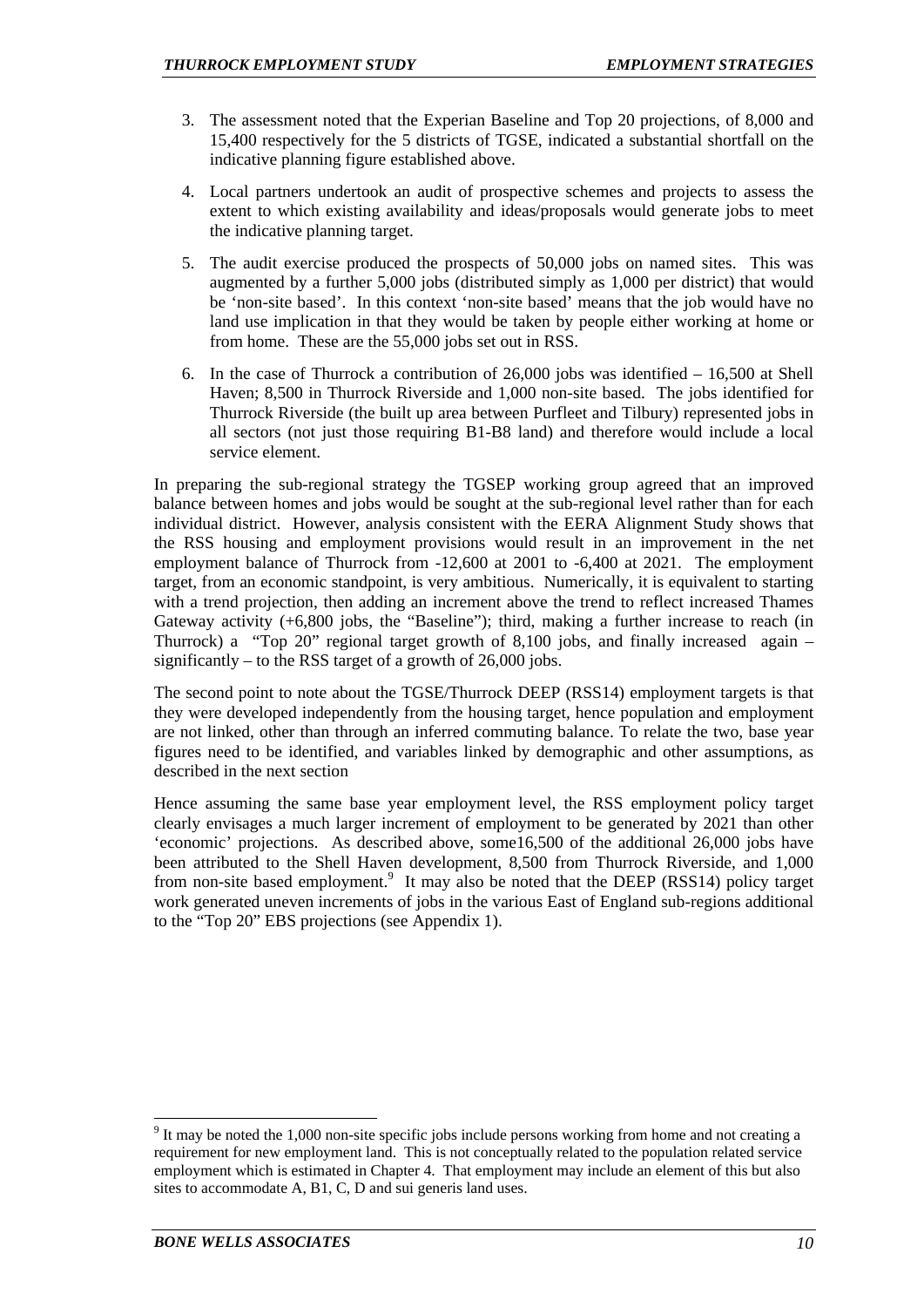# **3.2 Proposed Job and Housing Balances**

# **RPG14 job and housing balance**

The primary balance assessment to be made is the RPG14/RSS14 proposals for employment and housing, which for Thurrock are increases of 26,000 jobs and 18,500 dwellings over the period 2001-21 – Policies E2 and H1. There are several aspects to this:

- How does the balance (technically) work out?
- What are the main implications of these scenarios?
- How realistic is the DEEP (RSS14) employment target?
- Similarly, how realistic are the various housing targets?
- If not considered realistic, what target/scenario combinations are achievable?

This chapter sets out the arithmetic of the employment and housing targets balances as they would change from 2001 to 2021. Chapter 4 considers the realism of the various targets, and what combination of housing and jobs targets the consultants believe could reasonably be delivered by 2021.

With regard to estimation of how housing, employment and commuting are balanced, the main documents relied on are the RTP Alignment study<sup>10</sup> and demographic projections generated by the PHRG at APU, the 'Chelmer' projections. Also relevant is an internal EERA technical paper describing the derivation of RPG14 employment and housing targets.<sup>11</sup>

The essence of the RTP study is relating housing to jobs at sub-regional scale, this being reasonably defined as the appropriate level at which to compare the two.<sup>12</sup> Hence Thames Gateway/South Essex is one sub-region. Housing is linked to jobs through the derivation, from housing, of households, population, economically active, and resident labour force on one side, and employment located within the area on the other.

The baseline or base case is defined by the nature of the relationship in 2001. Unless fortuitously equal, the labour force and jobs in an area are balanced through net commuting into/out of each sub-region. Through the mechanism of commuting every sub-region's labour force balances with the number of jobs in the area, and hence, through commuting, is aligned, or balanced with it. The RTP exercise then goes on to relate the same variables – but reflecting RPG/RSS targets – for 2021. This exercise automatically balances the housing and jobs in the same way, again with a net commuting balance securing the 'alignment' between different levels of workplace and residence employment.

The RTP study goes further in giving the word 'alignment' a literal definition of being equal in number, i.e. same number of jobs and labour force in a defined area. Thus the East of England as a whole is, strictly, 'misaligned' – there being a surplus (in 2001) of 130,000 resident workers over jobs.<sup>13</sup> The justification for adopting this terminology is DEEP (RSS14) sustainability policy which supports reduced commuting, and proximity of housing, jobs, and services, but these policies are rather vaguely expressed. Moreover, alignment and

 $10$  RPG14 Housing and Employment Alignment, Roger Tym & Partners, EERA, August 2004.

<sup>&</sup>lt;sup>11</sup> RPG14 Economic Development Task Group – Working Paper: RES and RPG14 – Employment,

Labour, Population and Housing to 2021.

A typical sub-region would approximate to a travel to work area, have setlements with functional interrelationships, a major centre or centres serving the population of the sub-region., etc.

<sup>&</sup>lt;sup>13</sup> RTP study, Table 6.2. However, in relation to the overall scale of regional employment (2,600,000 before double jobbing correction) this degree of misalignment is considered minor – in fact RTP state that there is **broad alignment** between policies H1 and E2 under the regional base case.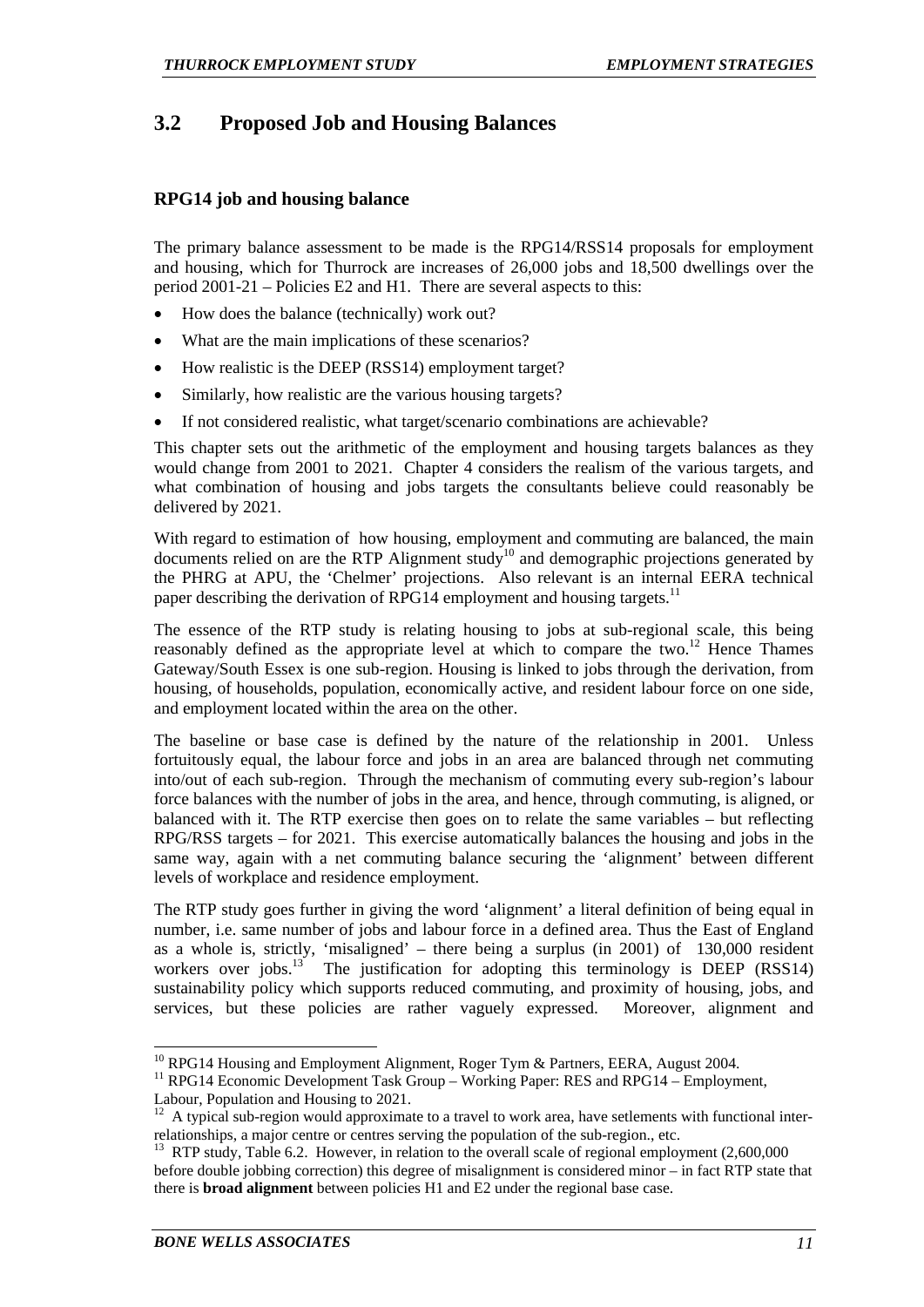misalignment so defined is a rather crude measure, neglecting the scale of gross commuting flows in favour of net balance.

The calculated balancing of resident workers and jobs in 2021 provides an alternative or additional indicator of alignment, which is whether 'alignment' has improved or deteriorated over the period. Considering Thurrock (Table 2.4), it is clear that over 1991 to 2001 the degree of 'misalignment' (excess of out commuting over in-commuting) increased, net out-commuting growing over the decade.

Alignment of housing and jobs in the TGSE sub-region is examined in the RTP study through the use of Chelmer (APU) demographic variables. Table 3.2 shows the calculations made for the sub-region and the equivalent application to Thurrock, using specific Thurrock ratios (such as economically active population, of which a mid point is taken). In Thurrock the gap (or 'imbalance') between workforce and local jobs is broadly consistent with the net 2001 commuting outflow of 12,620 jobs earlier identified in the Census (Table 2.4). According to the RPG14 scenario, this would shrink to some 6,900 net outflow by 2021. It is approximately a halving of net out commuting, similar to the baseline projection for the sub-region.

#### **Table 3.2 Base case housing and jobs alignment in TGSE sub-region and Thurrock**

| <b>Parameters</b>                     | <b>TGSE</b> |               | <b>Thurrock</b> |         |
|---------------------------------------|-------------|---------------|-----------------|---------|
|                                       | 2001        | 2021          | 2001            | 2021    |
| Dwellings                             | 272,565     | 1316,365      | 59,402          | 377,902 |
| Occupied dwellings (2.59% vacant etc) | 265,504     | 308,336       | 57,863          | 75,884  |
| Households (incl.sharing)             | 265,901     | 308,773       | 58,289          | 76,603  |
| Average hh size                       | 2.37        | 2.17          | 2.46            | 2.24    |
| Household population                  | 629,026     | 670,076       | 142,431         | 170,370 |
| Non-hh population                     | 4,774       | 6,183         | 569             | 777     |
| Population                            | 633,800     | 676,259       | 143,000         | 171,147 |
| Economically active (TGSE 49%-50%)    | 311,026     | 337,021       | 73,185          | 92,884  |
| Unemployed $(4.5\%)$                  | 14,022      | 15,316        | 3,293           | 4,180   |
| Resident workers                      | 297,004     | 321,705       | 69,892          | 88,704  |
| <b>Balance</b>                        | 51,417      | 23,869        | 12,797          | 6,909   |
| Jobs less double jobbers              | 245,587     | 297,837       | 57,095          | 81,795  |
| Jobs                                  | 258,512     | $^{2}313,512$ | 60,100          | 486,100 |

*Source: RTP Alignment Study, Appendix D; Chelmer east2002RPG14dwl projection, east2002rpg14 dwl mid point of high and low activity rate assumptions, 2004.* 

*Note: Single digit numbers do not connotate accuracy to this level.* 

*1 +43,800 target <sup>2</sup> +55,000 target. <sup>3</sup> +18,500 target <sup>4</sup> +26,000 target.* 

# **Other 'balance' scenarios**

Further combinations of projections to 2021 are examined, and compared with the base case RPG/RSS14 target figures for Thurrock set out in Table 3.2, again using Chelmer demographic ratios:

- Trend scenario of Business as Usual job growth with trend (ONS) population growth (+6,800 jobs, +23,700 population)
- Enhanced Growth job projection combined with DEEP (RSS14) dwellings target and ONS trend population.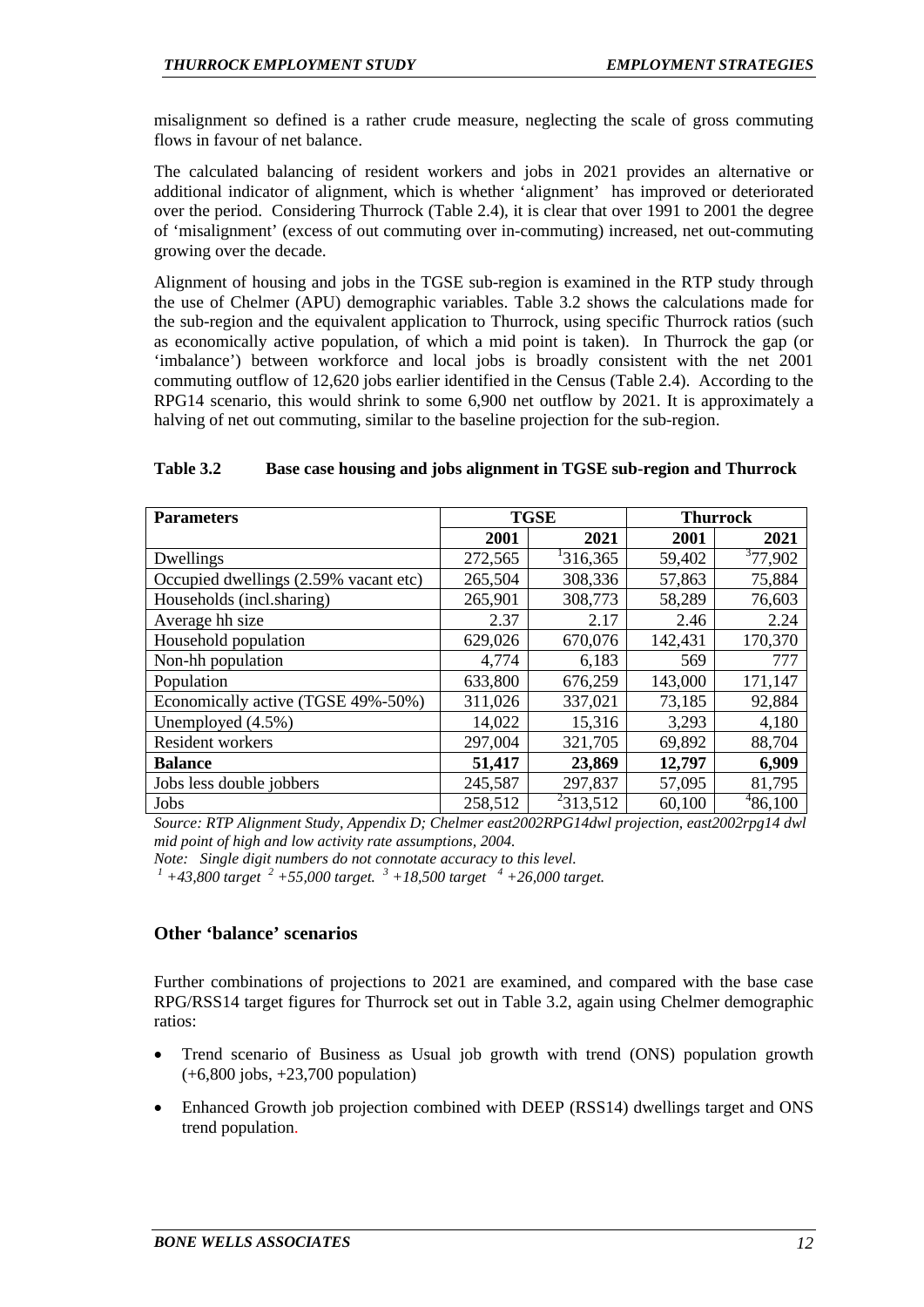Table 3.3 sets out the dwellings-households-economically active-employment balances for the lower (trend) jobs scenario combined with ONS trend population projections, For comparison the "base case" RSS housing and job target scenario is repeated from Table 3.2. Further columns show the Enhanced Growth job projection combined with DEEP (RSS14) dwellings target and ONS trend population. The estimates – no attention should be paid to the single digit figures – use the same assumptions as in Table 3.3. These include Thurrock-specific household size and private household population assumptions, based on latest available Chelmer demography, occupied dwelling, unemployment and double jobbing assumptions based on the TGSE average, and activity rates set at the midpoint of Chelmer high and low estimates for Thurrock. Clearly there could be some further variations affecting Thurrock but not in the consultants' view such as to materially impact on the figures.

| <b>Parameters/Year</b>    | <b>Base year</b> | <b>RSS</b> | <b>Trend</b>    | Altern.   | Altern.    |
|---------------------------|------------------|------------|-----------------|-----------|------------|
|                           | (all             | <b>RSS</b> | <b>BAU</b> jobs | EG jobs   | EG jobs    |
|                           | scenarios)       | jobs/RSS   | /ONS            | /RSS      | /ONS       |
|                           |                  | dwellings  | population      | dwellings | population |
|                           | 2001             | 2021       | 2021            | 2021      | 2021       |
| Dwellings                 | 59,402           | 77,902     | 75,878          | 77,902    | 75,878     |
| Occupied dwellings        | 57,863           | 75,884     | 73,913          | 75,884    | 73,913     |
| $(2.59\% \text{ vacant})$ |                  |            |                 |           |            |
| Households                | 58,289           | 76,603     | 74,613          | 76,603    | 74,613     |
| (incl.sharing)            |                  |            |                 |           |            |
| Average hh size           | 2.46             | 2.24       | 2.24            | 2.24      | 2.24       |
| Household population      | 142,431          | 170,370    | 165,640         | 170,370   | 165,640    |
| Non-hh population         | 569              | 777        | 755             | 777       | 755        |
| Population                | 143,000          | 171,147    | 166,395         | 171,147   | 166,395    |
| Economically active       | 73,185           | 92,884     | 90,305          | 92,884    | 90,305     |
| Unemployed (4.5%)         | 3,293            | 4,180      | 4,064           | 4,180     | 4,064      |
| Resident workers          | 69,892           | 88,704     | 86,241          | 88,704    | 86,241     |
| <b>Balance</b> (net       | 12,797           | 6,909      | 22,686          | 23,914    | 21,451     |
| commuting)                |                  |            |                 |           |            |
| Jobs less double          | 57,095           | 81,795     | 63,555          | 64,790    | 64,790     |
| jobbers                   |                  |            |                 |           |            |
| Jobs                      | 60,100           | 86,100     | 66,900          | 68,200    | 68,200     |

#### **Table 3.3 Thurrock base case and alternative housing and jobs scenarios (alignment)**

*Source: Tables 3.1, 3.2, RTP Alignment Study, Appendix D; Chelmer east2002RPG14dwl projection, east2002rpg14 dwl, mid point of high and low activity rate assumptions, 2004. Note that small changes to the assumptions directly impact on the final balance estimate, which should probably be considered as accurate to the nearest 1000 or so.* 

# **Implications of the scenarios**

The different levels of net commuting effectively constitute the implications of the different dwelling and job scenarios. As noted from the historic trend (Table 2.4) there was a net outflow of 12,600 commuters in 2001, a 40% rise on the 1991 figure. This is only reversed under the RSS jobs target. Lesser employment increases result in enlarged commuter outflow. Also, in the short run since 2001, gross out commuting from Thurrock has probably risen as new Chafford Hundred households commute to London jobs.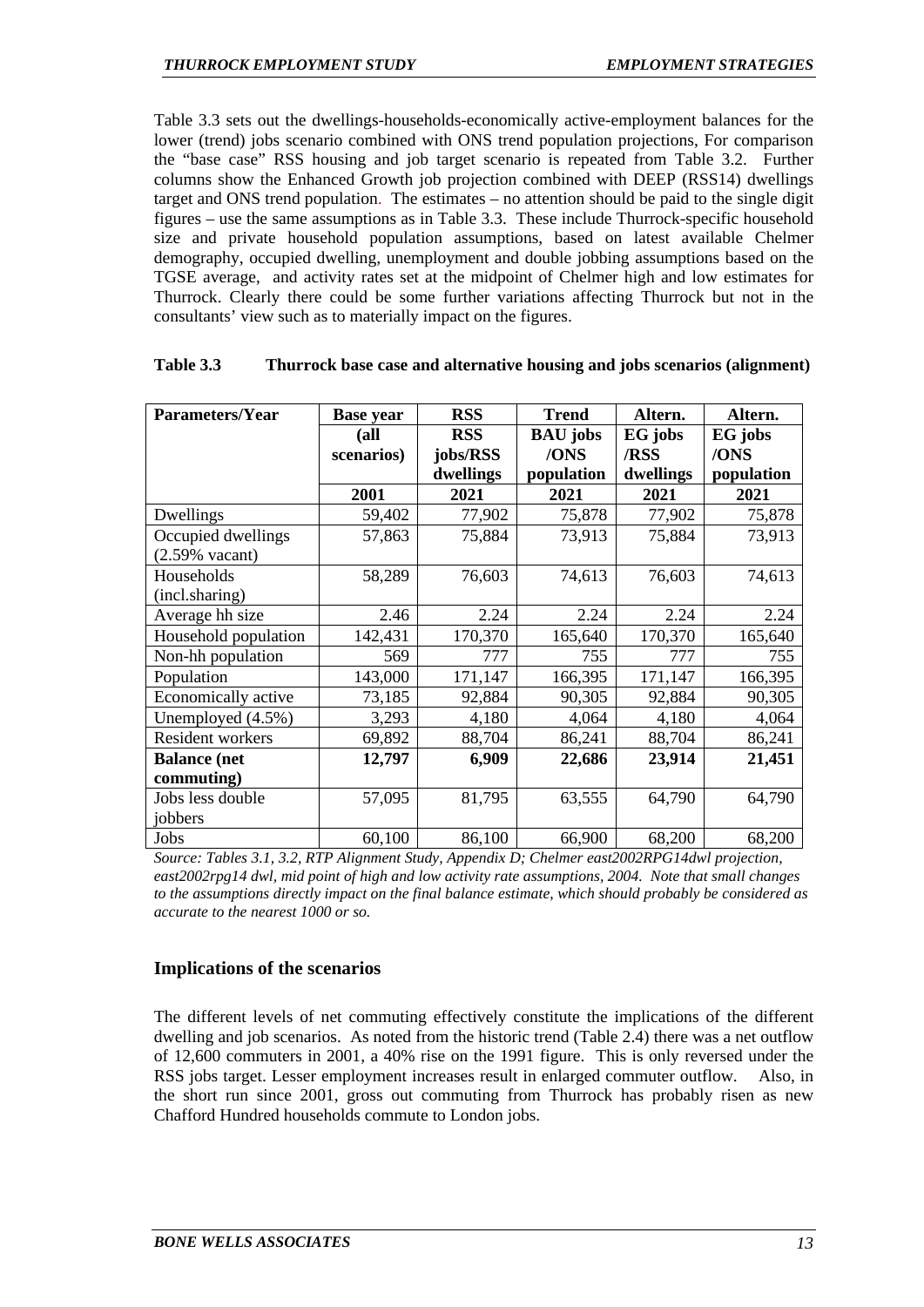Although much commuting to and from Thurrock will be short distance cross-boundary movement, the scale of gross commuting flows is important in view of the shortcomings in existing transport infrastructure and doubts about future investment in it. The more that housing is expanded in Thames Gateway/South Essex without commensurate expansion in employment, the heavier will be the pressure on the transport system to accommodate outward commuting. There is a crude trade off for government here  $-$  if it wishes to minimise or cannot deliver additional transport investment it is incumbent on government to stimulate employment growth.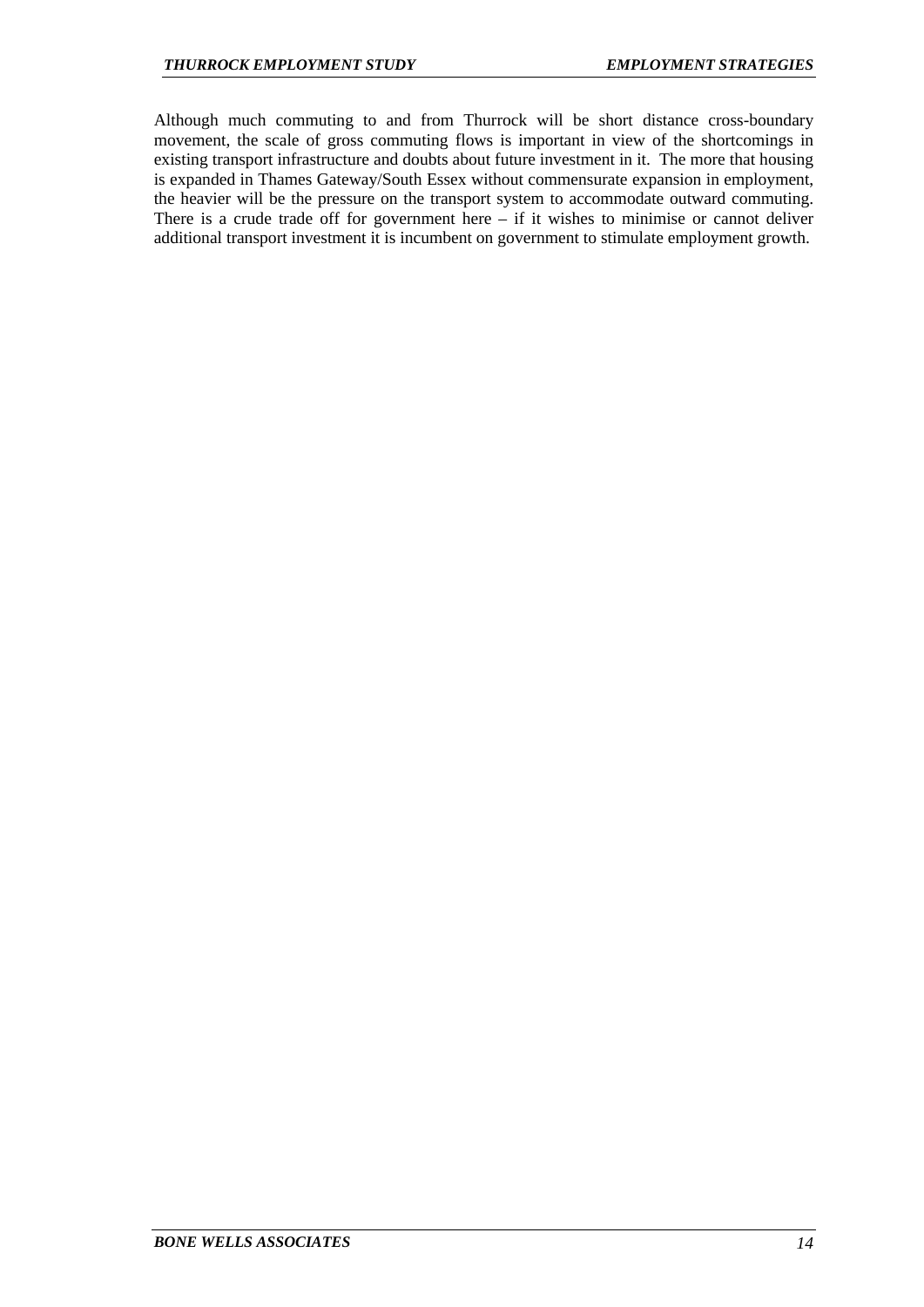# **4. EMPLOYMENT AND HOUSING TARGETS**

# **4.1 National Overview**

The RTP Alignment study examined the share of East of England region jobs of total national jobs under different assumptions and forecasts. Extracts from these calculations (Table 4.1 in RTP study) given in Table 4.1 show the proportionate share of the national Experian forecasts in 2001 and 2021, according to BAU, EG and E2 assumptions.

**Table 4.1 Comparison of E2 regional projection with national projections** 

| <b>Growth</b> path | E of E. share of<br>national jobs % |                   | % share of<br>national<br>change |
|--------------------|-------------------------------------|-------------------|----------------------------------|
|                    | 2001                                | 2021 <sup>1</sup> |                                  |
| E2                 | 8.86                                | 9.46              | 16.2                             |
| EG21 $^2$          | 8.86                                | 9.18              | 12.7                             |
| BAU <sup>2</sup>   | 8.86                                | 8.83              | 8.5                              |
| EG21               | 8.90                                | 9.23              | 13.0                             |
|                    | 8.90                                | 8.97              | 9.8                              |

*<sup>(1) 2,585,000</sup> and 3,007,000. (2) EBS 02 projections. (3) EBS 03 projections.* 

Nationally, the Experian 2002 set projections (29,171,000 jobs 2001 to 31,778,000 jobs in 2021) forecast a growth in employment of 2,606,000. The 421,500 additional regional jobs under the E2 policy assumption would account for  $16.2\%$  of these – a very large proportion given that its base share was barely half of that. In comparison the 331,000 additional jobs associated with the EG21 projection would account for a more modest 12.7%. This is still a very significant improvement in regional performance. It is noted that the revised 2003 set Experian projections do assume a rather more plausible BAU growth than the 2002 projections.

# **4.2 Types and Sectors of Business Contributing to Proposed Employment Total**

# **The Shell Haven development**

The Shell Haven project is so large that without it the realism of the RSS employment projections for Thurrock must be cast into doubt, even perhaps the employment aspirations for the whole TGSE Gateway. It is therefore worth reviewing briefly the most critical assumptions underpinning the development, of which five are particularly relevant to this study:

- i. employment estimates
- ii. market demand
- iii. labour supply and housing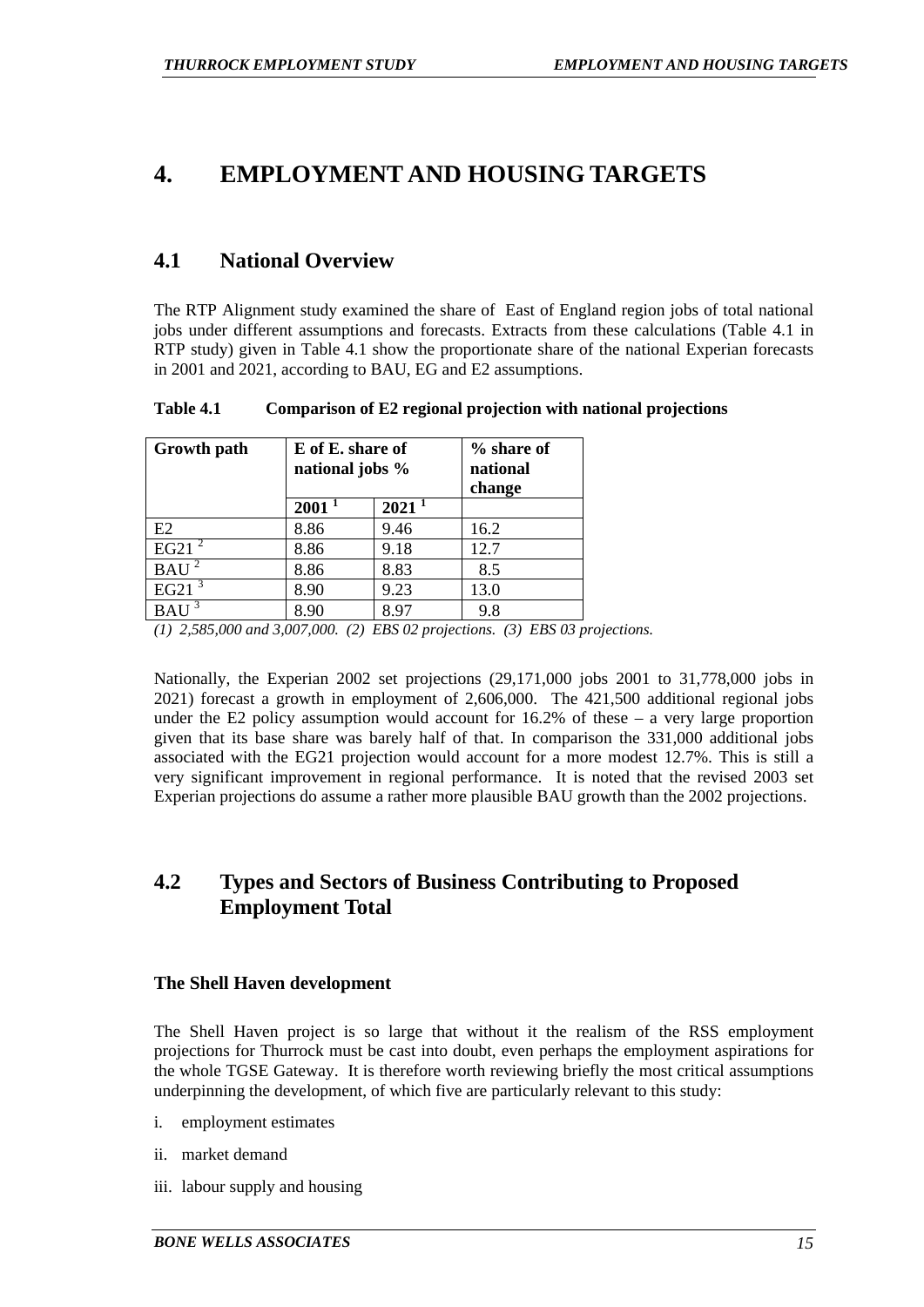- iv. infrastructure, principally road access
- v. development timetable

#### *Employment estimates*

At the time of this report the called in Shell Haven planning application was not yet determined but employment strategies such as set out in RSS 14 assume that the development will proceed. A summary of the employment projections made at the time of the public inquiry is shown in Table 4.2, together with floorspace. The estimate of total employment in Thurrock, including indirect and induced employment, is 17,500 jobs.

| Table 4.2 | Projected Shell Haven employment by type |
|-----------|------------------------------------------|
|-----------|------------------------------------------|

|                                | R&D<br>$B1b$ | Light<br>industry<br>B1c | Manu-<br>facturing<br>B <sub>2</sub> | <b>Distribution</b><br>/ware-<br>housing B8 | Other/<br>ancillary | Port      | <b>Total</b> |
|--------------------------------|--------------|--------------------------|--------------------------------------|---------------------------------------------|---------------------|-----------|--------------|
| Direct<br>employment           | 750          | 6,823                    |                                      | 6,832                                       | 130                 | 1,915     | 16,450       |
| Floorspace $(m2)$              | $19,500^1$   | 100,650                  | 97,860                               | 718,520                                     | 10,580              | <b>NA</b> | 947,110      |
| Indirect/induced<br>employment |              |                          |                                      |                                             |                     | <b>NA</b> | $1,020^2$    |

*Source: London Gateway Overarching Environmental Statement, King Sturge 2002; London Gateway Logistic and Commercial Centre, Outline Planning Application 2002, APP/1/A, P&O (Richard Flack Proof of Evidence), consultants. (1) Inferred from employment and floorspace density assumption of 26 m2/job. (2) Total indirect/induced jobs within 30 minute drive time calculated as 3,298. District population in 2021 estimated to account for 31% of 30 minute drive time population catchment – estimated to be 464,900 in 1998 and 520,000 in 2021, applied to 3,298 total.* 

Direct employment has been calculated on the base of employee: floorspace density assumptions for the different types of space. These have been prepared following consideration of the form of development expected, e.g. very large distribution depots, on the basis of comparative and well documented studies. Typically, very large warehouses demonstrate densities of 1000 sq ft per employee. The density assumptions look realistic and for distribution are fully supported by the experience on the ground in the country's largest distribution centre, Magna Park (discussed further below).

Indirect and induced employment have been projected according to standard approaches and the consultants consider this to be reasonable. The main criticism to be made of the analysis is that no explicit allowance is made for displacement, especially labour displacement. The authors (King Sturge) contend that reductions of other employment, e.g. local Ford operations, plus take up of existing unemployed labour will diminish the impact of this. It is also the case that Tilbury port is operating principally in different markets and, from our inquiries, little appears likely to transfer from there to Shell Haven. Further, in a rapidly expanding area, with growing immigrant population and labour force, displacement would be expected to be lower than in a more mature area. However, the main reason why displacement in Thurrock may be low, both in respect of direct and indirect/induced employment, is because of the wide spread of the labour force catchment – most workers originating outside the Borough. For these reasons it is concluded that the employment estimates are slightly too high for not allowing for some local displacement but otherwise sound so long as the development takes place as described, subject to the strength of demand and the timescale of job build up discussed below.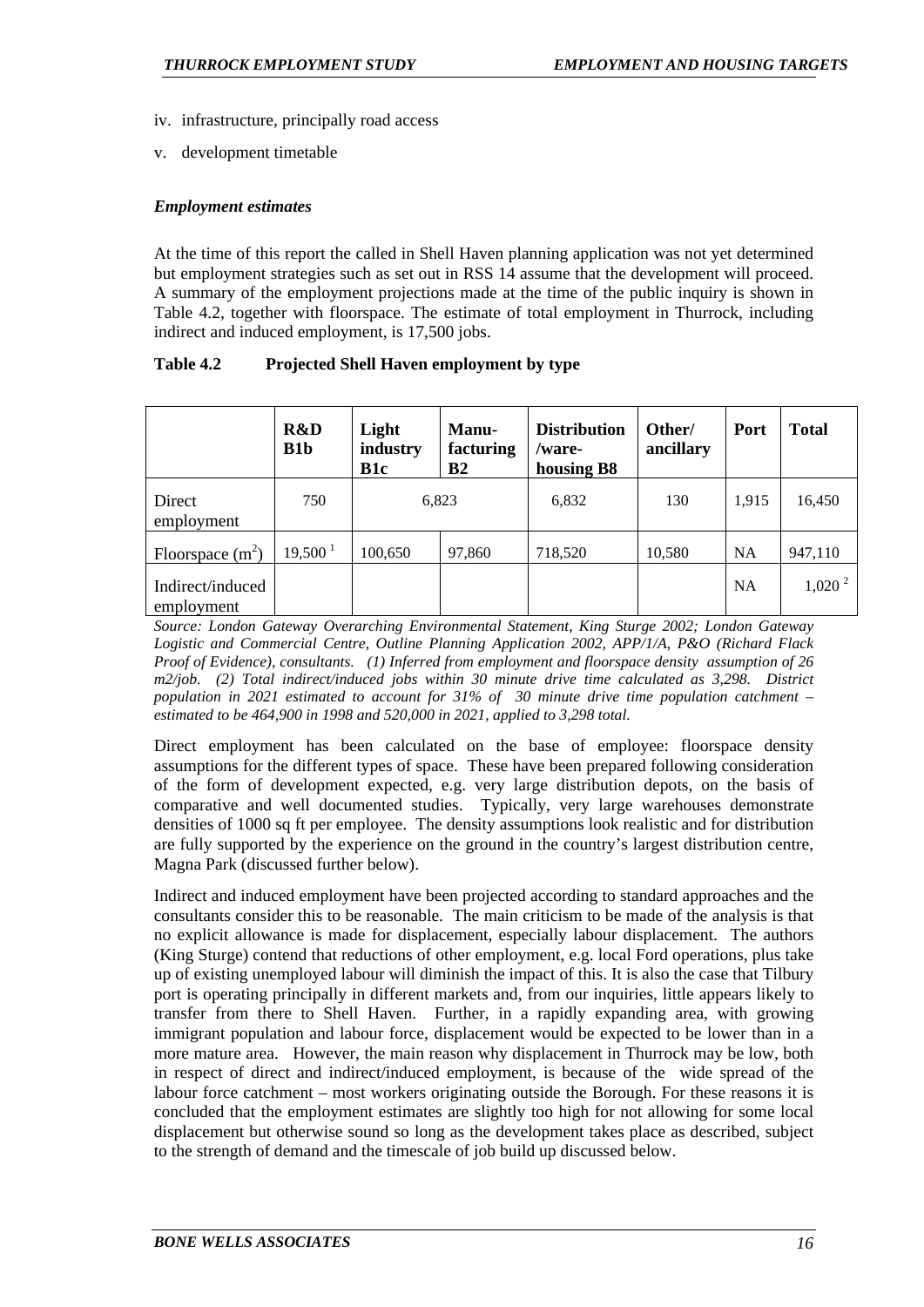#### *Market demand*

Employment will be generated by both the port and landside development, of which the former makes much the smaller contribution (about 12%). Container traffic demand is buoyant and a strong case for Shell Haven was made by at the Inquiry by Drewry Shipping Consultants Ltd.<sup>14</sup> Since then the major rival development Dibden Bay, has been rejected and a senior Port of London manager interviewed by the consultants confirmed the strength of demand for Shell Haven. It appears indeed that this is probably sufficiently large to require both current container port proposals (Shell Haven and Felixstowe) to be needed.

With respect to the much larger land side development there are both negative and positive factors affecting demand. On the minus side, the site is some distance from the M25 motorway, imposing relatively larger transport costs on companies located there, while the large labour requirement has to be met within an area of relatively low population density. On the plus side is the size of the site and capacity for very large warehouses: current demand seems to be in the 50,000-100,000 m2 range, which few sites can accommodate, and at the top end of this just 7 occupiers would use up all the distribution land allocation. Further, the EU drivers hours Directive is reducing the attraction of the single large midlands warehouse, which was able to serve much if not all of England. For national coverage the " $2\frac{1}{2}$  warehouses" model<sup>15</sup> is reported to be more appropriate for the future. The project also may benefit from new portlandside linkages. In the UK, there is little integration of the kind seen in Rotterdam where manufacturing and processing industries receive raw materials and foodstuffs for direct manufacture, and this could attract significant manufacturing to the area.

The employment mix calculated presumes that substantial manufacturing activity will be attracted to Shell Haven. Some of this would be typical operations like food processing, but most of the 'manufacturing' is of the light industry B1 type. This may include port linked equipment customisation, including assembly of imported kits, and of port and airport imported products and materials, particularly as Stansted's freight traffic expands. Some of this may be higher value added activity of the kind sought by Thurrock Council.

The promoters have undertaken substantial, and ongoing, market research, which basically underpins the programme. This is confidential but the consultants have no grounds for second guessing this and, given their intention to mount a vigorous marketing programme, do not challenge the developer's conclusions. The main caveat, perhaps, concerns the mix of development. Casual inspection of any industrial estate shows the large number of premises serving the auto and building trades, wholesaling, storage, and general equipment repair and servicing, little of which is literally manufacturing, and much of it serving the local population. It may prove difficult to resist the opportunity to accommodate such uses, especially in quiet periods of site take up by more strategic uses.

#### *Labour supply and housing*

In contrast to the extensive coverage of policy and environmental impact in Shell Haven Inquiry documents, the consultants have found little documentation about the labour market impact of the project. Quite detailed information was provided by the promoters , as shown above, about the types of employment and occupation expected for both port and landside park, but not it appears on the employment-urbanisation impact. The main assumption made was that 60% of

<sup>&</sup>lt;sup>14</sup> Drewry Shipping Consultants Ltd, Container Forecasting Study 2001.

<sup>&</sup>lt;sup>15</sup> This refers to number of warehouses needed for national distribution coverage for many suppliers, typically being one for the the midlands and south, one for the north and Scotland, and a smaller warehouse for Wales and the west.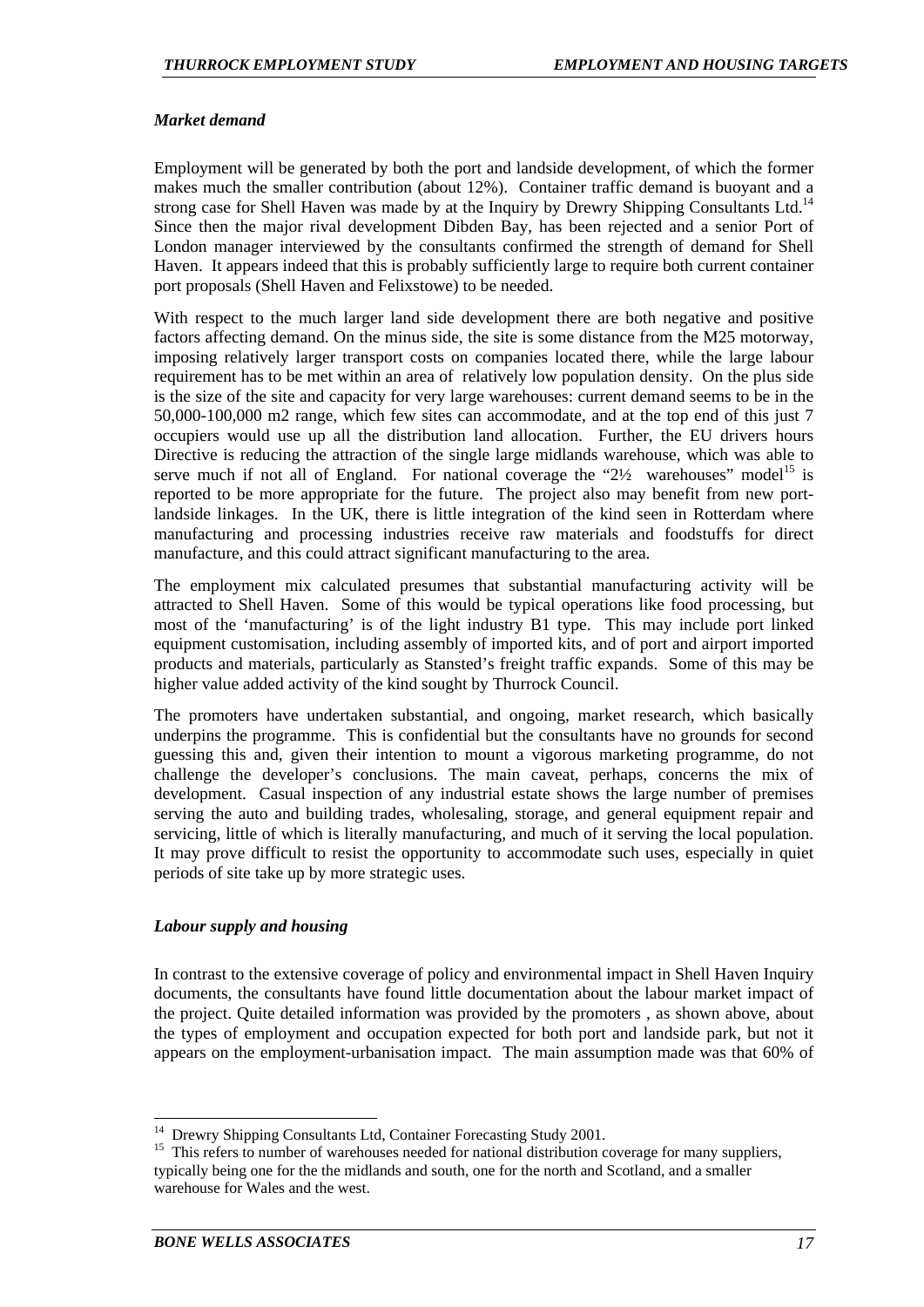the labour force would commute from beyond Thurrock,<sup>16</sup> hence 40% of the employment projected would need to be met by the Thurrock resident labour force.

The housing implications were raised by Essex County Council in their Statement of Case for the Inquiry.<sup>17</sup> They referred to the applicants' proposal that land east of the Sorrells Roundabout be allocated to housing but noted that this was in the Green Belt, and subject to inclusion in the Thurrock Unitary Development Plan. Essex County Council posed the question: "How much housing is needed for the additional employment generated by the development?

Given the information available about labour demand, it is reasonable for a project of this magnitude to expect an analysis of labour supply and related housing implications to be prepared. What is the labour supply within local catchments? What is the existing Thurrock skills base in relation to projected demand? The Council's Strategic Planning and Regeneration Manager criticised the developers' lack of analysis of these issues at the time of the Inquiry. At the very minimum a question mark over labour supply arises from the considerable distance of much of the proposed new housing in Thurrock from the site.

The employment analysis prepared by  $P \& O$ 's consultants would have had as a guide to future housing and population the 2003 Thurrock UDP, but (Inquiry finished summer 2003) would not have taken account of the RPG/RSS housing targets for Thurrock as these were not published until draft RPG in February 2004. It is not possible to make a definitive comparison between the implied population (and labour force) in 2021 from the perspective of the two (pre and post RPG) dates since the Thurrock UDP plan extended only to 2016. An approximation may be attempted by calculating the housing implied by the ONS population projection for Thurrock (166,900, Appendix 1), a growth of 23,900 from 2001. Dividing by an average household size of 2.4 gives a total of an implied 10,000 additional dwellings, 8,500 less than the RSS target. It may be considered therefore that the available Thurrock labour force by 2021 may be larger than presumed at the Inquiry by a rough equivalent of that generated by 8,500 dwellings.

This increased local labour supply would potentially allow for a higher proportion of Shell Haven employment to be accommodated from within Thurrock (than the 40% assumed), but the impact might not be very significant if the employment requirements of the new development were distinctive. In any case employment growth at Shell Haven is anticipated to be slower than projected by the developers (see below) so that the original assumptions on the origins of supply may not be applicable.

# *Infrastructure*

l

The Shell Haven developers have carried out a detailed traffic assessment of the scheme which they believe show that the road network will be able to accommodate the traffic generated. This would take into account significant improvements proposed in local infrastructure including a new dual carriageway link road from the site to the Sorrells roundabout, which itself would be enlarged and relocated. The development is not considered to depend on the existing railway connection although these could be utilised.

The consultants are not qualified to review this work. It is understood, however, that improvements to the key Junction 30 on M25 would take seven years to complete. The motorway could serve as a bottleneck if this was not implemented or was delayed, possibly deterring some investors/occupiers in developing at Shell Haven.

<sup>&</sup>lt;sup>16</sup> Inquiry document CD/339/0 Appendix 3<sup>17</sup> London Gateway (Shell Hayen), Stateme

<sup>17</sup> London Gateway (Shell Haven), Statement of Case, Essex County Council, 2002.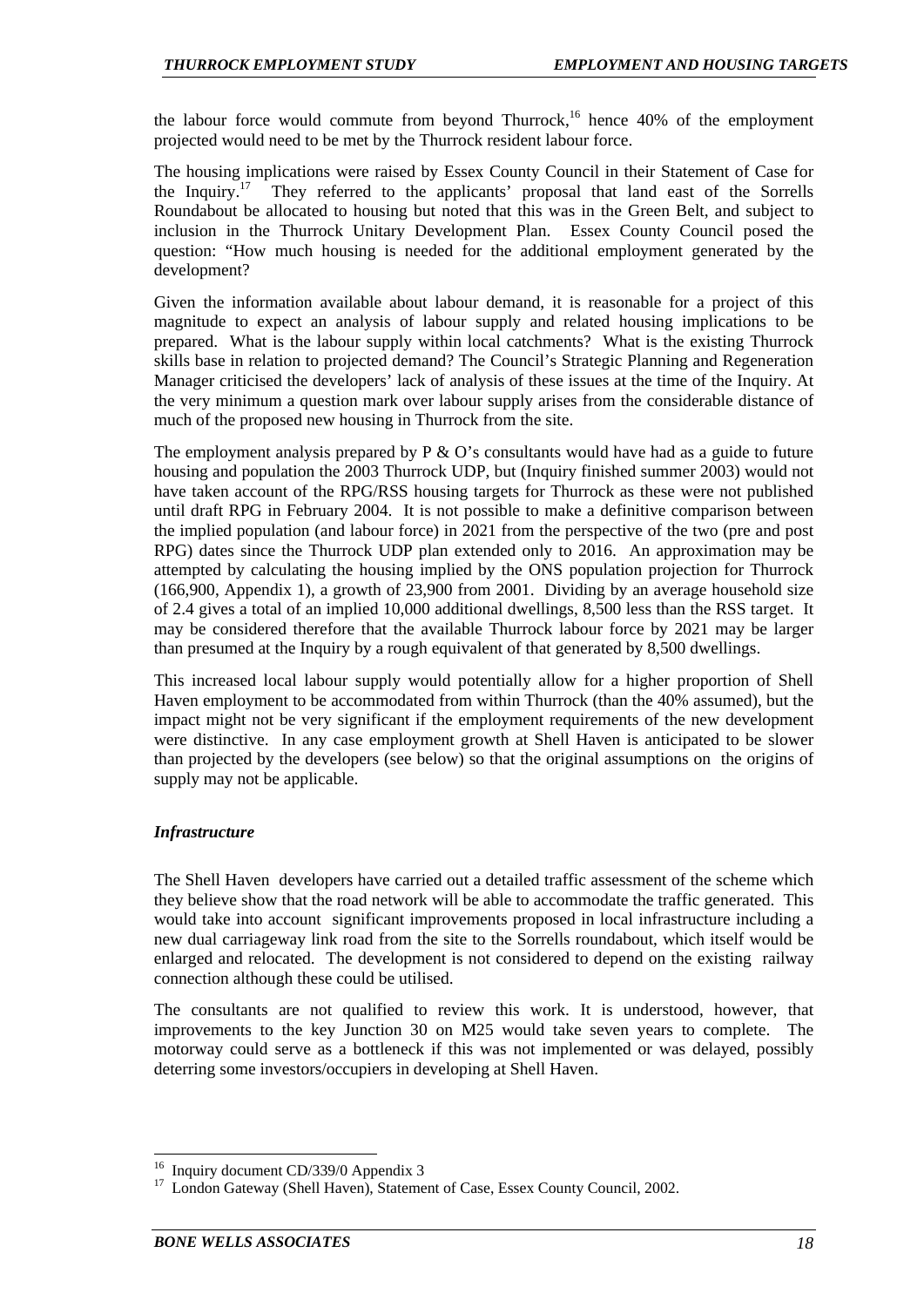#### *Development timetable*

Together with the labour supply question, this is the most problematic question for Thurrock if employment targets for specific dates such as 2021 are important.

According to the original development schedule, the projected jobs would be realised by the end of 2015, when the port and landside employment area achieved effective full capacity. The timescale for development was 13 years, commencing in 2003. Naturally that schedule has slipped and a view needs to be taken on both the likely start date and the rate of development thereafter, i.e. would a project of this magnitude reach its capacity within 13 years, or longer (or indeed shorter).

The port and distribution/manufacturing schemes are in principle independent, but the scale of off site investment required, paid for by the developers, suggests that a re-think of the land side development would be quite likely if approval for the port was not forthcoming. The consultants have assumed that the two would proceed in tandem, following planning permission for the port. Supposing this to be given early in 2005, and the commercial demand assumptions for the project were valid, then the developer's building schedule might be completed in 2017/18 – a delay but still achieving the jobs estimate before 2021.

The developers have made it clear that the speed of development will be demand driven, floorspace not being constructed until it is likely to be taken up. The timetable is accordingly indicative. But could the development be complete by 2021?

The consultants reviewed briefly the development of the nearest comparative development (in terms of scale, modernity and occupiers) in the UK which is Magna Park, at Lutterworth, Leicestershire, developed by Gazeley Properties Ltd. This development for distribution activities has so far built 6.5 million sq ft of warehousing (and 6,500 jobs) with about 1.5 million sq ft capacity remaining – very similar to the proposed B8 accommodation at Shell Haven, and also with similar large units planned. According to the developers, the growth of Magna Park has been lumpy, with periods of heavy development, but some years with none at all. An indicative profile of the build up of floorspace on the estate, prepared by the consultants on the basis of information provided by the developers, is shown in Figure 4.1.



**Figure 4.1 Magna Park, Lutterworth, Leicestershire – Indicative Growth** 

*Source: Consultants estimate based on partial data supplied by Gazeley Ltd.* 

The development of 6.5 million sq ft of distribution floorspace at Magna Park has taken 20 years, an average of 325,000 ft per year. The average build rate indicated by P & O at Shell Haven is 775,000 sq ft per year, for all space (except ancilllary) and 595,000 sq ft per year for B8 alone. If Shell Haven was developed at the same rate as Magna Park, it would take 31 years to complete (10,080,000/325). At a substantially higher rate, say 500,000 sq ft per year, it would still take 21.6 years to complete. This could be a more realistic schedule, especially given the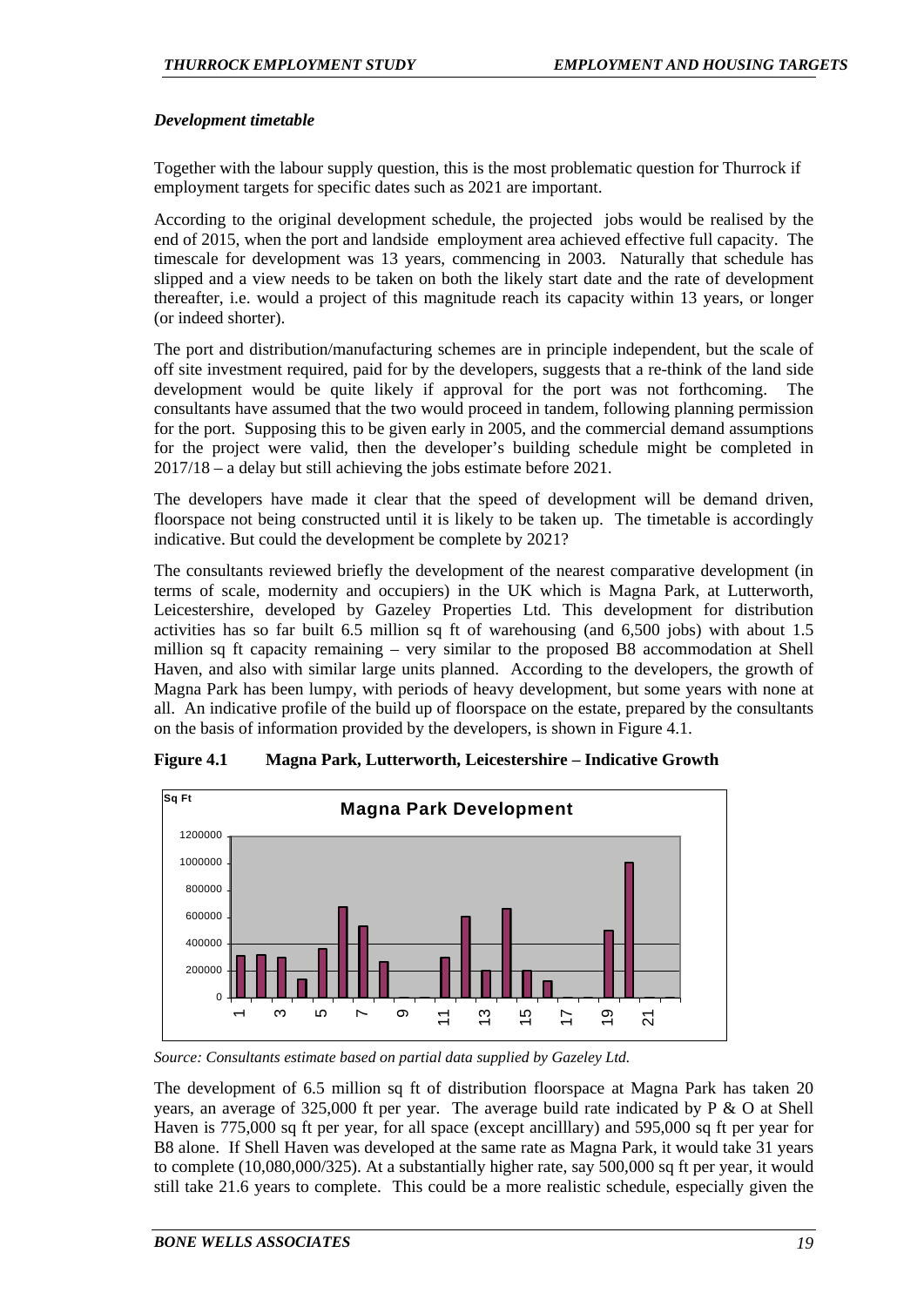other problems of labour supply etc. Even so, an average of 500,000 sq ft per year is certainly fast development, probably unprecedented in the UK.

The start date of development is uncertain at the time of this report. It could be anything from 2006 to 2010 if it was considered that the land side development should await construction of transport infrastructure and a start to the port, which might involve up to 5 years preparatory work on dredging etc. A 2008 start followed by an average development of 500,000 sq ft per year would see completion in 2029. On this scenario therefore, the implied employment level reached at 2021 for all Shell Haven generated employment in Thurrock (allowing for the port itself to be fully developed) is estimated to be some  $11,560$  jobs.<sup>18</sup> This is 5,900 jobs less than the completed scheme figure.

# **Thames Riverside**

The main source of employment growth identified outside London Gateway/Shell Haven is Thames Riverside. Most of this would presumably be employment taking up identified industrial and commercial sites.

According to Thurrock's industrial land availability register<sup>19</sup> there were 52.2 has of immediately available land for industrial and commercial development and (excluding Shell Haven) 127.6 has of constrained land. It may be assumed that all the constrained land could be made available for employment use over the long term period to 2021, especially given the presence of the Urban Development Corporation, where such improvement is a priority. Geographically this breaks down approximately as shown in Table 4.3. Employment potential obviously depends on the assumed site mix, density ratio and site take up. At a broad standard of 100 workers per ha.<sup>20</sup>, the sites which are classified to Thames Riverside (and other site definitions are possible) would support 6,440 jobs if filled, about 35% of the Thurrock total.

#### **Table 4.3 Distribution of industrial and commercial sites in Thurrock, excluding Shell Haven**

| Area (AMR site number)           | <b>Hectares</b> | <b>Employment</b><br>potential @<br>100 jobs/ha |
|----------------------------------|-----------------|-------------------------------------------------|
| Thames Riverside $(1-15; 27-29)$ | 64.4            | 6,440                                           |
| Rest of Thurrock (16-26;30-35)   | 115.2           | 11,520                                          |
| Total                            | 179.6           | 17.960                                          |

*Source: Thurrock Annual Monitoring Report 2003, consultants' estimates.* 

Allowing for an elastic definition of "Riverside" sites, given that many of the 'Rest of Thurrock' sites above are close to the river, the assumed 8,500 jobs capacity of Thurrock Riverside identified in Section 3.1 is plausible. How much may be needed is discussed later.

<sup>18</sup> Asuming all port development is complete (1,915 jobs), 2021 marks 62% at steady state development of the 21.6 years timescale for completion of the non-port facilities (14,535 jobs) and induced/indirect employment in Thurrock (1,020 jobs), so  $62\%$  x (14,535 + 1,020) + 1,915 = 11,559.

<sup>&</sup>lt;sup>19</sup> Annual Monitoring Report 2003, Thurrock Borough Council.

<sup>&</sup>lt;sup>20</sup> Assuming a space distribution of 10% B1 office,  $60\%$  B8 warehousing, 30% B2 general industry, 40% plot ratios, and m2 /worker densities of 19, 50 and 34 respectively – averaging 104 workers per ha.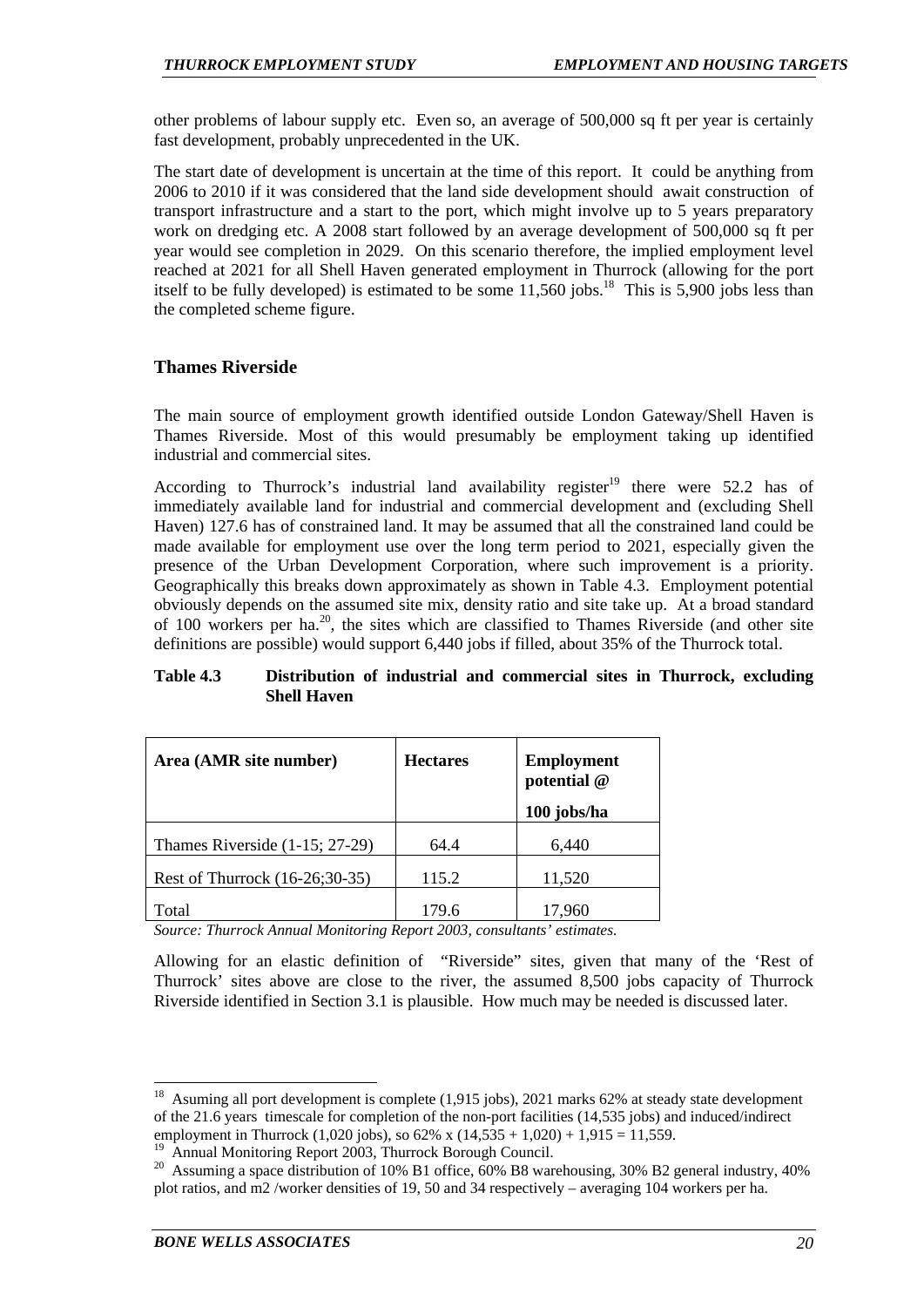# **Creative industries**

This section briefly reviews the creative industries sector, as it has been examined by Thurrock in more detail. The principal investigation of this subject has been the report "The Space for Artists: Recommendations for Developing a 'Creative Thurrock' ", op cit. The report does not paint a very bright picture of the existing arts and cultural base, typical references being:

*"…The Creative Industries sector (and all its sub-sectors) has a very low presence in Thurrock, with….networks weak and fragmented, the skills base narrow and low….cultural connectivity with London and stronger clusters in the East of England underdeveloped."* 

*"…there is very little current 'local demand' for Creative studio space in Thurrock."* 

*"A negative 'self-image' exists of Thurrock and it is not regarded as a 'Creative Place'"* 

*" The lack of 'out of office' facilities in Thurrock – such as good cafes, bars, a diverse retail offer, gallery /showcase space etc is seen as problematic for Creative practitioners of any age group or career stage."* 

The 'creative industries' sector has been fairly well defined in occupations terms by the Department of Culture, Media and Sport (DCMS), but no factual data is provided in the report as to existing employment in the sector in Thurrock, although information is available from the census and other sources. But setting this aside, a number of the assertions made appear rather dubious, e.g. Thurrock's proximity to creative communities in east London, facilitating leapfrogging of artists and creative people to Thurrock. Why should this be so? The attractions of east London to artists surely revolve around that area's dense, urban, cosmopolitan ambience, quite different to Thurrock.

The study considers candidates for housing creative activity, such as the Bata building and Coalhouse Fort. All are rejected, a purpose built studio considered necessary to accommodate the report's principal recommendation for a creative initiative, a sculpture centre ("Sculpture Engine"). But it all appears rather desperate: *"It is clear that Sculpture Engine is not presently a viable development option for Thurrock….it will only be achievable after several years (even up to 20) of intensive, innovative, ground breaking approaches to cultural programming.…"* 

The reality is that other areas of Thames Gateway, notably Southend, have already been identified as areas for cultural development, which overlaps to a large extent with creative activity. If additional public resources are committed to such endeavour that area might have a superior claim. But in any case, there will be many other locations with art colleges and other advantages which might more easily attract creative people. Moreover, the most solidly grounded creative activity is that arising from individual, private effort, not spun out of public sector dominated partnerships (and funding) which the study envisages.

Signs of local creative activity should obviously be encouraged but that natural development needs to come first. It would be pleasing if it develops, but the consultants are not convinced that it could make a meaningful contribution to employment growth.

# **Other sources of employment/ inward investment**

Other proposed sources of employment (Chapter 2.4 above) included green technologies, advanced manufacturing, creative industries, professional services, and generic office growth. Most of these were included in the exploratory mail shot to companies located outside the TGSE area, but that generated too few responses to be statistically valid (see Chapter 4.4). The only other document identified which addresses inward investment issues is the baseline study carried out for the Urban Development Corporation, $^{21}$  which is reviewed briefly.

<sup>&</sup>lt;sup>21</sup> Thurrock UDC Baseline Study, MCA Regeneration, Cluttons Planning, Ernst & Young, March 2004.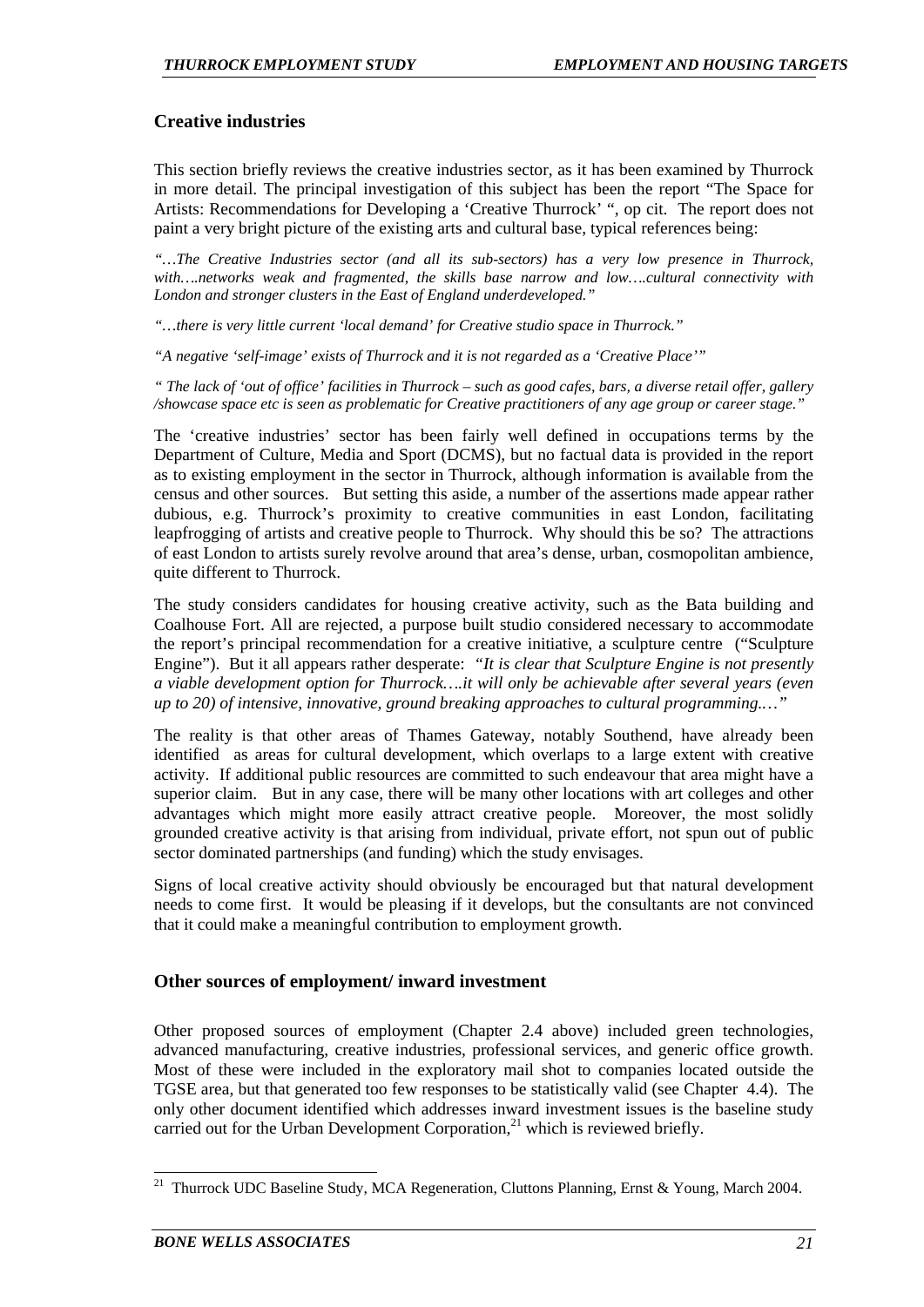The MCA/Ernst & Young study identified a number of mobile sectors including some selected by Thurrock ('finance and banking' could be a generic office or professional services sector) but most do not match Thurrock's target sectors. Moreover the potential fit to Thurrock for all of them is judged 'weak', with the exception of the food sector, rated as 'mid'.

However, the inward investment conclusions of the MCA/Ernst and Young analysis are supportive of other findings reported in this study with respect to expanding the potential of Lakeside and providing more office space. They can be summarised as:

- Adding *major leisure development* and/or creating *conference/training facility* at Lakeside
- Development of '*touch-down space*" *new office space* (which could also be in Lakeside)
- Gap funding of *office* development
- Targeting *food processing* sector
- Attract *foreign university*

These are consistent with Thurrock Council's interest in enhancing the role of Lakeside for investment led growth, some of which would probably take the form of major office uses. There are physical development opportunities for such development, and given the limited and restricted opportunities at Grays, Lakeside is a promising location. In particular it is potentially attractive to developers.

These potential new inward investment initiatives, while welcome for the purposes of diversification, should not obscure the continuing role of the *logistics sector*, where Thurrock enjoys a natural strategic advantage and as the MCA study confirms, can be further developed. The appraisal undertaken by the Thurrock Business Forum<sup>22</sup> has underpinned the establishment of the Academy of Logistics and Transport, an important addition to the borough's training infrastructure, and is proposed to be accommodated in Shell Haven. It also demonstrates that there will be an increase in the demand for management and supervisory skills as well as for HGV drivers.

Professional services and generic office employment would increase in part with the growth of local service employment, discussed below.

# **Contribution of local service jobs to local employment growth**

A large proportion of employment in all areas is local-population serving, most obviously public sector jobs such as postmen, teachers, doctors and local authority staff, but also including local shops, cafes and personal services. Housing development automatically generates additional service employment even in the absence of any explicit planning for jobs, but the size of this population related, local employment is difficult to measure, and dependent on the nature of planning for new residential development. In the Chafford Hundred development provision was made for some local offices as well as traditional facilities such as primary schools, local retailing and clinics, but many developments elsewhere would not have such uses. Incremental housing development may generate less local service employment than larger scale development, since local services would not normally form part of it.

Technically, the starting point is the EBS employment forecasts, which formed a baseline for preparation of RSS targets. They are linked to a particular population level, which coincidentally happens to be almost the same in 2021 as the RSS population.

 $22$  The Transport and Logistics Sector of Thurrock, Research Study 2002/3, Thurrock Business Forum.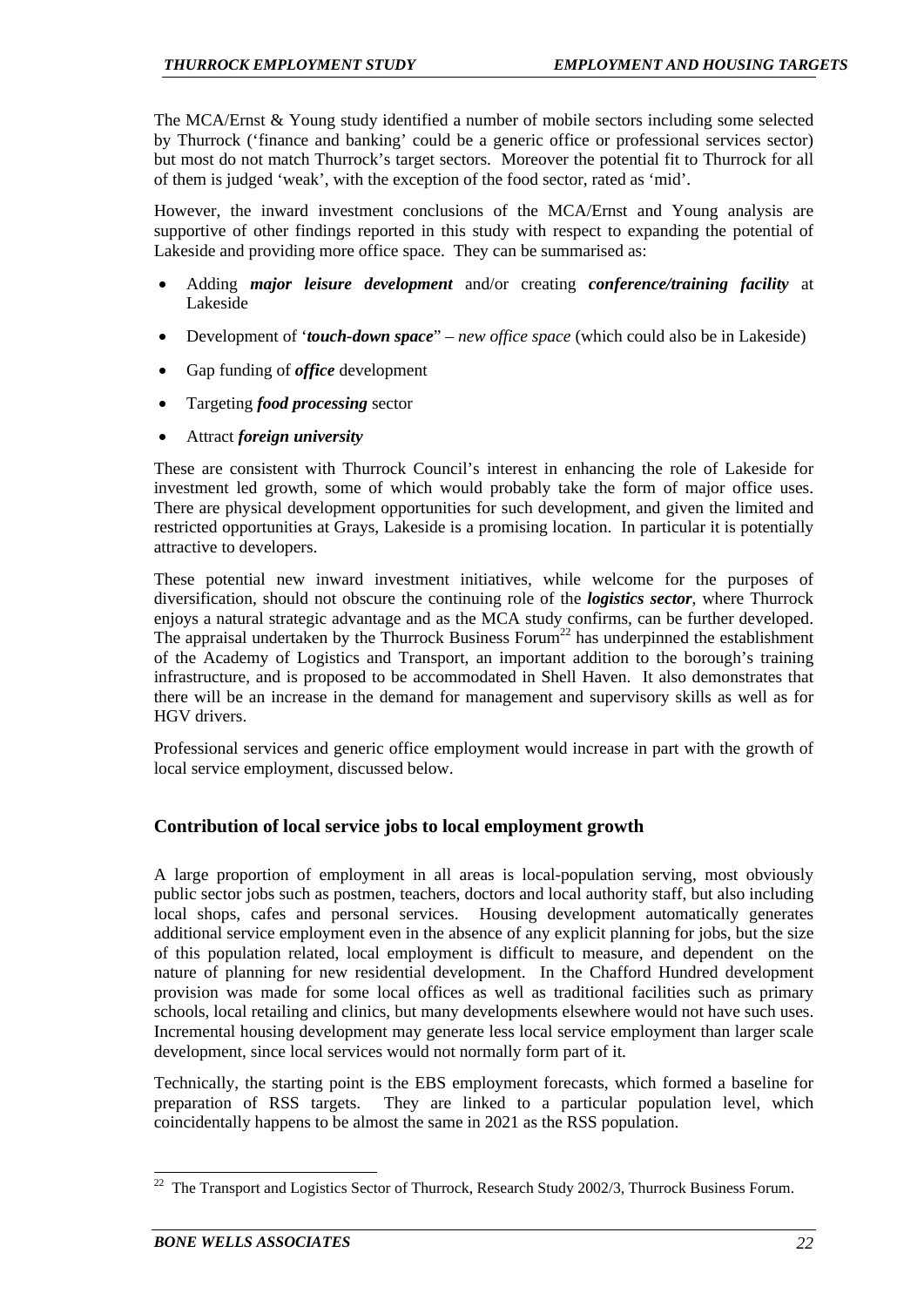The scale of additional housing planned in Thurrock is such that population serving jobs will inevitably account for a major proportion of all future jobs, so an estimate of their approximate number is essential. The method adopted was to define local employment activity by SIC grouping in TGSE sub-region local authorities, identify employment levels in these sectors, calculate numbers of jobs per 1,000 population, and make a judgement on the "local" (population-serving) element. Thus taking for example financial services, except insurance, Southend has a significantly higher employment ratio than the other districts as follows:

- Southend 32.80
- Basildon 5.45
- Castle Point 2.28
- Rochford 3.42
- Thurrock 2.95

"Local" population-serving shopping employment is deemed to be the average of relatively similar ratios for Basildon, Castle Point, Rochford and Thurrock  $-3.53$ . Applying similar tests for other sectors, removing high ratios implying a non-local function, the resulting average, local element is assumed to apply to Thurrock.<sup>23</sup> It is appreciated that certain local services (and associated employment) used by Thurrock residents, e.g. health, will be located outside the borough, but the application of a consistent methodology should ensure that, statistically, the local component is identified.

Table A3.1 in Appendix 3 presents employment:population ratios for selected local population serving sectors in the 5 TGSE districts, including all service sectors, the bakeries and printing sectors of manufacturing, and agriculture and forestry. Total jobs per '000 population in Thurrock was 324 in 2001 (employees). Average jobs per '000 population was checked for each sector, districts with noticeably high scores removed (usually 1 or 2) and an average calculated for the 3-4 low average jobs per '000 population districts.<sup>24</sup> The net result applied to Thurrock's population is an estimate of 196 jobs per '000 population which were population serving. This number has to be adjusted to take account of self-employed, which can be estimated from Experian's analysis to number an additional 17% (average) in TGSE districts, in  $2001<sup>25</sup>$  This raises the local population related employment in Thurrock to 229 per '000 population. Hence in 2001 it is estimated that Thurrock's local population serving employment numbered 32,750, 53.7% of total employment.

This is a significant number – for every 1000 population housed in Thurrock 229 jobs will be created to serve the local population, with no inward investment. In fact the number will be rather higher by 2021 - estimated at 245 jobs/1000 population - given the steady expansion of service employment. It can be seen that a significant proportion of the RSS target jobs will simply be delivered in this manner, hence the required additional employment, such as provided by the likes of Shell Haven, is only the difference between the target and these automatically generated jobs.

This basis can be used to make a very rough estimate of the additional jobs required to service additional population, that are not already allowed for in the EG21 jobs projections by Experian Business Strategies (the starting point for the RSS14 E2 policy jobs targets). This calculation indicates that the Experian projections have already allowed for virtually all the population

<sup>&</sup>lt;sup>23</sup> This may be considered a conservative definition of 'local', but it is more readily defendable.

<sup>&</sup>lt;sup>24</sup> Assuming that Castle Point and Rochford have a dormitory function, with low overall employment per '000 population, scores for these two were considered to be local-population related. Where any of the other three districts appeared to have fairly similar scores for a sector, these were deemed to be also effectively local population serving and included in the calculation of the "local jobs"overall average.<br><sup>25</sup> 2001 BSL total employment being 17% higher than ABI 2001 total in series used for these estimates.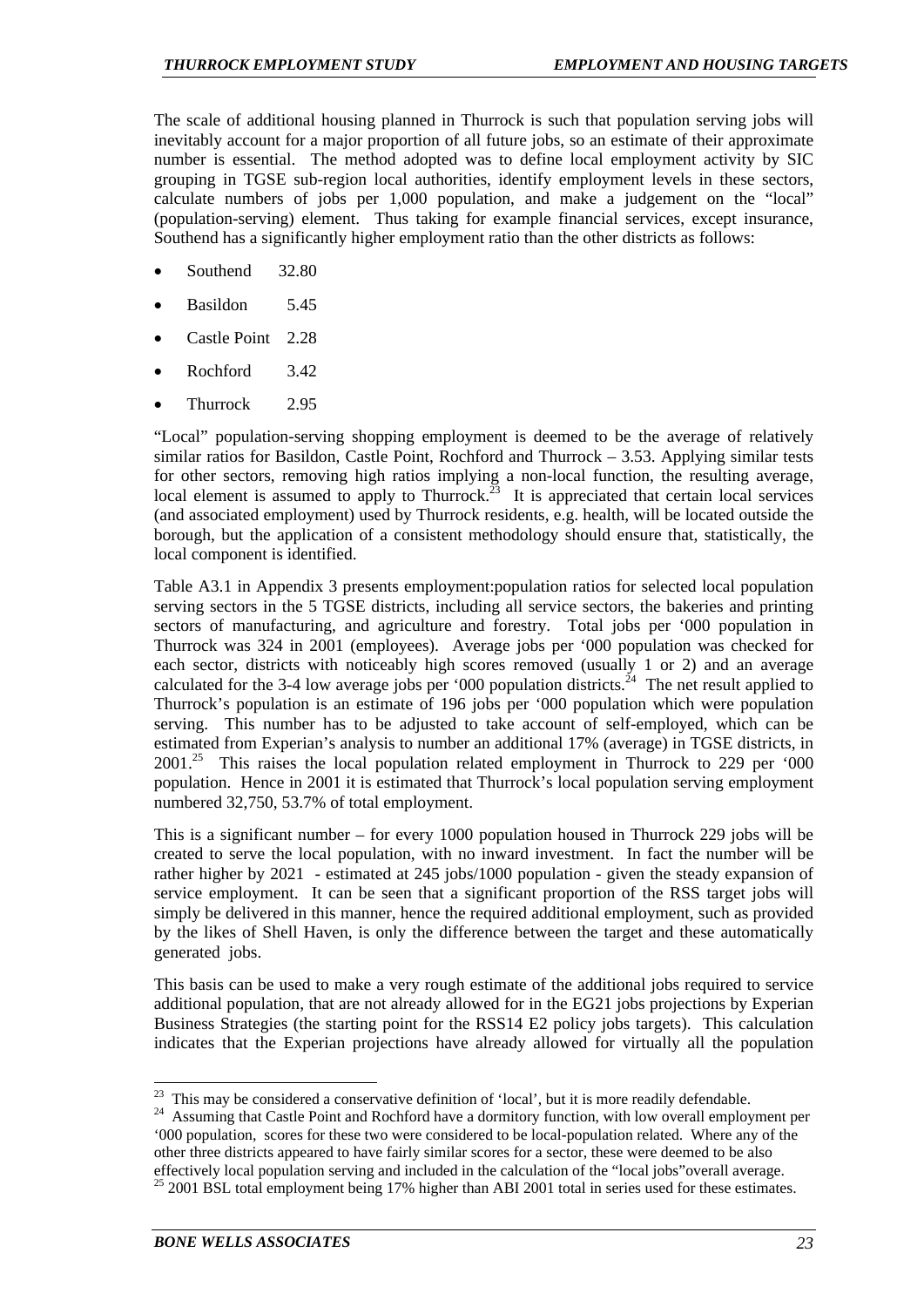growth implied by the RSS 14 dwellings target  $(+18,500)$  dwellings), by  $2021^{26}$ , with a difference in the projected population of only 230 and service jobs of only  $60^{27}$ .

Table 4.4 provides a broad indication of the sectoral changes in jobs, and hence some indication of job new job opportunities that can be expected in the borough between 2001 and 2021. It should be emphasised that this is indicative only, as it is not possible to make accurate predictions of change over this long period, especially, for example, as to the relative balance between different manufacturing sectors.

| <b>Sector</b>              | 2001        |               | 2021             |               | <b>Change 2001 to 2021</b> |         |                  |  |
|----------------------------|-------------|---------------|------------------|---------------|----------------------------|---------|------------------|--|
|                            | <b>Jobs</b> | <b>Shares</b> | <b>Jobs</b>      | <b>Shares</b> | All jobs                   | Growing | <b>Declining</b> |  |
|                            |             | (%)           |                  | (%)           |                            | sector  | sector           |  |
|                            |             |               |                  |               |                            | jobs    | jobs             |  |
| Agric. Forestry & Fishing  | 87          | 0.1%          | $\boldsymbol{0}$ | 0.0%          | $-87$                      |         | $-87$            |  |
| Oil & Gas Extraction       | 125         | 0.2%          | $\mathbf{0}$     | 0.0%          | $-125$                     |         | $-125$           |  |
| Other Mining               | 70          | 0.1%          | 40               | 0.0%          | $-30$                      |         | $-30$            |  |
| Gas, Electricity & Water   | 158         | 0.3%          | $\mathbf{0}$     | 0.0%          | $-158$                     |         | $-158$           |  |
| <b>Fuel Refining</b>       | 882         | 1.5%          | 60               | 0.1%          | $-822$                     |         | $-822$           |  |
| Chemicals                  | 949         | 1.6%          | 848              | 1.0%          | $-101$                     |         | $-101$           |  |
| Minerals                   | 596         | 1.0%          | 494              | 0.6%          | $-101$                     |         | $-101$           |  |
| Metals                     | 701         | 1.2%          | 505              | 0.6%          | $-196$                     |         | $-196$           |  |
| Machinery & Equipment      | 299         | 0.5%          | 766              | 0.9%          | 467                        | 467     |                  |  |
| Elect & Optical Equipment  | 627         | 1.0%          | 1,088            | 1.3%          | 461                        | 461     |                  |  |
| <b>Transport Equipment</b> | 587         | 1.0%          | $\mathbf{0}$     | 0.0%          | $-587$                     |         | $-587$           |  |
| Food, Drink & Tobacco      | 901         | 1.5%          | 1,168            | 1.4%          | 267                        | 267     |                  |  |
| Textiles & Clothing        | 238         | 0.4%          | $\theta$         | 0.0%          | $-238$                     |         | $-238$           |  |
| Wood & Wood Products       | 902         | 1.5%          | 1,816            | 2.1%          | 914                        | 914     |                  |  |
| Paper, Printing & Publish. | 605         | 1.0%          | $\theta$         | 0.0%          | $-605$                     |         | $-605$           |  |
| Rubber & Plastics          | 405         | 0.7%          | 1,067            | 1.2%          | 662                        | 662     |                  |  |
| Other Manufacturing        | 452         | $0.8\%$       | 934              | 1.1%          | 482                        | 482     |                  |  |
| Construction               | 5,345       | 8.9%          | 7,431            | 8.6%          | 2,086                      | 2,086   |                  |  |
| Retailing                  | 11,942      | 19.9%         | 15,615           | 18.1%         | 3,673                      | 3,673   |                  |  |
| Wholesaling                | 4,770       | 7.9%          | 6,932            | 8.1%          | 2,162                      | 2,162   |                  |  |
| Hotels & Catering          | 4,122       | 6.9%          | 6,690            | 7.8%          | 2,569                      | 2,569   |                  |  |
| Transport                  | 8,271       | 13.8%         | 11,820           | 13.7%         | 3,549                      | 3,549   |                  |  |
| Communications             | 396         | 0.7%          | 1,284            | 1.5%          | 888                        | 888     |                  |  |
| Banking & Insurance        | 595         | 1.0%          | 1,166            | 1.4%          | 570                        | 570     |                  |  |
| <b>Business Services</b>   | 3,506       | 5.8%          | 6,273            | 7.3%          | $\overline{2,}767$         | 2,767   |                  |  |
| Other Fin and Bus Services | 1,286       | 2.1%          | 2,335            | 2.7%          | 1,049                      | 1,049   |                  |  |
| Public Admin. & Defence    | 1,405       | 2.3%          | 2,007            | 2.3%          | 601                        | 601     |                  |  |
| Education                  | 3,878       | 6.5%          | 5,986            | 7.0%          | 2,107                      | 2,107   |                  |  |
| Health                     | 3,422       | 5.7%          | 5,584            | 6.5%          | 2,163                      | 2,163   |                  |  |
| <b>Other Services</b>      | 2,581       | 4.3%          | 4,194            | 4.9%          | 1,613                      | 1,613   |                  |  |
| <b>Total Employment</b>    | 60,103      | 100.0%        |                  | 86,103 100.0% | 26,000                     | 29,050  | $-3,050$         |  |

#### **Table 4.4 Jobs change by sector 2001-2021 for DEEP (RSS14) jobs target**

*Source: consultants estimates based on Experian Business Strategies and other sources.* 

 $26$  Additional population calculared at the rate of 2.2 per additional dwelling.

<sup>&</sup>lt;sup>27</sup> The number of jobs per 1,000 population assumed to start at 229 in 2001 rising to 245 by 2021, the increase based on maintaining the ratio jobs in these sectors to the Essex average. The additional population and service job estimates may be slightly underestimated because the additional population has been estimated at the average population per dwelling ratio, whereas the extra migrants are likely to have a higher household size, generating more population.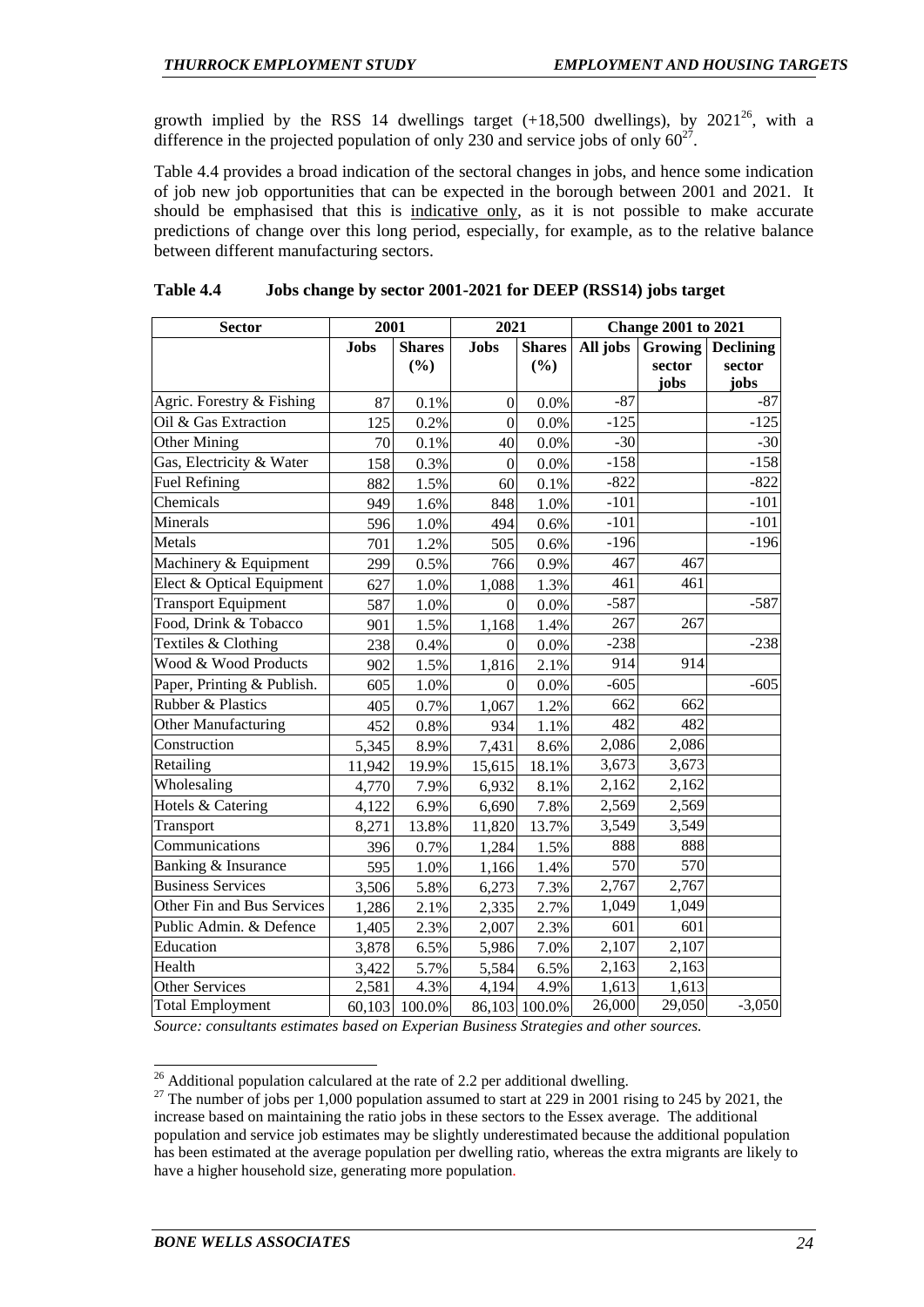Note: apparent precision of numbers has no significance. The numbers are intended only as a rough indication. Where employment is shown to be zero in a sector, this is derived from the EG21 projections, and indicates that jobs would decline to very low levels, but not necessarily to zero.

The table shows how the RSS target job growth of 26,000, assuming this level of growth can be achieved, might be made up. This has been built up from four components. The *first component* is the EBS EG21 projection of jobs by 30 sectors for the borough.<sup>28</sup> This component accounts for growth of about 8,100 jobs. The *second component*, in principle, is the extra jobs needed to service the additional population implied by the RSS dwellings target, above the population growth projection already allowed for within the EG21 scenario. However, this is negligible for the RSS target housing and accounts for under 100 jobs. The jobs are distributed to sectors according to the average regional shares of estimated population related jobs. The *third component* is the jobs generated at Shell Haven, or jobs of a similar kind generated on other sites, estimated at about 11,600, i.e. the number that Shell Haven might achieve by 2021. These are assumed to be distributed to the sectors expected to be attracted to Shell Haven (see Section 3.3) in the proportions expected<sup>29</sup>. The *fourth component* is the residual of about 6,300 jobs to make up to the 26,000 targeted in the RSS. Realistically these would have to come from inward investment, probably in a range of office-based activities and regional or sub-regional services, such as office decentralisations from London. These have been distributed equally to five office intensive sectors including communications, financial services, professional services. This analysis shows that the overall job growth comprises growth in a majority of sectors, summing to 29,000 jobs, and decline in a minority of mainly primary and heavy industry sectors, summing to 3,000 jobs (some of which change has probably already occurred). The highest growth is in retail (although its share of total jobs declines), with high growth also in construction, transport, wholesale distribution, hotels and catering, business services, health, education and other services (which include leisure and personal services).

In other words, the new job opportunities are likely to be very largely in a wide variety of services. These eight high growth sectors account for about 78% of the gross job growth and 87% of the net job growth expected. The changes in sectoral shares are not particularly large and none more than 1.7 percentage points (the decline in retail's share), while the only sector showing a relatively high increase in share is Business Services (+1.5% percentage points).

These sectoral increases may understate the growth in construction jobs needed to sustain the accelerated rate of development implied by the RSS employment and dwellings targets.

# **4.3 Conclusions on Employment Growth Feasibility**

# **RSS employment target**

l

The starting point of this assessment is the optimism incorporated in the 'Top 20' EBS forecasts. Given that the DEEP (RSS14) target represents a step change or quantum leap of employment increase above this already optimistic projection, a degree of scepticism about its achievement is prudent.

 $^{28}$  This projection was the initial platform for the RSS policy E2 jobs targets, to which additional jobs were added scaled to dwelling aspirations.

<sup>&</sup>lt;sup>29</sup> i.e. approximately to R&D 4%, light industry 37%, distribution 37%, services 6%, port 17%, and within these categories, allocated equally to the relevant sectors.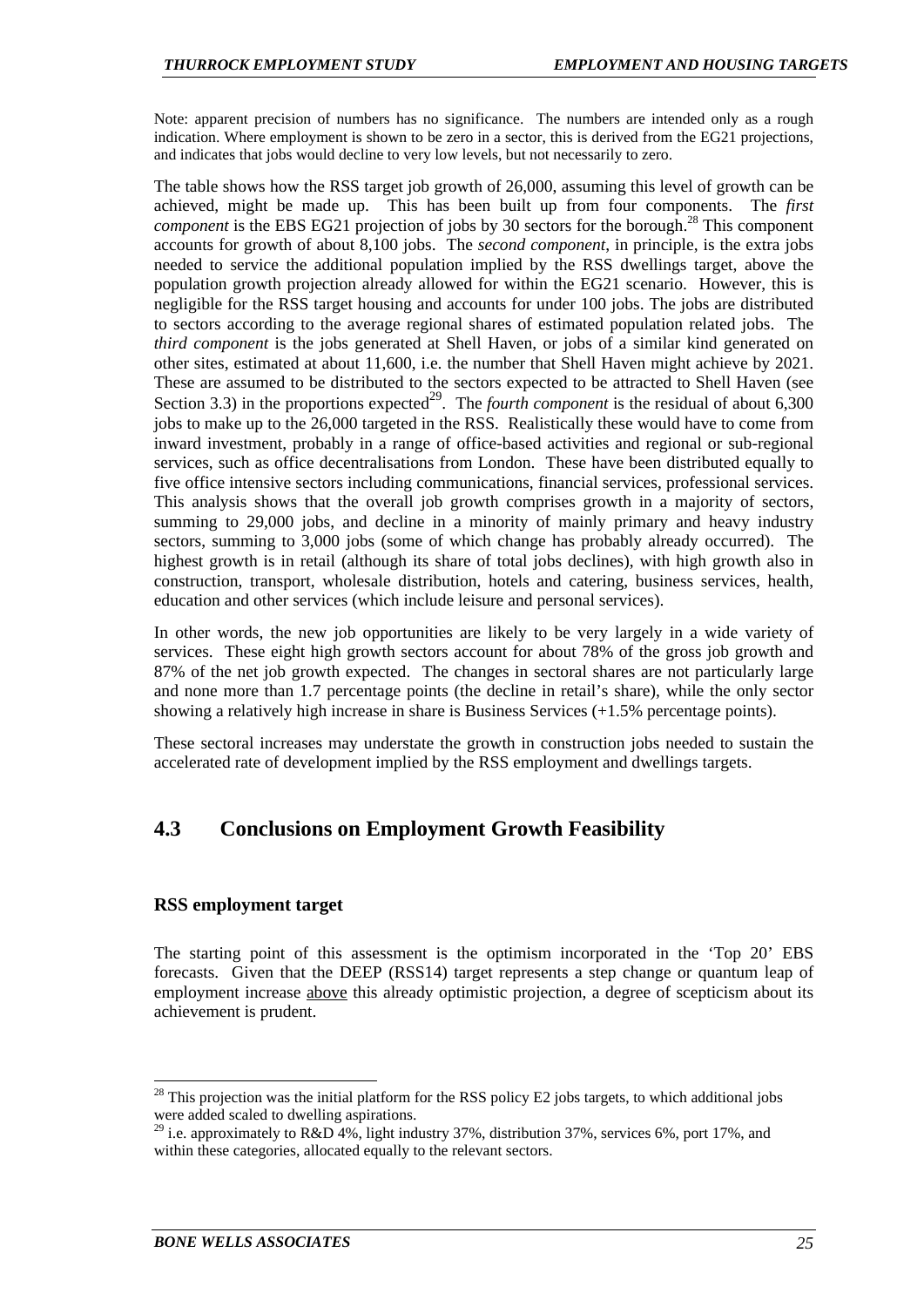To exceed the 'Top 20' employment target, which is to say better it, not necessarily reach the DEEP (RSS14) target, a very favourable development trajectory has to be assumed for the Thurrock economy. This has to include the Shell Haven development (assumed to gain approval) even if that does not proceed at the speed suggested by the developers. It is quite likely to include employment associated with and enhanced role for Lakeside. It also will include the special boost from the activity of the UDC.<sup>30</sup>

The achievability of the DEEP (RSS14) employment target is a judgement, but an objective or realistic view has to be sceptical. Taking Shell Haven for example, there is no motivation for P & O to reach any Thurrock target employment, the company have made it clear that the development will proceed just as fast as the market allows it. The UDC can be expected to make some impact, but not for several years. Higher inward investment is also probably contingent on substantial transport improvements. And the survey of potential inward investors undertaken by the consultants (discussed below) provided no particular evidence of business interest in moving to Thurrock.

The inward investment that has been taking place in Thurrock – also discussed below – would seem to be, at best, entirely accounted for by additional inward investment built in to the EBS 'Top 20' projection, of another 8,000 jobs by 2021. In that case, counting the whole of the consultants' projection of Shell Haven to 2021 – about 11,000 jobs – as additional to other inward investment would mean that about 19,000 more jobs might arise. The efforts of the UDC would logically help to underpin this, e.g. helping to sustain inward investment through making employment sites more attractive, rather than add to it.

The consultants' view is that this sort of level  $(+19,000$  more jobs) is possible rather than likely. It follows that the target 26,000 additional jobs is chimerical. There is simply no convincing evidence where they would come from.

<sup>&</sup>lt;sup>30</sup> Some additional local population serving employment would be created should more housing be developed than considered here but shortfall jobs would have to come mainly from higher inward investment.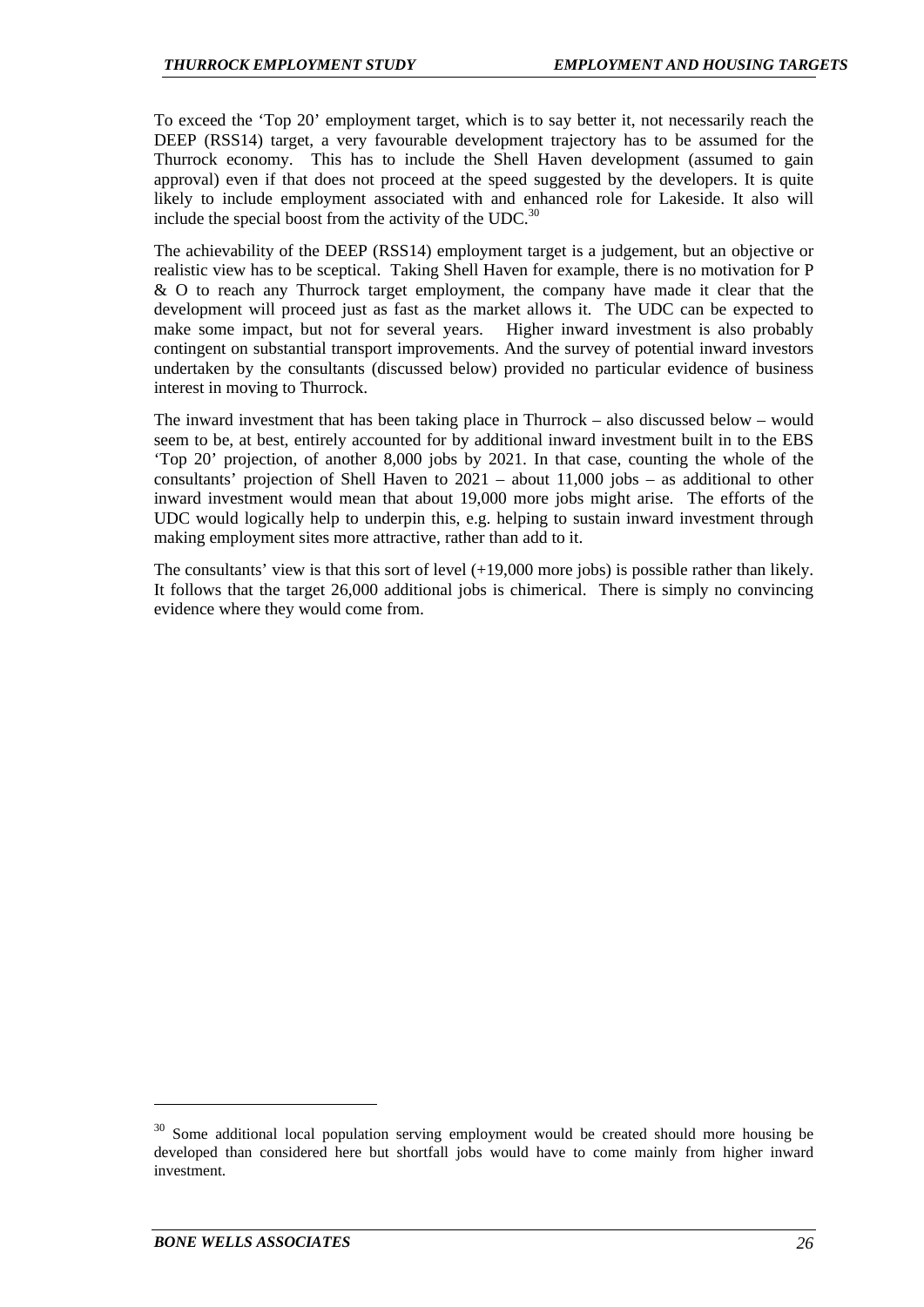# **5. LAND SUPPLY AND BUSINESS NEEDS**

# **5.1 Adequacy of Land Supply in the Borough to Meet Requirements**

An indicative assessment of land demand to meet the RSS job target has been built up from:

- projections of sectoral distribution of employment to 2021, as described above.
- allocation of employment totals to B1, B2, B8 land use categories (accounting only for a proportion of total employment)
- assumptions of m2 floorspace per worker, plot ratio to determine net land requirements and a net:gross factor to estimate gross land requirements (including estate roads etc).

Table 5.1 show the results of these assumptions, derived from consultants' calculations. Land demand represents net occupied land area. It indicates a year 2001 base line stock of industrial land of about 222 ha net and 296 ha, gross, and a net requirement of 114 ha. over 2001-2021. The main caveat to the estimates is the very low density which needs to be allowed for large warehouses, and for Shell Haven as a development, not reflected in the assumptions. However, it is difficult to envisage that none of this demand would find its way to Shell Haven, so some account should be taken of this very large land supply.

| Summary                      |                                        |                    |                         |                                                 |        |                         |                                        |                    |                         |                                        |                    |                         |
|------------------------------|----------------------------------------|--------------------|-------------------------|-------------------------------------------------|--------|-------------------------|----------------------------------------|--------------------|-------------------------|----------------------------------------|--------------------|-------------------------|
| Table                        | Total                                  |                    |                         | B1                                              |        |                         | B2                                     |                    |                         | <b>B8</b>                              |                    |                         |
| Year                         | Employment<br>in<br>employment<br>land | Net land<br>demand | Gross<br>land<br>demand | Employment<br>in<br>employment Net land<br>land | demand | Gross<br>land<br>demand | Employment<br>in<br>employment<br>land | Net land<br>demand | Gross<br>land<br>demand | Employment<br>in<br>employment<br>land | Net land<br>demand | Gross<br>land<br>demand |
| 2001                         | 31460                                  | 222                | 296                     | 15365                                           | 51     | 68                      | 7609                                   | 65                 | 86                      | 8487                                   | 106                | 141                     |
| 2006                         | 32504                                  | 223                | 297                     | 16948                                           | 56     | 75                      | 7085                                   | 60                 | 80                      | 8471                                   | 106                | 141                     |
| 2011                         | 35448                                  | 242                | 322                     | 18725                                           | 62     | 83                      | 7453                                   | 63                 | 84                      | 9271                                   | 116                | 156                     |
| 2016                         | 39465                                  | 271                | 361                     | 20657                                           | 69     | 92                      | 8336                                   | 71                 | 94                      | 10473                                  | 131                | 175                     |
| 2021                         | 44836                                  | 307                | 410                     | 23491                                           | 78     | 104                     | 9427                                   | 80                 | 107                     | 11918                                  | 149                | 199                     |
| Annual<br>absolute<br>change |                                        |                    |                         |                                                 |        |                         |                                        |                    |                         |                                        |                    |                         |
| 2001-2006                    | 1043                                   |                    |                         | 1583                                            |        | $\tau$                  | $-524$                                 | -4                 | -6                      | $-16$                                  | $\Omega$           | $\overline{0}$          |
| 2006-2011                    | 2945                                   | 19                 | 25                      | 1777                                            | 6      | 8                       | 368                                    | $\overline{3}$     | 4                       | 800                                    | 10                 | 13                      |
| 2011-2016                    | 4016                                   | 29                 | 39                      | 1932                                            | 6      | 9                       | 883                                    | 8                  | 10                      | 1202                                   | 15                 | 20                      |
| 2016-2021                    | 5371                                   | 37                 | 49                      | 2834                                            | q      | 13                      | 1091                                   | 9                  | 12                      | 1446                                   | 18                 | 24                      |
|                              | 13376                                  | 85                 | 114                     | 8126                                            | 27     | 36                      | 1818                                   | 15                 | 21                      | 3431                                   | 43                 | 57                      |

**Table 5.1 Indicative estimate of total employment land requirement 2001-2021** 

*Source: consultants' estimates. Note that no particular accuracy should be attached to 5-year changes, but to facilitate tracing the calculations, numbers are not rounded .*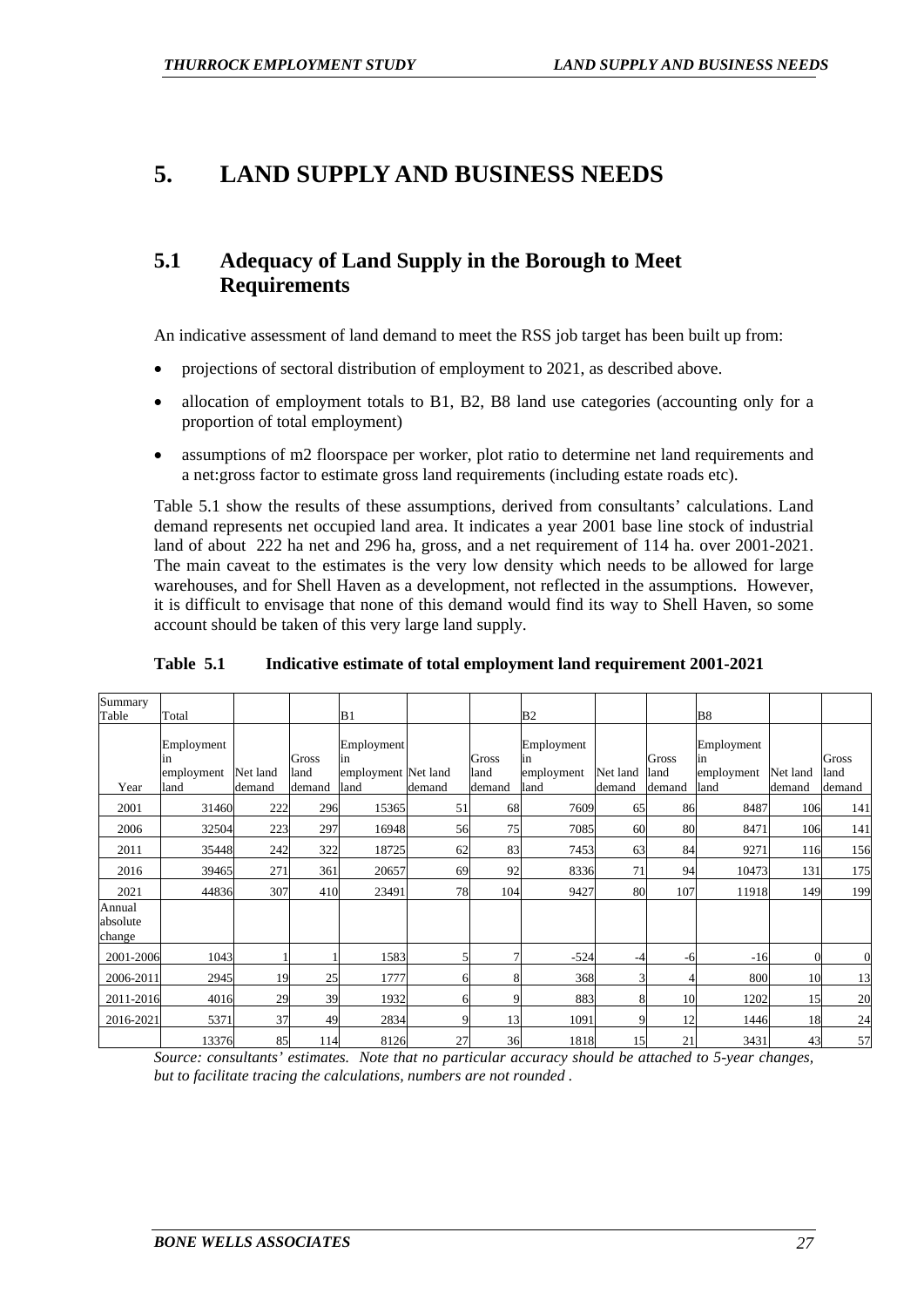The base year stock estimate for 2001 is consistent with known floorspace stock figures when these are converted to land equivalents. The VOA floorspace stock (Appendix 2) shows 2001 factories, warehousing and offices floorspace in Thurrock to total 1,350,000 m2. Allowing for an average plot ratio of 0.5, total occupied land would be 270 ha. – falling broadly between the net and gross figures shown in Table  $5.1<sup>31</sup>$  This provides some confidence in a projection of need of around 100 more has of employment land by 2021 (i.e. of net space taken up, not gross land provision), trimming the 114 has. to take account of the Shell Haven supply.

The TC Annual Monitoring report, (op cit), has recorded an average development rate of 9.4 ha./year in the decade1993/4-2002/3. It is uncertain whether this is gross or net. But in any case the 9.4 ha. average is only that level because of an atypical 43.2 being developed in one year. The average rate of development for all other years has been just 5.7 has., perhaps a better guide to future needs, especially if Shell Haven development is considered as not being allowed for within this lower average. In this case, 17 years of net additions to occupied land would absorb 97 has by 2021 and, (ignoring the single atypical year) 114 has. over the whole period 2001-2021. By coincidence this is the same 114 has. number arrived at in Table 5.1.

The statistical basis of Thurrock employment land supply for these calculations was 380 has., comprising the Shell Haven area of 200 ha. and another 180 has. around the borough, mostly on or near the riverside. If the 100 has approximate requirement is correct, it is clear that Thurrock has available considerably more employment land than it needs, perhaps 80 has. However, much depends on the turnover and change of use on existing sites, e.g. whether industrial land is being taken out of use and/or densities are declining. In practice some existing employment sites and allocations have recently been lost to other uses, including residential, indicating that excess land supply is somewhat less than this figure.

# **5.2 Survey Assessment of Sectors of Business which Require Land for Expansion/New Sites**

# **Evidence from surveys and stakeholders**

To investigate business's requirements for expansion the consultants undertook several surveys:

- i postal questionnaire to companies in Thurrock;
- ii survey of recent inward investors to Thurrock;
- iii postal questionnaire to potential relocators to Thurrock;
- iv interviews with business stakeholders (business organisations; developers/land owners; port operators; UDC);
- v interviews with estate agents.

This was complemented by a simple analysis of recent planning applications, to see the range of businesses requiring planning permission.

<sup>31 270</sup> has is gross occupied plots land area (at this plot ratio) without an allowance for estate roads etc, which at 10% would raise overall gross to a nominal 297 has. These are approximations.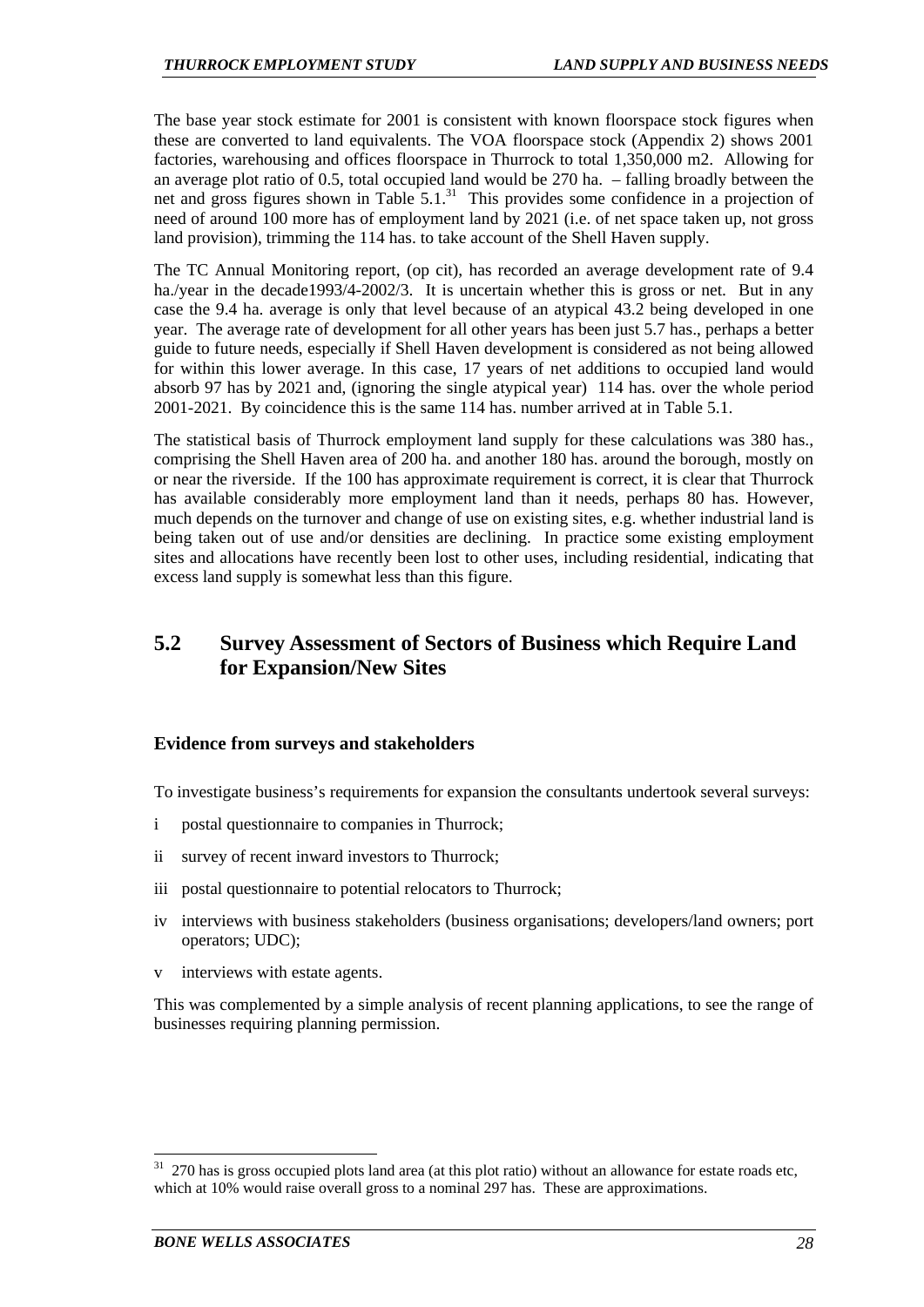#### *Postal survey of businesses in Thurrock*

The major survey carried out was of existing businesses in Thurrock, inquiring about their existing and future floorspace needs, condition of their properties, locational requirements, etc. A list of firms sized 5 employees and over was obtained from a commercial database company, supplemented by companies listed in the Thurrock Business Directory, and a companies list held by the Council. The sample excluded public sector employers, retailers, hotels, restaurants and other services. The sample identified nearly 1,000 companies, and with a letter requesting co-operation from the respondent, 150 responses were obtained, of which 148 were valid for processing. The response rate of 15% was considered to be good.

The questionnaire and aggregate counts are shown in Appendix 4. These provide details of company size, business activity (head office, sales, professional office, processing, storage etc), location type, property type, premises size, satisfaction with accommodation, intentions to move and views of existing property availability. A good variety of businesses replied, including 21% whose main activity at the address was manufacturing, 21% distribution, 24% professional and other offices, 18% sales and marketing, and the balance miscellaneous and mixed functions. With respect to site location, 42% were on industrial estates, 8% on a business park, 20% in a town centre or high street/shopping frontage, and the balance in a range of locations including free standing sites.

The main survey findings were as follows:

- *Sectors:* principal industrial sectors (by responding unit, not employment) were manufacturing and wholesale distribution. This was followed by real estate, sales, repair, freight transport by road, and speciality design activities.
- *Employment*: Total employment from 138 responding companies was 6,896 persons. This represents 21.5% of an estimated 32,060 jobs in the sampled sectors in  $2004^{32}$ . Most companies were small in size: 45% having less than 10 employees each and 30% between 11-50 employees. Only one company had more than 1,000 employees.
- *Premises*: office space is the most common premise type (24%), which is largely free standing (35%)
- *Building age*: The majority of the buildings occupied by the respondents are 10 years old or more.
- *Relocation*: A minority of respondent firms (14%) have relocated in the last 3 years from either within or outside Thurrock. The latter came mostly from London.
- *Expansion and relocation intentions***:** companies were asked whether they expected to expand or relocate over the next 3 years. While 53% said they were unlikely to expand, 12% said possibly and 10% probably. This is encouraging and a comparable number, 11% and 11% respectively said they would probably or possibly relocate.

Good news for Thurrock is that the great majority of those likely to move expected to remain in Thurrock. 38% would stay within the borough, with only 5% likely to move to other Thames Gateway/South Essex districts and 2% elsewhere. (Non response from the majority is assumed to denote absence of intention to move).

• *Quality and location of premises***:** in general firms were satisfied with their accommodation – 59% of respondents considering their premises quality and location as good or very good. Interestingly, however, there was less enthusiasm about location than premises quality. While only 15 responses were received to the follow up question probing reasons, it is noticeable that almost all related to traffic and transport. With dissatisfaction on this score expressed from other sources (see below), it is clear that this issue needs to be taken seriously by the borough. For the smaller number of companies

<sup>32</sup> Source Experian.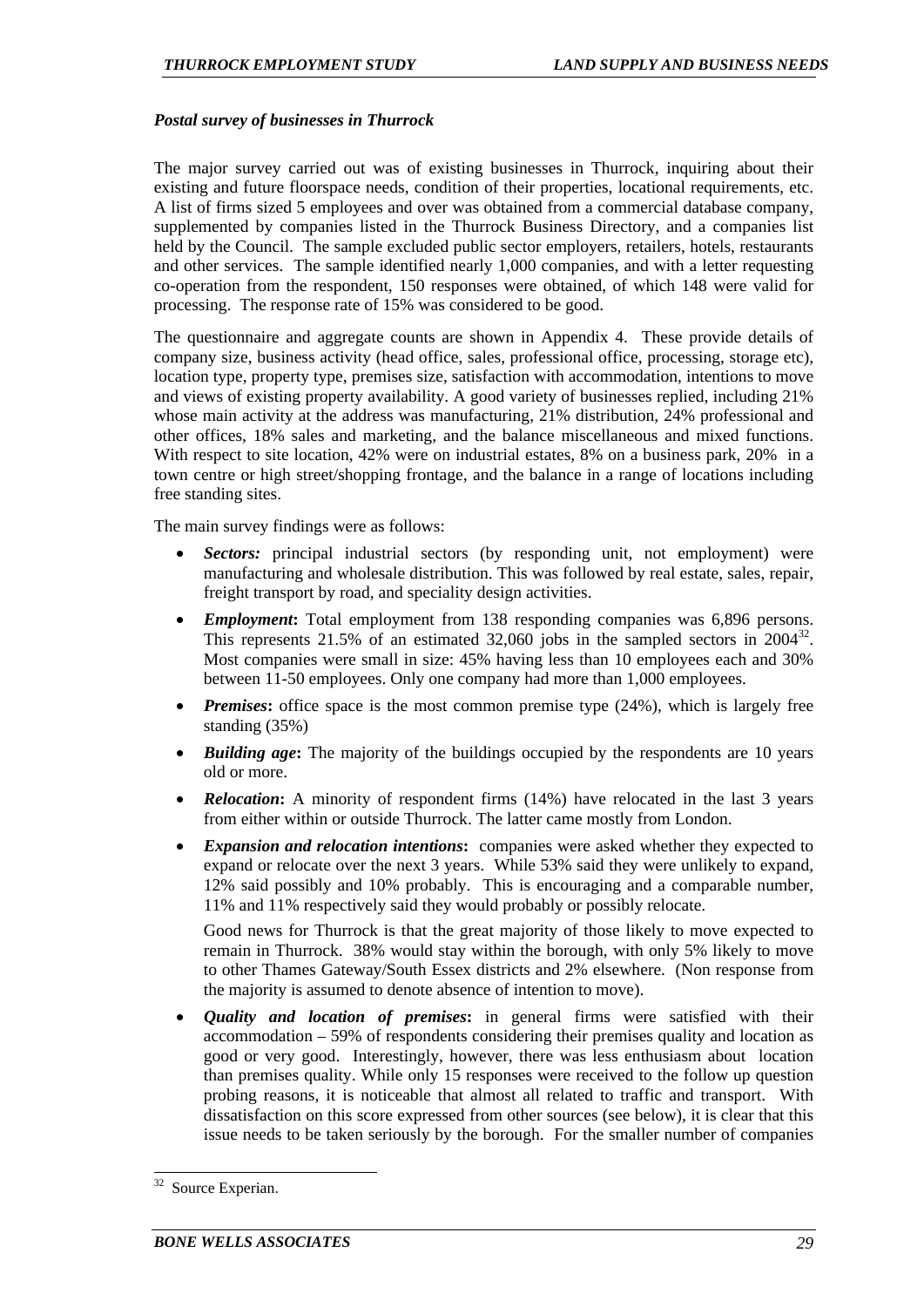dissatisfied with the quality of their premises, the most common complaint was age and obsolescence of the building.

- *Floorspace size*: companies were asked whether the size of their premises was about right for the number of employees, both at present and as they anticipated in the future. 75% stated that their floorspace was about right for their needs, 8% that their existing space was too small. However, an increasing number of firms expect to space shortages in the future (16%). The majority of firms (70%) have had the same amount of floorspace over the past 3 years, for a sizeable minority (18%), their take up has increased. For those likely to expand, additional floorspace required is largely in the 21% to 40% range.
- *Type of premises sought***:** businesses were asked what kinds of premises they would need if they move. It is difficult to frame a question applicable to a wide range of business activities but the responses - see Appendix 4 – indicate a preference for free standing properties, with more expecting to have lower parking provision per worker (1 space per 2 workers) than a high 1 space per worker standard.
- *Type of location sought*: the most popular locations sought were industrial estates and business parks (42%). Relatively few respondents favoured a town centre or high street location (8%) but this needs to be put in context of the variety of businesses responding.
- *Companies' views of business floorspace availability in Th***urrock:** this question specifically asked about the availability of *good quality* premises in Thurrock. Only a small percentage felt there was an over supply (3%) 33% said "about right" but the largest proportion – 47% - felt there was an under supply of good quality space.
- *Obstacles to employment expansion***:** a general question was put to companies on obstacles to expansion. Of the factors listed, by far the highest number of companies mentioned 'specific skills availability' as the main problem (56%), followed by 'general skills availability' (33%). 'Land and premises availability' (27%) was the third most frequently mentioned with 'finance' fourth at 20% and 'limited market size' fifth.

Many companies expected to expand and some to relocate (22% of responding firms). The consultants looked in more detail at those companies who said they were probably or possibly relocating. Of these (33) 28 companies employing 630 people would move to other Thurrock locations and 5 companies employing 211 people would move outside Thurrock. Table 5.2 extracted from Appendix 4 provides an indicative estimate of land need in Thurrock and elsewhere, if they all relocated, and at assumed land: employee ratios.<sup>33</sup>

#### **Table 5.2 Possible land demand (Has) from potential relocating companies** (1)

|                          | Moving<br>withinThurrock |       |      | Moving               | outsideThurrock |      | <b>All relocating firms</b> |       |      |  |
|--------------------------|--------------------------|-------|------|----------------------|-----------------|------|-----------------------------|-------|------|--|
|                          | No.                      | Empl. | Land | No.<br>Empl.<br>Land |                 |      | No.                         | Empl. | Land |  |
| B1 companies             | 14                       | 107   | 0.47 | 2                    | 7               | 0.02 | 16                          | 114   | 0.49 |  |
| B <sub>2</sub> companies | 3                        | 265   | 2.25 |                      | 123             | 1.05 | $\overline{4}$              | 388   | 3.30 |  |
| B8 companies             | 11                       | 258   | 3.23 | 2                    | 81              | 1.01 | 13                          | 339   | 4.24 |  |
| TOTAL                    | 28                       | 630   | 5.95 | 5                    | 211             | 2.08 | 33                          | 841   | 8.03 |  |

*Source: Business survey, consultants' estimates. (1) B1 includes 3 mixed office/retail businesses.* 

<sup>&</sup>lt;sup>33</sup> For B1,B2 and B8 uses, taking English Partnerships floorspace/worker density estimates, and assumed plot ratios for each use.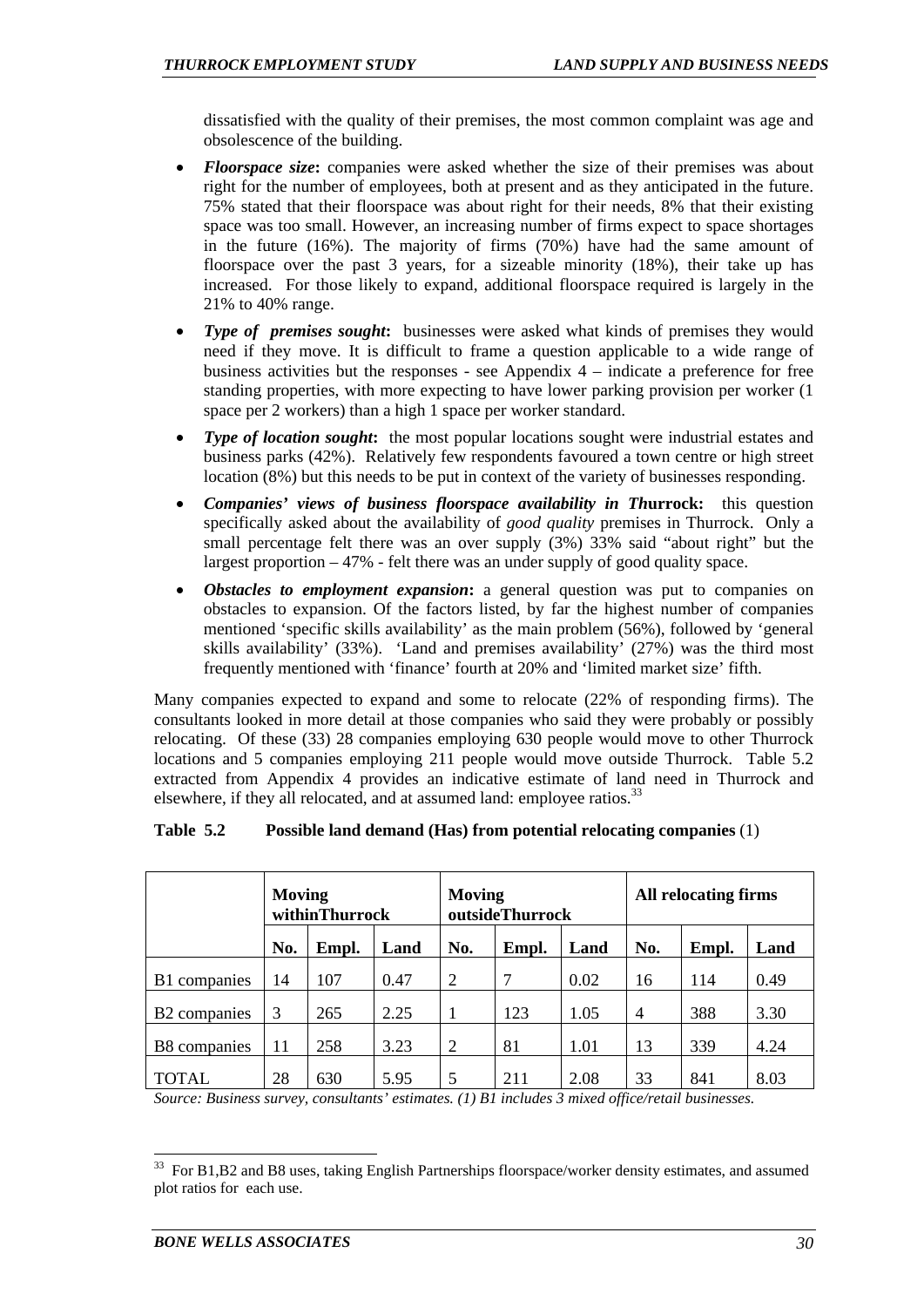Taking a more realistic view of who would actually move, say 80% of those who said 'probably' and 20% of those who said 'possibly', the 6 ha. within Thurrock figure should be halved to 3 ha. Grossed up to Thurrock as a whole (survey sample estimated to account for 21.5% of Thurrock employment in the business space using sectors) this 3 ha. would imply about 14 ha. total new land required. But this begs the question of what would happen to the space vacated and, given the short timespan for the business respondents (3 years), how many times should that 14 ha. land addition be multiplied for the 17 years 2005-2021.

Some of the land occupied by potential relocators is unsuitable and would logically change to residential or community use. More would probably be absorbed by the many other companies planning expansion but (at the time of the survey) not proposing to relocate. To that extent additional land need is not simply gross but net. Suppose the 14 ha. translated to a demand, every three years, say 5 times up to 2021, a maximum of 70 has gross would be occupied. But if half of the land vacated was re-occupied by other business the net additional demand from relocating companies (by 2021) would not exceed 35 ha. This, it should be emphasised, is only an indicative figure.

With regard to employment, the EBS Baseline projections probably provide the most meaningful estimates of growth of existing jobs. These indicate a net growth of 6,900 employment over 2001-21, but 4,400 jobs disappear in declining sectors. A better indication may be the sum of expanding sectors, amounting to 11,300 jobs.

#### *Recent inward investors to Thurrock*

A number of recent inward investors was identified and interviewed to determine why they moved to or established operations in the district, and to collect information about their operations, premises and experience. The companies included small, medium and large businesses in a range of sectors including service, manufacturing and distribution, and by size from less than 10 to over 1,000. They were asked how they rated Thurrock according to a range of criteria, whether they expected to expand, and how they thought the Council could improve conditions for their business. Key points to emerge from the discussion include:

The addresses of the businesses varied, including industrial estate, (small) business park, town centre periphery and on the BP refinery site. The reasons they established operations in Thurrock by business type are summarised in Table 5.3.

| <b>Type of business</b>             | <b>Why established in Thurrock</b>                      |
|-------------------------------------|---------------------------------------------------------|
| Professional service firm           | Strategic market, both district and Thames G/way        |
| Training $&$ diagnosis              | To serve oil company based in Thurrock                  |
| Building services contractor        | Low costs and access to central London/M25              |
| Security manufacturers & installers | Availability of new premises near to old base (Barking) |
| Regional distribution               | Land availability $\&$ fit with regional network        |

**Table 5.3 Reasons for Establishing Operations in Thurrock** 

Source: Interviews with recent investors.

Some of the companies had explored alternative locations, including Brentwood and around the M25, but most had direct ties to Thurrock or required to be there.

Space occupied ranged from 1,500 to 500,000 sq. ft. and types of location and premises ranged from industrial estate to small business park to freestanding sites, some purpose built, some conversions/adaptations of existing buildings.

Each company was asked whether it expected to expand employment in the next 3 years or so. All expected to do so, as indicated in Table 5.4.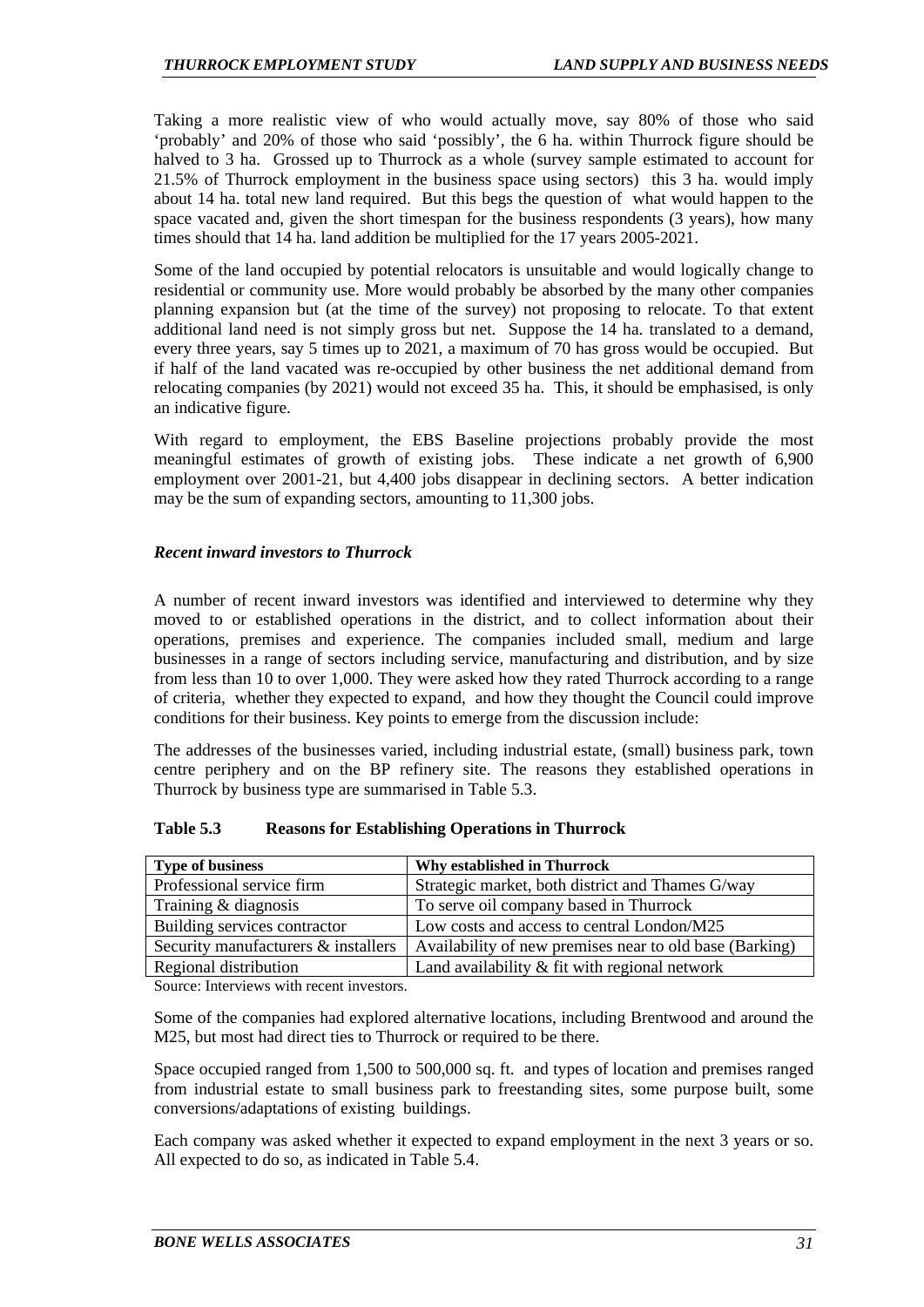| <b>Existing employment</b> | <b>Anticipated expansion</b> |
|----------------------------|------------------------------|
| 1,300                      | $+200$                       |
| 120                        | $+12-13$                     |
| 40                         | $+10-25$                     |
|                            | $+5$                         |
|                            |                              |

#### **Table 5.4 Expansion expectations of recent investors**

Respondents were asked to comment on how they would rate Thurrock with respect to different criteria like labour availability, transport, image etc, as shown in Table 5.5. The sample is too small to draw sound conclusions, and in any case many of the criteria appeared irrelevant to firms or they could not answer them. With this caveat the responses as far as could be interpreted are shown in the table. Notable was the dire absence of public transport for a number of the companies, which appears to be satisfactory only if in or close to a main centre.

#### **Table 5.5 How is Thurrock viewed on a scale of 1-5?**

| Criteria                                  | <b>Comments</b>                                 |
|-------------------------------------------|-------------------------------------------------|
| General labour availability               | Generally $OK - no$ worse than other places     |
| Specific skills availability              | as above                                        |
| Availability of good quality premises     | Variable, from good to average/limited          |
| Rents/costs of premises                   | Several DK; for others generally reasonable     |
| Close access to suppliers and contractors | Not applicable                                  |
| Proximity to markets                      | Good                                            |
| Travel & accessibility within Thurrock    | Fair if located in west                         |
| Travel & accessibility to/from Thurrock   | as above                                        |
| Public transport                          | Several responded "very poor"                   |
| Availability of training                  | Don't know or considered average                |
| Availability of services                  | Very mixed response – good if happen to be near |
|                                           | town centre; Lakeside perceived to be a benefit |
| Affordable housing for staff              | Not very good according to several              |
| Area's image                              | Average                                         |

What were the main disadvantages of Thurrock as a business location?

Given that three out of five singled out very poor public transport, even from this very small sample, this seems likely to be a major problem of locating in Thurrock. This included lack of public transport from Stanford le Hope station. Other problems cited were:

- complete absence of modern office space (only conversions seem available)
- no bank within easy reach
- nowhere to park near the station (Chafford Hundred)
- basic literarcy and numeracy skills
- advantage of proximity of technical college (provided trained staff)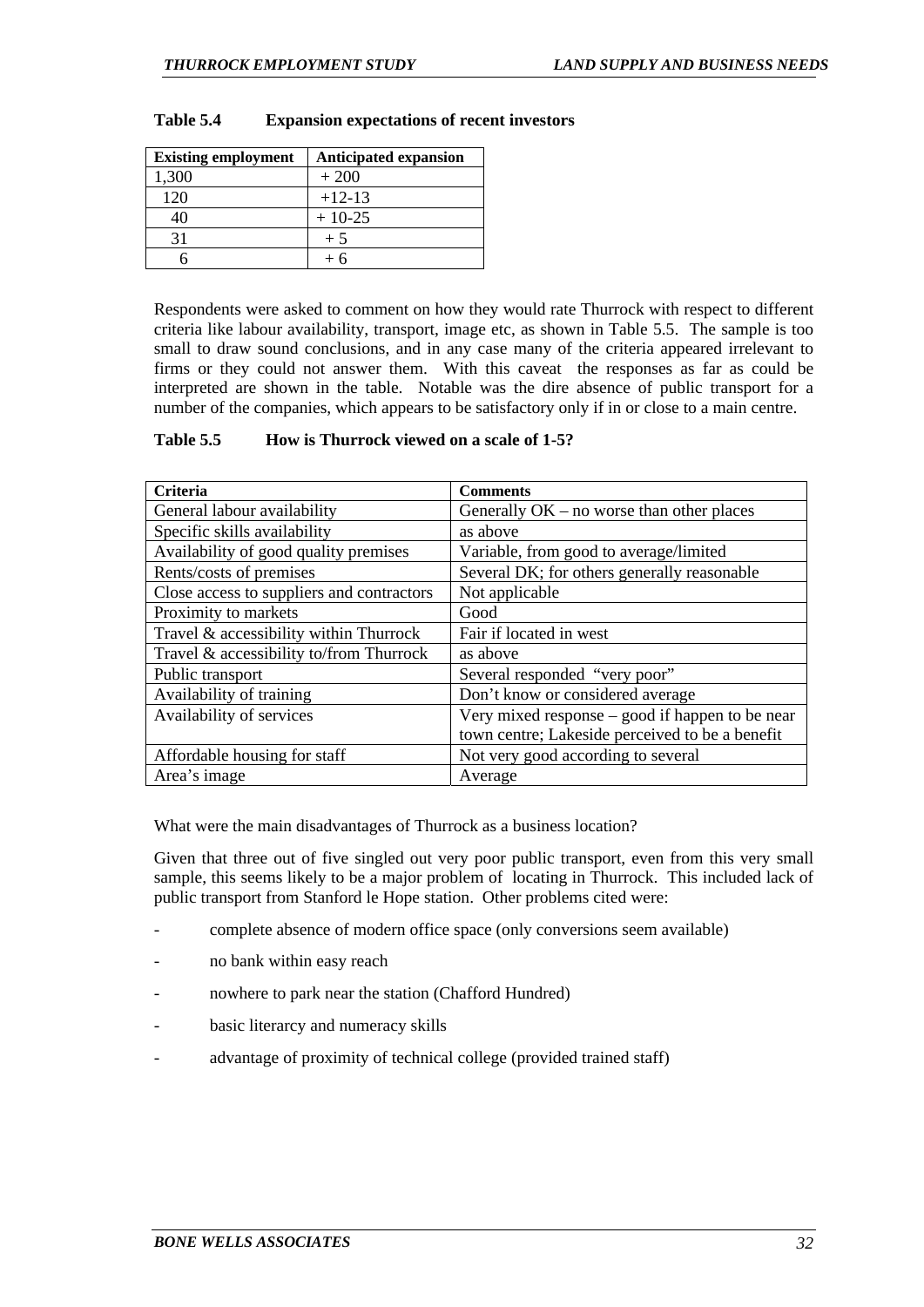# *Postal survey of potential relocators to Thurrock*

A questionnaire was sent to some 440 companies in selected locations outside Thurrock and Thames Gateway/South Essex districts, falling within sectors identified by the Council's economic development department as targets to attract to Thurrock, and suggested by the Thurrock District Council of Industries. These were engineering, high technology, green technology, creative industries, leisure, recreation and hospitality, and office employment. The database of companies was the same as that used for the Thurrock-based businesses, restricted to companies of 25 employees or over. Postcodes were identified for east London, Essex outside TGSE, and other districts close to M25 in Herts and Kent.

Through a standard SIC it is difficult to distinguish sub-sectors which accurately define these target areas, and although care was taken to include illustrative material about Thurrock in the mailshot it was recognised that there was limited incentive for companies not contemplating moving to complete a questionnaire on this topic. Thus the low response elicited of just over 3% was not unexpected, but also suggests low interest in moving to Thurrock.

Of the 10 completed or partially completed replies, 5 companies were unlikely to move, 4 quite likely and 1 very likely. The responses were too few provide more than some pointers to inform an inward investment initiative, but the following is not without interest:

- *Type of location sought*: Four out of five companies said that a high quality, landscaped site would be essential if they were to move.
- *Perceptions of Thurrock*: The majority of responses to the majority of criteria came out as "the same" in terms of comparing Thurrock to their existing location, which is perhaps reassuring. There were 8 scores of 'better than existing location' and 9 scored of 'worse than existing location', again fairly neutral. Most often cited as better was 'availability of good quality premises' – perhaps just a perception but important to bear in mind. Those scoring 'regional access' were equally divided as to whether Thurrock was better or worse.
- *Labour transfer and recruitment*: Most companies make short moves and many if they moved would expect to retain a large number of their existing workforce. For the record the responses to this question are set out in the table below. While not a statistically valid sample, if setting up in Thurrock is likely to involve large staff transfers for many companies, the availability of a good range of housing would be an important incentive.

|           | Transferred | Recruit locally |
|-----------|-------------|-----------------|
| Company A | 135         |                 |
| Company B | 108         | 43              |
| Company C | 28          | 170             |
| Company D | 200         |                 |
| Company E | $1 - 2$     |                 |
| Total     |             |                 |

#### *Interviews with business stakeholders*

Face to face interviews were held with key business stakeholders in the borough, including representatives of business organisations, the Urban Development Corporation and London Gateway developers P & O, complemented by telephone interviews with developers and land owners, Tilbury Port. Interviews were also held with seven estate agents doing business in the district, reported separately. Discussions were of necessity fairly wide ranging and it is not possible to tabulate responses simplistically by theme. Points made in the discussions by interviewees are noted as follows: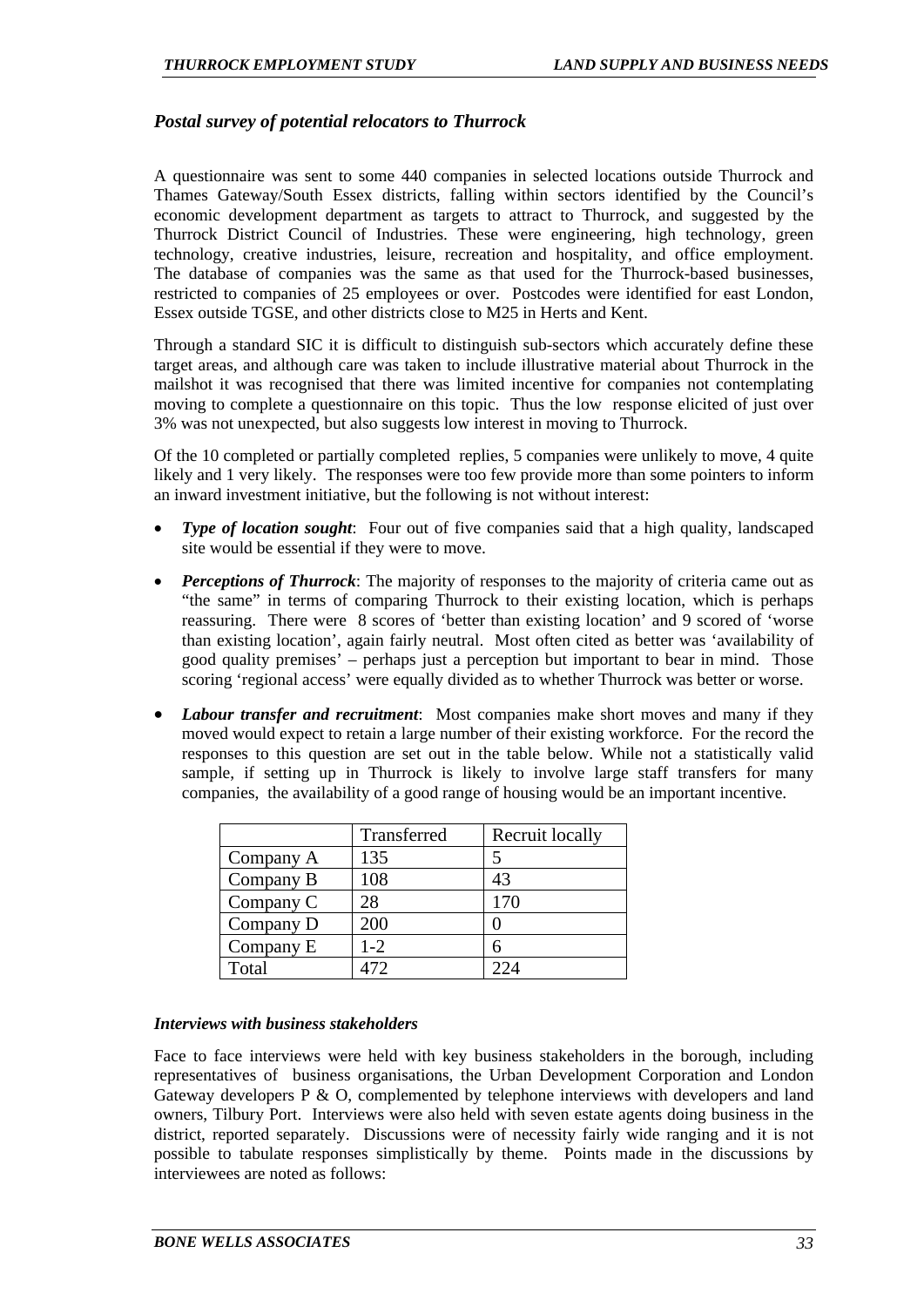- i Comments made by business organisations (District Association of Industries, Chamber of Commerce, Local Enterprise Agency)
- *Offices*: Thurrock needs an office business park. Grays town centre is suitable for smaller offices, Lakeside should go for larger companies/office premises. There is a nothing available in the 8-10,000 range, nor nearly enough very small offices (100-700 sq ft).
- *Unhelpful planning policy*: There is a perception that the Council has focused too much on trying to attract new companies at the expense of looking after existing business. An example given was refusal of planning permission for a banqueting suite for an existing hotel, which was turning away additional business.
- *Diversification*: Attempts to attract high technology industry will not be successful, mainly because there are many better competitor locations, but in any case the requisite IT skills availability in Thurrock is poor.
- *Experiences of new companies in Thurrock*: Incoming companies are disappointed with the level of skills available.
- *Transport*: Regarded as Thurrock's greatest problem for existing firms and in attracting new business, more serious than lack of types of floorspace. The reason why BT decided recently not to locate in Thurrock and went to Brentwood instead. Access to Lakeside is very bad and time consuming because of the one directional access ramps, and the recent fire at Dolphin Estate which closed the M25 for 30 hours has highlighted the vulnerability of the congested Junction 30 area. It was felt that there would have been a very bad impact on the big Tesco and M&S distribution operations. There is a need for more road capacity, and public transport provision is very poor – requires more subsidy.
- *Grays town centre*: Although it may be difficult to expand the centre it needs smartening up, including provision of modern offices and better quality retailing. There is a lack of leisure facilities in the centre (cinema empty) and the multi-storey car park is poor, putting women off. Access to Grays is poor and successive alterations to the road circulation system have not improved it.
- *Executive homes*: there is insufficient provision, more are needed to attract inward investment. Village locations preferred.
- *Commuting to London*: Believed to be very significant increase from Chafford Hundred Network Rail have had to lengthen Grays Station platform. This could be regarded as completely natural – its very quick to get into London, in many ways makes more sense to commute from Thurrock than from Southend, a considerably longer journey.
- *Main challenge for Thurrock improving quality of life*: Relates to a range of things, e.g. giving an uplift to Tilbury and Purfleet. Tilbury has an image problem, many thefts in the area, vandalism and high insurance costs, schools need an upgrade. "A need to lift its spirit". Reflected in business space rentals which are a fraction of what they are closer to M25. Could something be done to provide an A&E service in Thurrock? – half an hour journey to hospital in Basildon rather unfortunate, accept that concentrations of A&E facilities have been national policy, but with the big influx of population to Thurrock could this be reviewed? Problems of riverside settlements being surrounded by, or built right up to, industry, with insufficient separation, not making for a very residential community ambience.
- *Opportunities for Thurrock*: Perhaps could link some things together. For example, it has been proposed to engage HGV drivers from Poland because of a shortage here, but there was a problem with housing. However, there are understood to be many vacancies in the Council stock. Could these not be put together to help boost business in Thurrock? With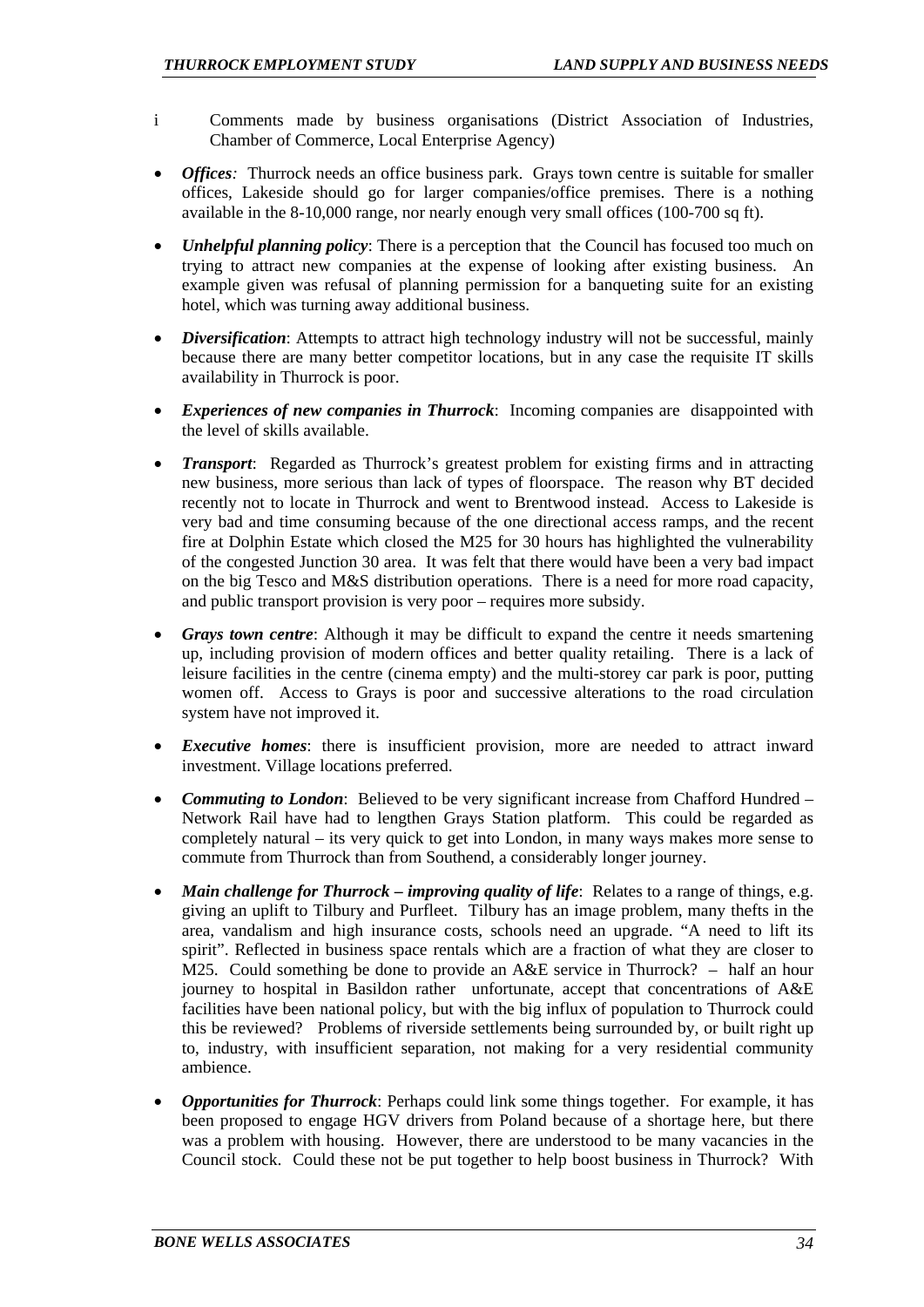regard to road access the A1089 route from A13 to Tilbury was uncongested and could be utilised more.

- ii Discussions with land owners and developers: (Lakeside Property Development Company, Buchanan Land Limited, Thamesgate Regeneration)
- The consultants talked to land owners and developers with significant land holdings (hundreds of acres). There is strong interest in residential and selected commercial development. However there was considerable caution about undertaking any speculative development, e.g. for offices, without a tenant lined up, but one land owner believed office development could work if part of a mixed use development. The same developer believed that Thurrock needed a good conference centre linked to a hotel.
- Companies are keen to develop areas in and around villages like Aveley and East Tilbury, land having been bought which virtually encircles these settlements, and the Arena site on the A13, suitable for commercial use. The main difficulty for developers is that most of these areas are in the Green Belt.
- The developers believe that the Council should have more involvement with land owners. Proposals have been drawn up to expand a number of settlements and provide new centre facilities. The impression gained is that development could proceed quickly on a number of these sites, although many others have contamination problems. Partly because of the problem over the green belt it was believed that there was scope for imaginative measures like land swaps.
- iii Comments by port operators: (Port of London/Tilbury,  $P \& O$ )
- *Employment at Tilbury*: Port employed 650 directly and was stable. A further 1,800-2,000 were based in the port, which is thus one of Thurrock's largest employment areas. 70 new jobs will be created this year to serve a new paper import facility.
- *Location of workforce*: A large proportion lived locally e.g. in Grays, Chadwell, Tilbury, Fobbing, Stifford. Management may live a long distance, e.g. Suffolk, Kent, north of Chelmsford.
- *Is Shell Haven a competitor with Tilbury*? No, it will only have competition in two areas, out of a dozen port activities – Tilbury is very diversified. Further Tilbury Container Services is actually part owned by P&O and they want to stay. Third, if you look at port traffic it is clear that there is plenty of growth in containers, and limited potential to bring in new capacity. Probably enough growth for both Haven Gateway and London Gateway. Tilbury has 40 cruise ships a year.
- *Logistics linkages with the port*: Difficult to give a figure but the 2,500-3,000 HGV movements a day give some idea. Companies like Tesco, Van den Berg have logistics input; there are four mill sites milling grain, timber treatment of imported timber, general engineering and fabrication for ship repairs, some repacking, although most goods leave the port as they come in, then general handling and storage. Some of these activities are sited within the port, some outside.
- *Can Tilbury expand furthe*r*?* No more land for future expansion, after current final development of Fortress Distribution Park. Have already filled in tidal basin to create 15 acres of land.
- *Shell Haven advantages and disadvantages::* Plus factors include ability to accommodate warehouses over  $\frac{1}{2}$  million sq ft, but infrastructure is a constraint with less good northsouth links. Development time table may be affected by construction manpower and resources, e.g. may tie up a significant amount of national piling capacity. Development is providing a ha of land for the new logistics training college. There is concern about the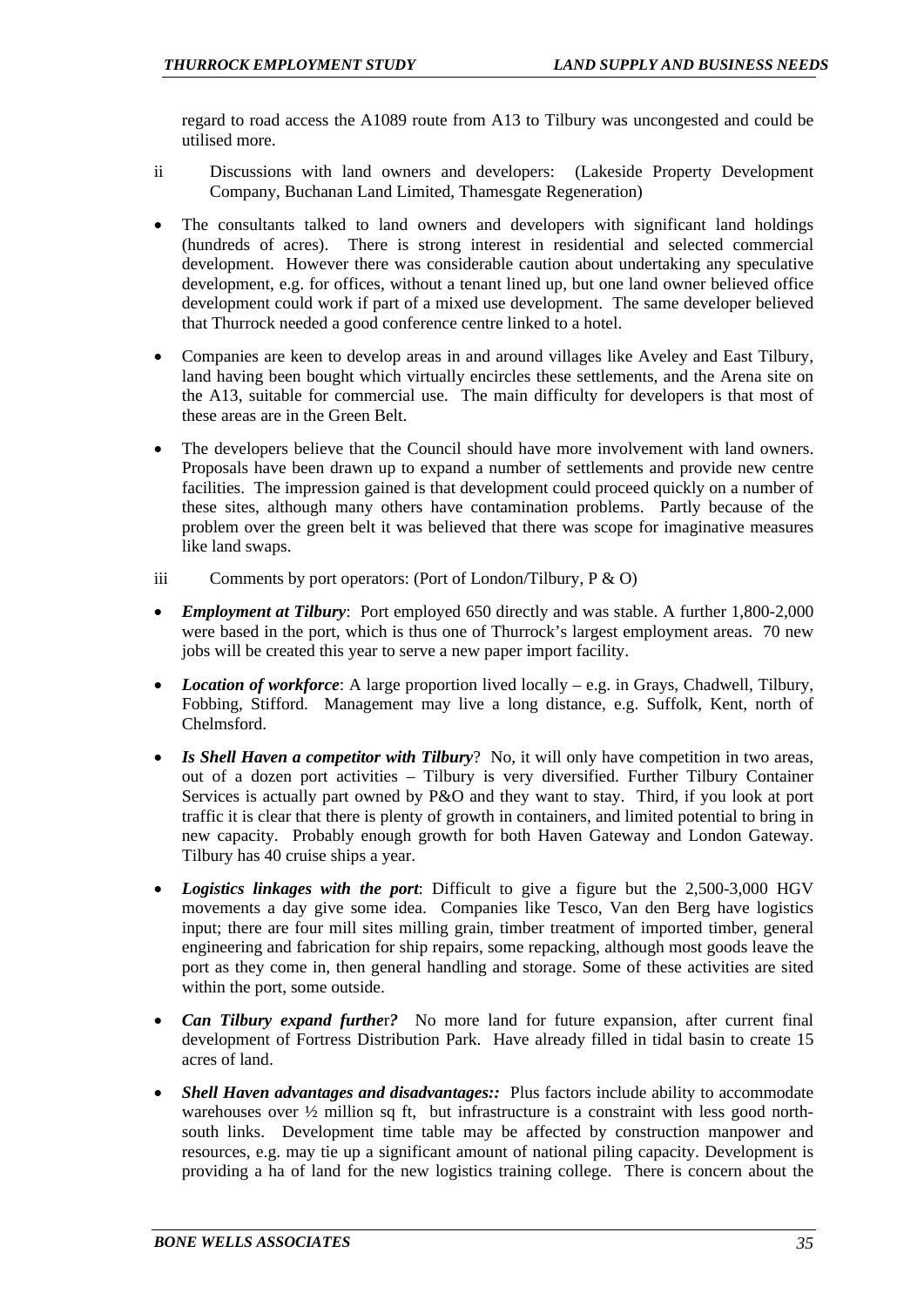uncertainty for processing a planning application – whether it should be Thurrock or the UDC.

- *Thurrock's general advantages and disadvantages:* The district is good for business, but lacks quality housing, needs serious attention.
- *M25:* J30/31 needs improving.
- iv UDC

A short meeting was held with the Chief Executive of the UDC. The agency was only beginning to establish its operation but early priorities include rehabilitation of derelict land and improvement of housing quality, working closely with English Partnerships. The UDC had not been able to find suitable office premises in Thurrock and was based in Canary Wharf.

#### *Estate agents*

Estate agents with local experience were interviewed to complement the surveys of existing companies and investors. The main objectives were to probe supply and demand, to assess qualitative aspects of available stock, and invite views on the realism of an accelerated rate of employment growth in Thurrock, in general, and of the Shell Haven project specifically. The findings are summarised in Appendix 5. Some key points were:

- Continuing strong demand by logistics companies for warehouse space, this now polarising into demand for very large sheds (300-400,000 sq ft and over), and much smaller properties under 20,000 sq ft.
- Correspondingly, relative stagnation in the middle size warehouse market.
- Recent demand (in the last 12 months) for offices, including larger premises up to 100,000 sq ft.
- Severe shortage of modern office space in Thurrock at all levels.
- There was a need for modern, quality, office floorspace; conversions of old premises (like a former Co-op building in Grays) were inadequate.
- Sites suggested for new office development include the former Aveley plant at North Ockendon, with good rail access, an office village adjacent to Grays town centre (for smaller professional offices), one of the existing industrial estates partially re-designated for B1 use, and Grays town centre.
- There was felt to be an unmet demand for B1 light industrial space.

With regard to Shell Haven, agents were optimistic about its development, as they were about the achievement of a faster rate of employment growth in Thurrock. Most were aware of the capacity of the site to accommodate mega-warehouse developments (500,000 sq ft and upwards) the opportunities for which in southern England were very few.

# **Analysis of recent planning applications**

An analysis of planning applications to Thurrock supplied by the planning department was made for the period July 2003-September 2004 (15 months). 28 developments were identified of new building (22) and change of use (6) for commercial purposes. These are summarised in Table 5.6 below.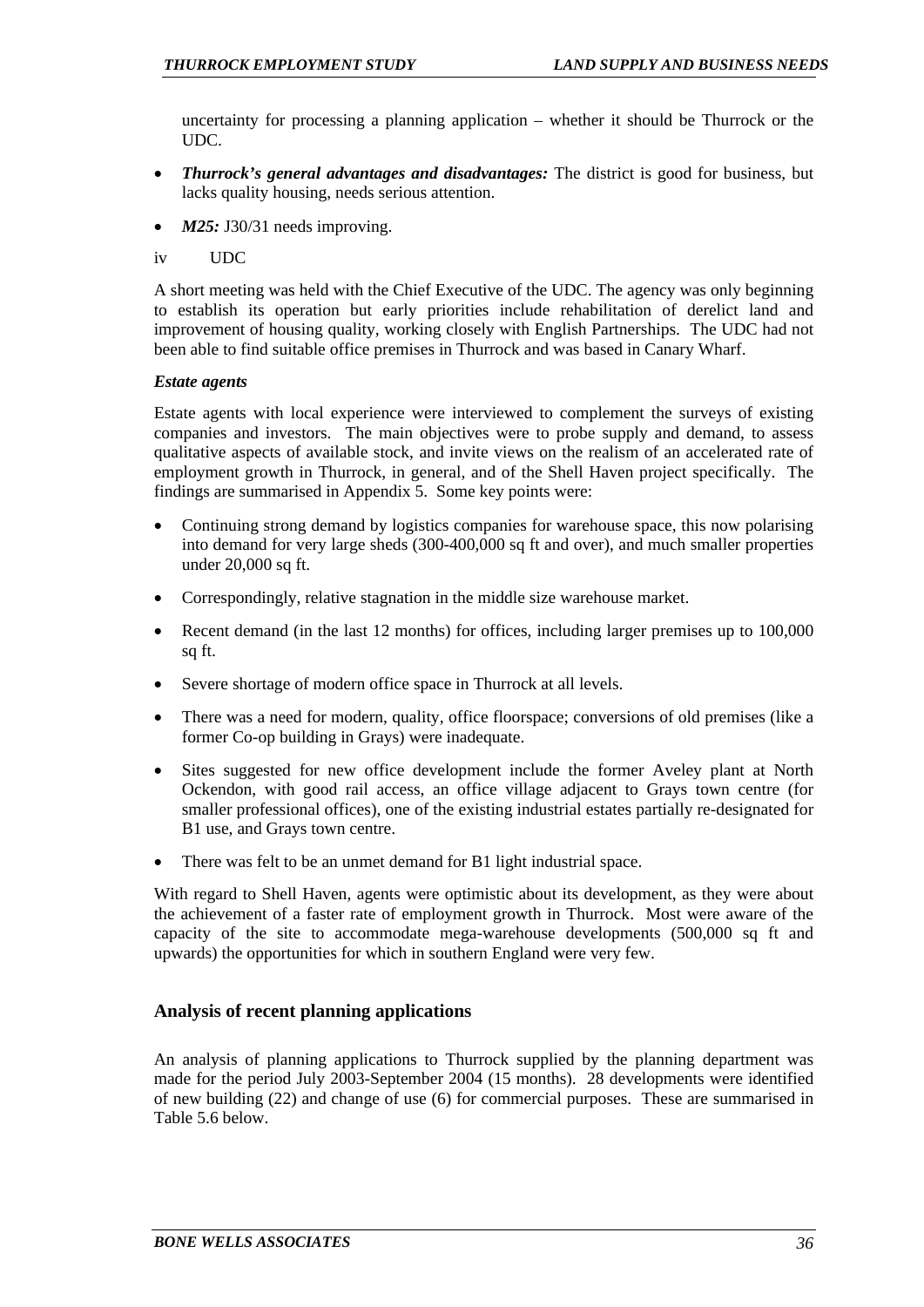| <b>Land use</b>                | <b>New</b> | <b>Change of use</b> | All                         |
|--------------------------------|------------|----------------------|-----------------------------|
| B1/Office                      | 5          |                      | 6                           |
| Warehouse                      | 8          |                      | 9                           |
| Factory/processing             |            |                      |                             |
| Hotel/leisure                  |            |                      | $\mathcal{D}_{\mathcal{A}}$ |
| Ind/warehouse/workshop (mixed) |            |                      |                             |
| Retail warehouse               |            |                      |                             |
| <b>TOTAL</b>                   | 22         |                      | 28                          |

#### **Table 5.6 Commercial planning applications by type, July 2003-September 2004**

*Source: Thurrock planning department.* 

The extract shows nothing of the scale of these developments, but confirms the preponderance of industrial and warehousing applications, even if many of the mixed industrial/warehouse ones were B1. B1 applications, including these, are nonetheless a fairly substantial proportion.

# **5.3 Sizes of Company and Type of Sector not well Provided for in Terms of Existing Site Provision**

Evidence from estate agents and the business surveys points to clear differences in the pattern of demand versus availability, although it is difficult to quantify this in m2 or has. space terms. Table 5.7 summarises our judgement of need in relation to supply.

| Table 5.7 | Qualitative assessment of business premises supply and demand in |  |  |  |  |
|-----------|------------------------------------------------------------------|--|--|--|--|
|           | Thurrock                                                         |  |  |  |  |

| <b>Land</b> use              | Size group                     | <b>Requirement in relation to supply</b>                                |  |  |  |
|------------------------------|--------------------------------|-------------------------------------------------------------------------|--|--|--|
| B8 Warehousing               | Very large $>300,000$<br>sq ft | Growing demand – but Shell Haven should meet most<br>need               |  |  |  |
| B8 Warehousing               | Medium                         | Adequate supply, no current need                                        |  |  |  |
| B2 Manufacturing             | Large/medium                   | Ad hoc requirements, but Shell Haven provides space                     |  |  |  |
| <b>B1</b> Offices            | Small (300-1000 sq ft)         | Space required now                                                      |  |  |  |
| <b>B1</b> Offices            | Medium (5,000-8,000<br>sq ft)  | Some modern space required now, especially Grays<br>town centre         |  |  |  |
| <b>B1</b> Offices            | Large ( $> 30,000$ sq ft)      | Potential demand<br>provision<br>Lakeside:<br>site<br>at<br>recommended |  |  |  |
| B1 Light<br>industry/storage | Small $(< 5,000$ sq ft)        | Possibly more space required                                            |  |  |  |
| B1 High tech                 | Small $(< 5,000$ sq ft)        | No demand identified, but Shell Haven will provide<br>opportunities     |  |  |  |

*Source: business surveys.*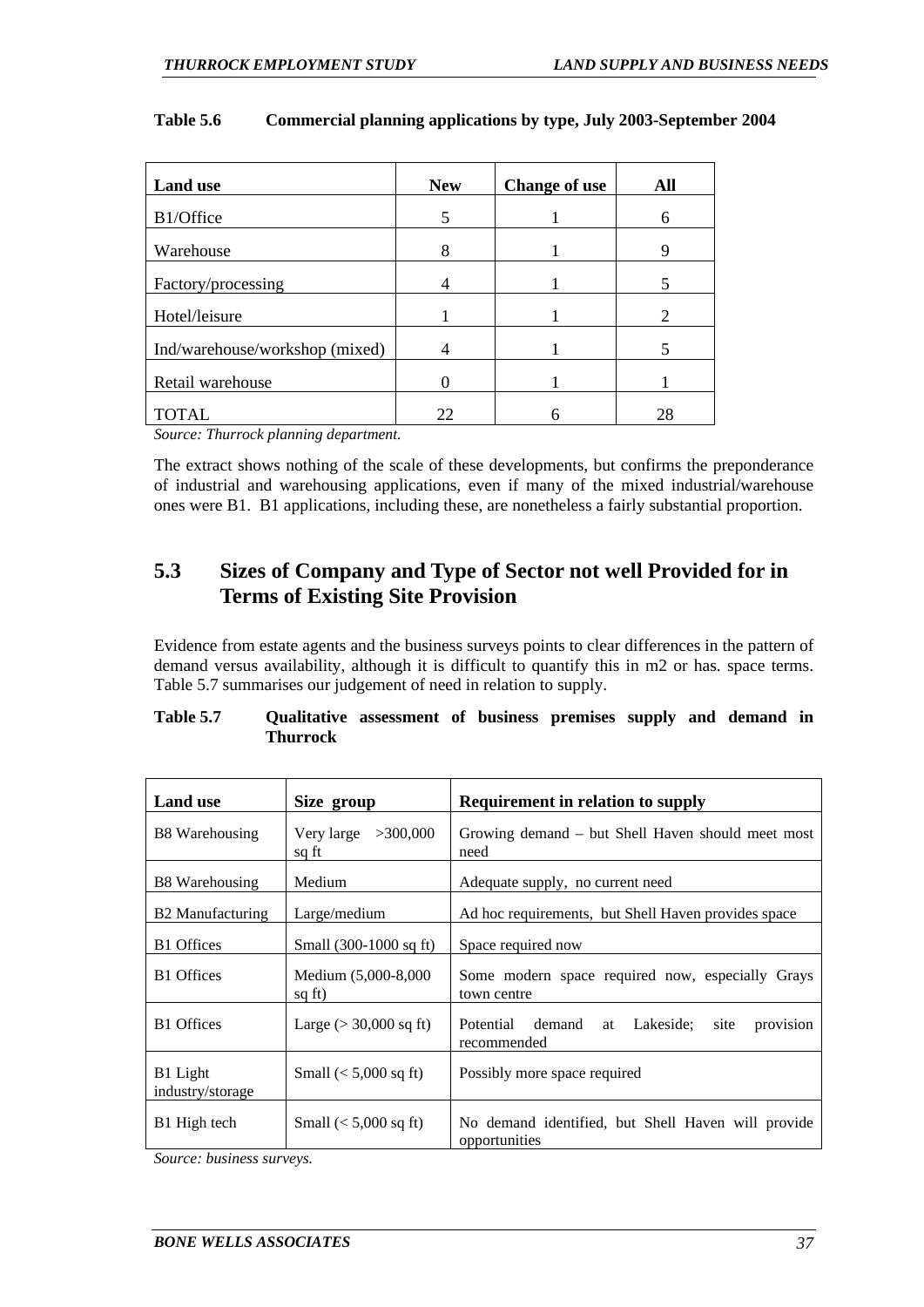The main shortage is clearly of office space, and with the rapid expansion of middle income population in the borough, the labour supply for local services office employment of Thurrock should underpin additional provision. The existing stock (Appendix 2) is some 615m2/ 1000 population, compared with 1,406m2/1000 population in Basildon and 981m2 /1000 for Essex as a whole. As a major employment area, even if not an office area, Thurrock's natural office requirement might be expected to approximate to the county average, which includes many rural and dormitory districts with limited office development. To reach the county average implies construction of about 60% addition to current stock (88,000 m2) or another 53,000 m2. In employment terms this is relatively modest - about 2,800 jobs at 19 m2 per job.

# **5.4 Qualitative Issues**

# **Survey findings**

Most companies surveyed (see Section 5.2) were satisfied with the quality of their buildings 59% reporting them to be good or very good. Only seven firms stated that premises were poor – less than 0.5%. Of these almost all mentioned the age of their building. Rather more, although still a minority (11%) were dissatisfied with their location, but as noted in Section 5.2 most cited transport problems.

# **5.5 Non-Planning Constraints to Employment Growth**

# **Survey findings**

The main obstacles reported to employment growth (see Section 5.2) were specific skills availability , followed by general labour availability.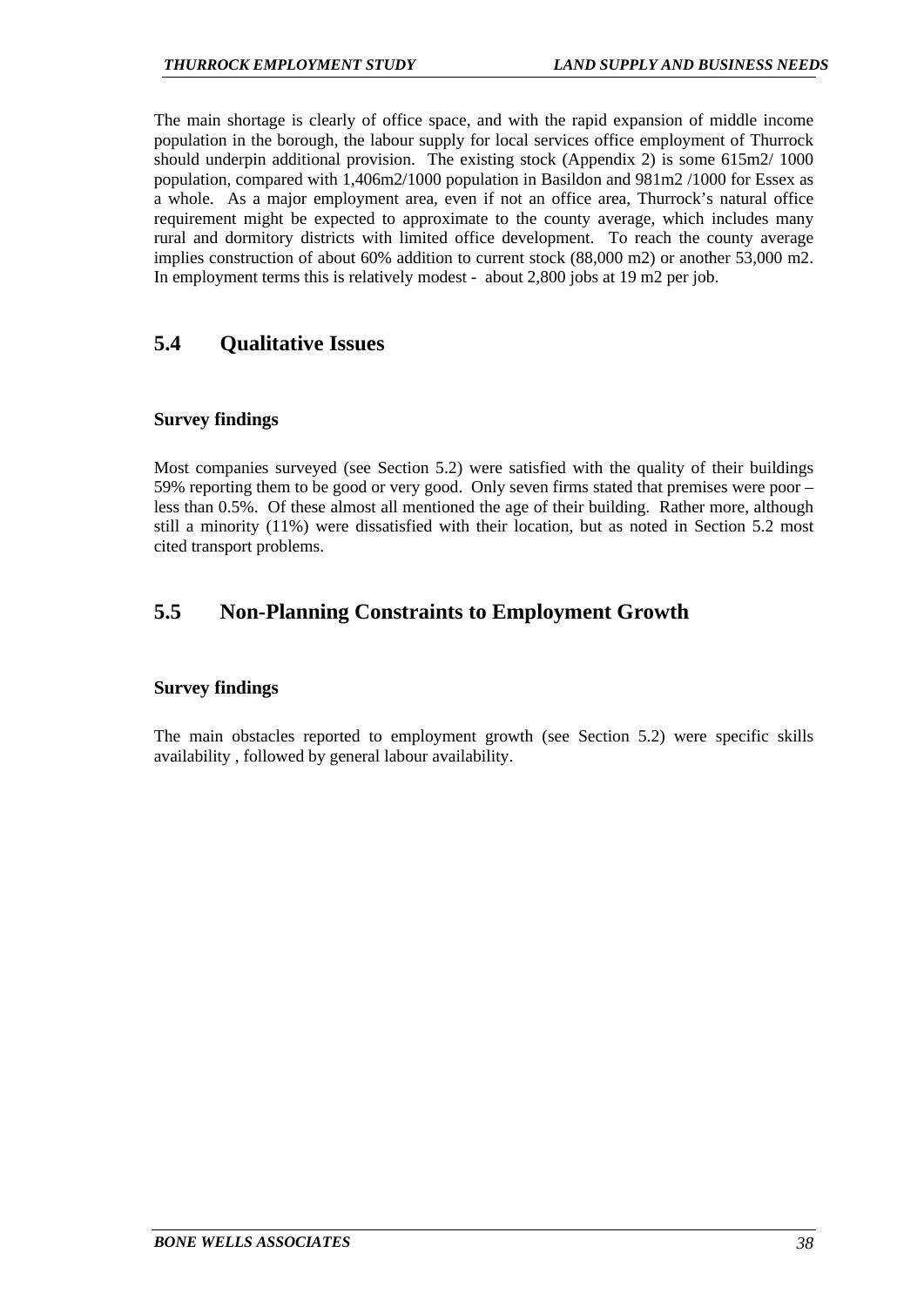# **6. CONCLUSIONS**

# **6.1 Major Influences on Development**

The main physical constraints to rapid development in Thurrock are the legacy of difficult brownfield sites, the extensive green belt, and perhaps the risk of flooding, although this is probably not a significant threat away from the coast.

The physical factors most likely accelerate development, apart from any changes made to the green belt, are transport improvements. These range from the local West Thurrock Regeneration Ring Road, to A13 improvements, Cross Rail, and the growth of Stansted. Improved links in east London including East Thames River Crossing, Stratford development and possibly a lower Thames estuary crossing will further improve accessibility and thus add to Thurrock's relative economic advantage. Hence even without a Shell Haven, rapid growth seems set to continue.

# **6.2 Main Findings**

# **Validity of existing and emerging employment strategies**

The DEEP proposes a policy target of 26,000 additional jobs for Thurrock between 2001 and 2021. The target is not constructed from any of the main forecasts/projections prepared in the region by, for example, Cambridge Econometrics (CE) or Experian Business Strategies (EBS). It is derived from a Communities Plan statement indicating that 50% more jobs than dwellings should be achieved in Thames Gateway. The number was then being built up or related to prospective employment at specific sites, such as Shell Haven, and an assumed take up of land along the Thurrock Riverside. Based on the analysis of this study it is not considered achievable by 2021, and even a lower figure discussed of 19,000 is believed to be unlikely by that date.

The DEEP (RSS14) employment target has been prepared independently of the housing target. If both were to be achieved, the net outward commuting level would be reduced from about 12,500 in 2001 to about 6,500 in 2021. If future employment and housing/population both followed trend projections that would deteriorate to about 22,500 – roughly a continuation of 1991-2001.

Although not directly part of the consultant's brief to review, it is worth pointing out that the Thurrock population inferred from the DEEP (RSS14) housing target is close to that projected by EBS in their current forecast, and only some 4,000 in excess of the ONS trend demographic projection. Given the recent rate of house building in Thurrock, the achievement of the DEEP (RSS14) 2021 housing target is not without risk but manageable. The employment target might be reached some years after 2021.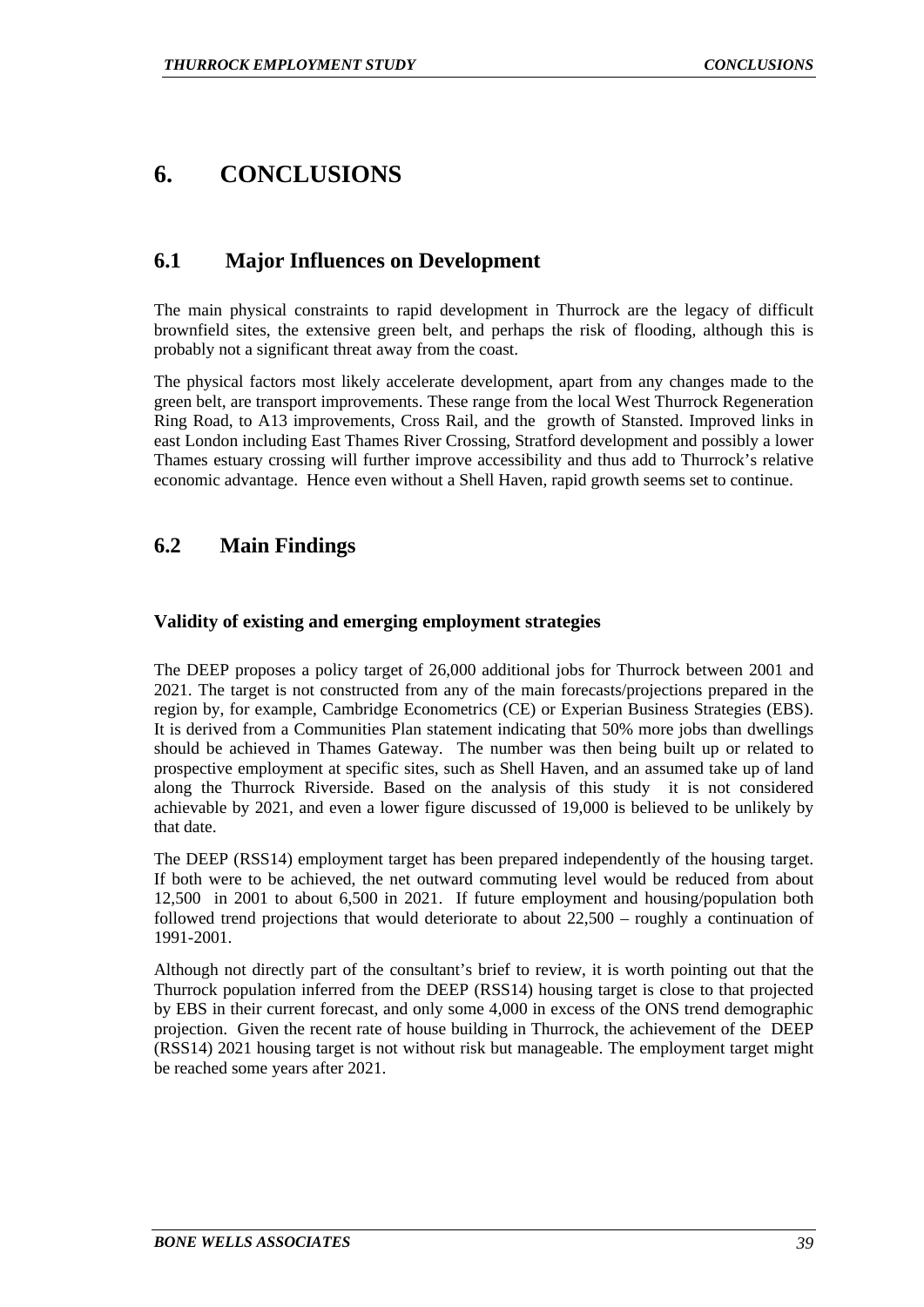# **Achievable employment and types of sector and business contributing to proposed employment total**

Looking forward to 2021 the basic elements of potential employment growth in Thurrock fall into three categories. First there is the trend growth itself (baseline). This is projected to be +6,800 jobs and may be regarded as fairly secure. Second there is Shell Haven, with a potential +11,560 jobs by 2021 (including indirect employment). However, some of this is effectively included in the trend growth, perhaps around 1,600 jobs, leaving about 10,000 net additional jobs – if Shell Haven was to develop at fast speed of 500,000 sq ft per year. If it develops closer to Magna Park speeds, which is not unreasonable, achievement of +8,000 net additional jobs is more likely. Third there are possible impacts of additional inward investment, particularly through the efforts of the UDC. This might be regarded as the difference between baseline and enhanced growth (+1,300 jobs), if the UDC was particularly successful. Taking all of these together, i.e. 6,800 trend growth, 8,000 net Shell Haven increment at fast development, and 1,300 from impact of the UDC, this amounts to 16,100 potentially achievable jobs, which may be rounded to 16,000.

# **Likely contribution of existing Thurrock business to proposed job total**

It is not easy to estimate this because net change is the balance of expanding and declining sectors. Supposing 8,000 jobs in Shell Haven were treated as incoming, the remaining 8,000 increase would be accounted for by existing business.

# **Adequacy of land supply in borough to meet requirements**

The borough may have about double the land it needs to meet requirements. The best estimate is about 110-115 has demand while about 180 has supply (excluding Shell Haven) is available, although much is constrained. Because Shell Haven's 200 has would probably absorb in practice some locally generated employment activity, say 10-15 has of the 110-115 has, leaving a requirement of 100 has. Thurrock may be able to transfer about half of the designated employment land to other uses. However, because some of the gross supply (figures available to the consultants for this study) has been transferred to residential use the surplus will have been reduced. Some updating of this assessment is therefore recommended.

# **Types and sectors of business which require land for expansion/new sites**

The survey pointed to existing B2 and B8 occupiers as the main sources of land demand by quantity in the short term, although half the potential firms anticipating a need for new sites were B1 occupiers. This has to be set in the context of trend demand, identified in EBS projections. Much of this will be for non-business land, e.g. sites for schools and health buildings. The balance will mostly be business services type employment, seeking offices.

# **Particular sizes of company and type of sector not well provided for in terms of existing site provision**

At this time businesses are seeking large warehouses, small, medium and – subject to occupier demand – large offices. There appears to be some demand for small B1 industrial premises, for both workshop and storage use.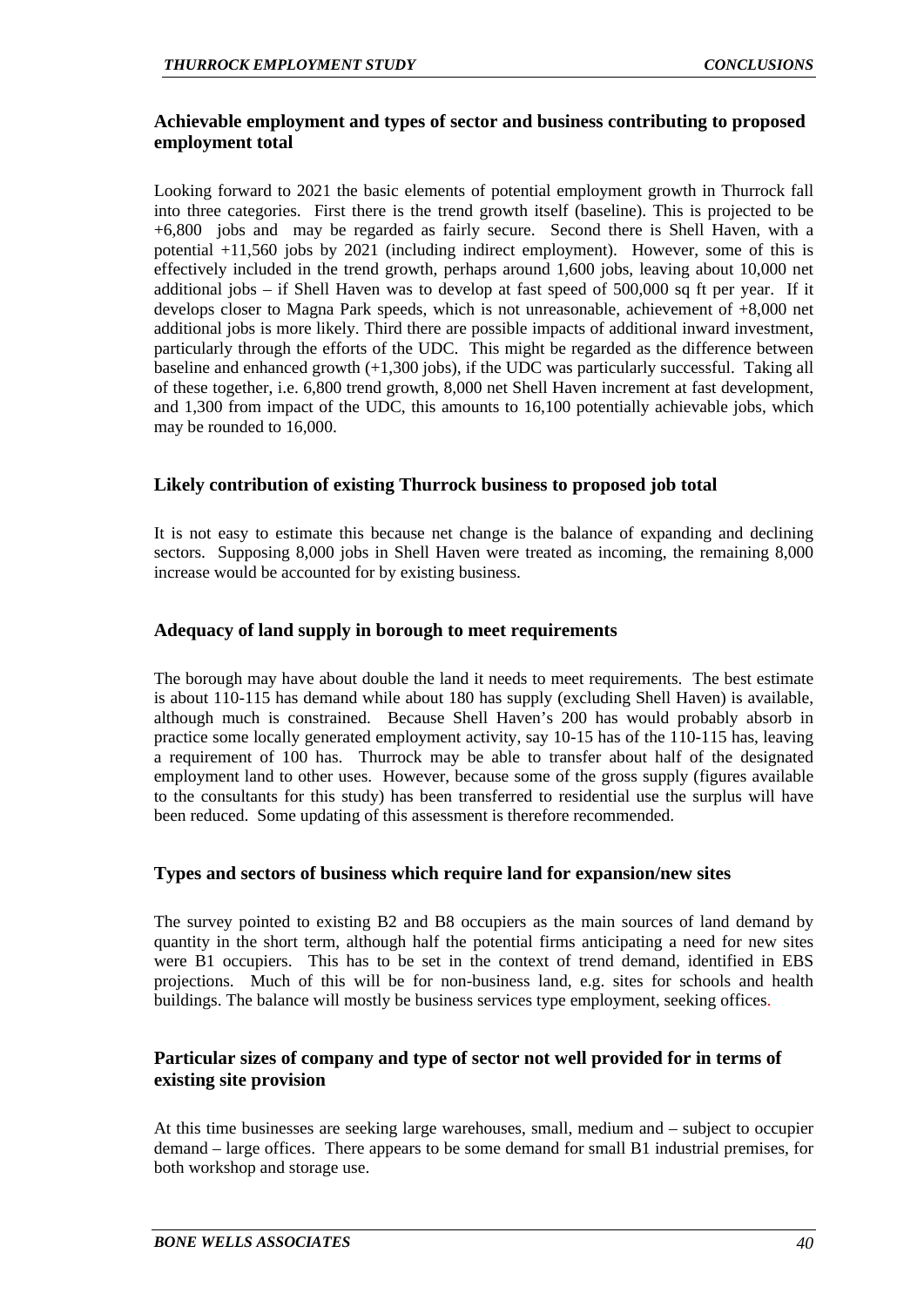#### **Qualitative issues in terms of site suitability, location, market demand**

Distribution companies continue to favour sites close to the M25, office users both business parks and town centres. The consultants believe that it is important to cater for both types of location, i.e. not try to force all office uses to locate in town centres. Few companies surveyed reported that their premises were of poor quality, more being concerned about their location. This often related to transport issues.

#### **Non planning constraints and overview of priorities**

Non planning constraints are probably more critical to Thurrock's long term prosperity, and for achieving employment targets, than land and premises needs, despite the importance of these. In terms of increasing employment, shortages of particular skills was clearly the dominant constraint. More needs to be done along the lines proposed by the consultants in the EEDA RES Sub-Regional study, including better management training.<sup>3</sup>

No less important to companies is transport, particularly remedying deficiencies in the road infrastructure, although public transport is also seen as dire. For existing businesses, transport improvements are arguably the highest priority for Thurrock Council and the UDC. To attract new businesses and to realise latent demand a high priority should be to increase marketing and promotion of Thurrock as an investment location, and to provide incentives to develop office space at the various locations and different sizes described.

# **Final reflections on jobs-housing balance and the RSS targets**

The consultants conclusions on the basis of the analysis undertaken is that Thurrock can achieve the draft DEEP (RSS14) target housing growth of 18,500 dwellings over 2001-2021 and a growth of 16,000 jobs. Each are regarded as top-end figures, a ballpark of what could be delivered with steady effort including new investment from the UDC. Both could fall short, the probability of this in the consultants' view being greater than exceeding these levels. But probably not far short, and a longer horizon than 2021 would see employment in particular increase as the settlements mature.

The target of 26,000 jobs, in the consultants' view, was never based on any economic rationale, just as the overall RSS target of 425,000 additional jobs is far more than required to meet a successful and balanced regional economy by 2021. Hence falling well short of it does not constitute failure. It is more constructive in any case to look at the balance of population, rather than dwellings, and employment in Thurrock. With the ratios and assumptions referred to in Chapter 3, achieving the RSS housing target and 16,000 more jobs is an outturn population growth of 20% and of jobs growth of 27%, jobs growing faster than population. It is true that economically active would rise by 27%, but this is a function of the youthfulness of the population, and always varies in different parts of the country.

East of England Regional Economic Strategy, Sub-Regional Study, Bone Wells Associates, 2002.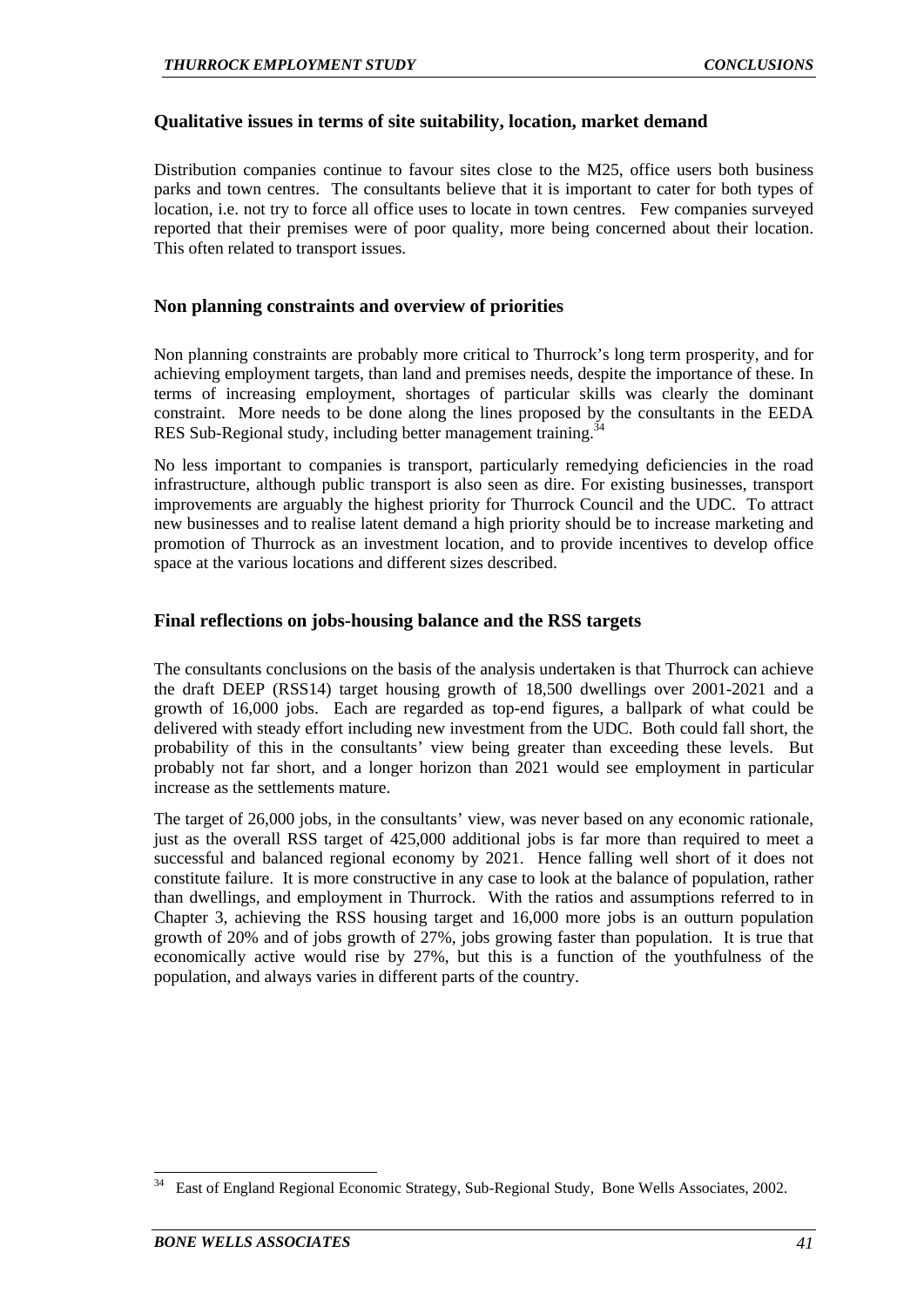# **Further analysis**

There are a number of specific issues which this report has not investigated in depth but might be germane to future policy direction. These include:

- More detailed analysis of employment land requirements, appraising site prioritisation to match the profile of expected employment demand and level of potential disposal, and land quality.
- Updating of assessment of surplus land estimates to take account of reductions in employment land supply through transfer to residential use.
- Analysis of housing provision and estimation of the optimum phasing of dwelling and job expansion over the period
- Examining development feasibility and mechanisms to secure additional office floorspace development.
- Review of possible means of securing step change in inward investment to achieve higher employment target.
- Further appraisal of local labour and potential local urbanisation impact of Shell Haven development.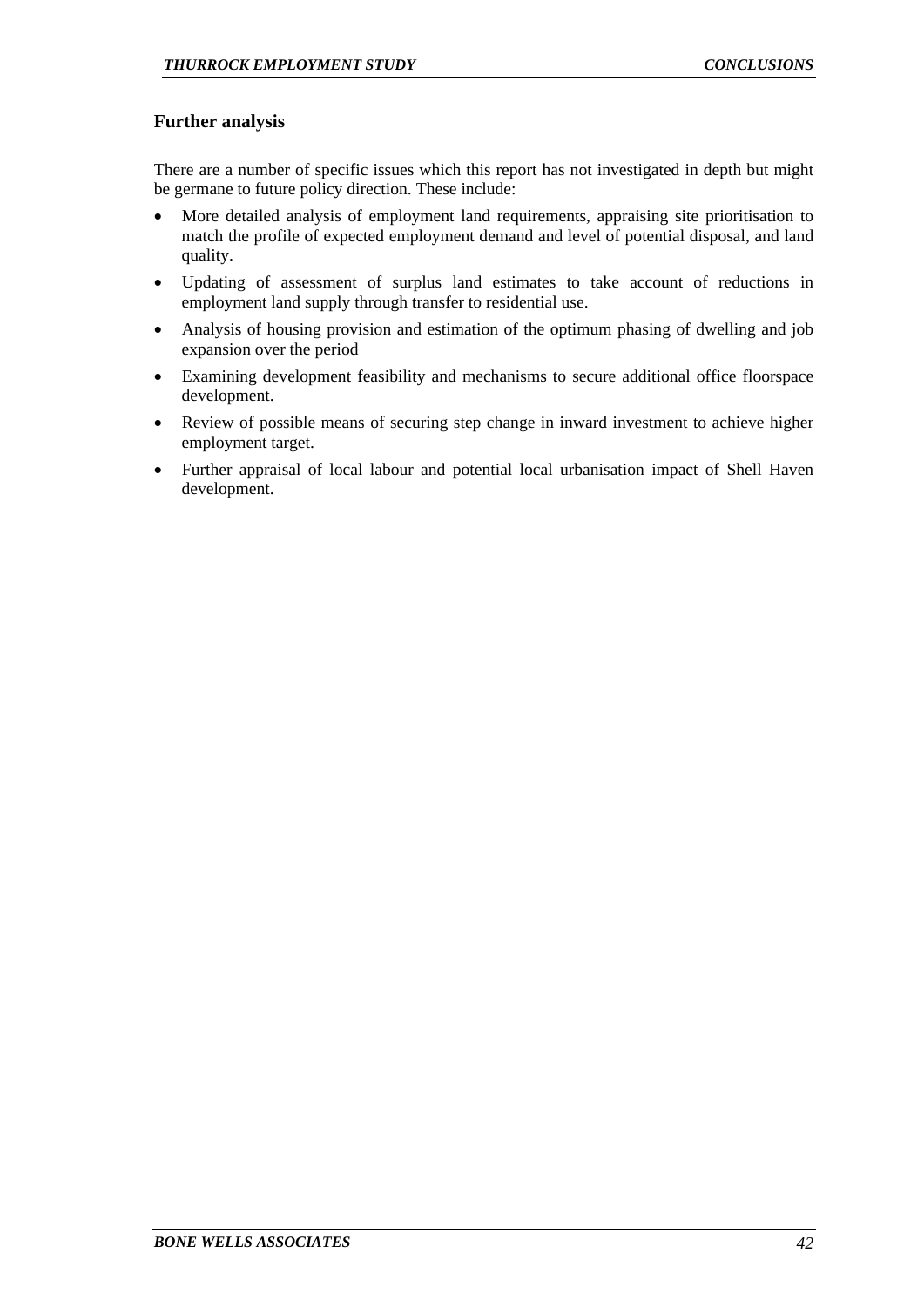# **CURRENT & EMERGING STRATEGIES**

# **Thurrock Unitary Development Plan**

The Unitary Development Plan (UDP) projects Thurrock total population to rise from 143,000 in 2001 to 151,800 in 2016<sup>35</sup>. Economically active residents were projected to increase from 70,500 to 74,200 over the same period. The UDP does not project employment although this can be inferred on the basis of assumptions, e.g. that the same ratio of employment: economically active will exist in 2016 as in 2001, implying a similar balance of commuting. Total employment in 2001 was estimated to be  $60,100^{36}$ . Hence supposing total jobs in the area in 2016 remained in the same ratio to total resident economically active as in 2001 (0.85), employment in 2016 would be 63,070. Extrapolating the trend rate of increase in economically active to 2016 would give a 2021 economically active of 75,500 and an equivalent employment level of 64,170 (Table A.1). For information the latest ONS projection for Thurrock is also shown.

#### **Table A.1 Thurrock UDP Population and Economically Active 2001-16 with 2021 Extrapolation and Employment Estimate, and ONS population projection**

|                                | 2001                         | 2016    | 2021    |
|--------------------------------|------------------------------|---------|---------|
| ONS 2003 population projection | $(145,300 \text{ in } 2003)$ | 160,900 | 166,900 |
| Population                     | 143,000                      | 151,800 |         |
| Economically active            | 70,500                       | 74,200  | 75,500  |
| Employment *                   | 60,100                       | 63,070  | 64,170  |

Source: Thurrock UDP 2003, ONS. \* ABI/consultants' estimates. The old 1996 based ONS population trajectory was 140,500 (2001), 157,000 (2016) and 161,400 (2021).

The UDP projections have clearly been overtaken by events, with the development of Thames Gateway and RPG14 (see below) but show the relatively modest expansion foreseen until quite recently.

# **EDA Regional Economic Strategy**

Business Strategies Ltd (subsequently Experian Business Strategies, EBS) prepared 'Business as Usual' (BAU) and 'Enhanced Growth' (EG) output and employment projections for the EEDA Regional Economic Strategy (RES) Sub-Regional Strategy 2002. The Enhanced Growth scenario projected employment consistent with an increase in the rate of growth of GVA per

l <sup>35</sup> Thurrock Unitary Development Plan, Written Statement, Deposit March 2003, Appendix 1.

<sup>&</sup>lt;sup>36</sup> Source: Experian. Based on Annual Business Inquiry (ABI) with addition of self employed.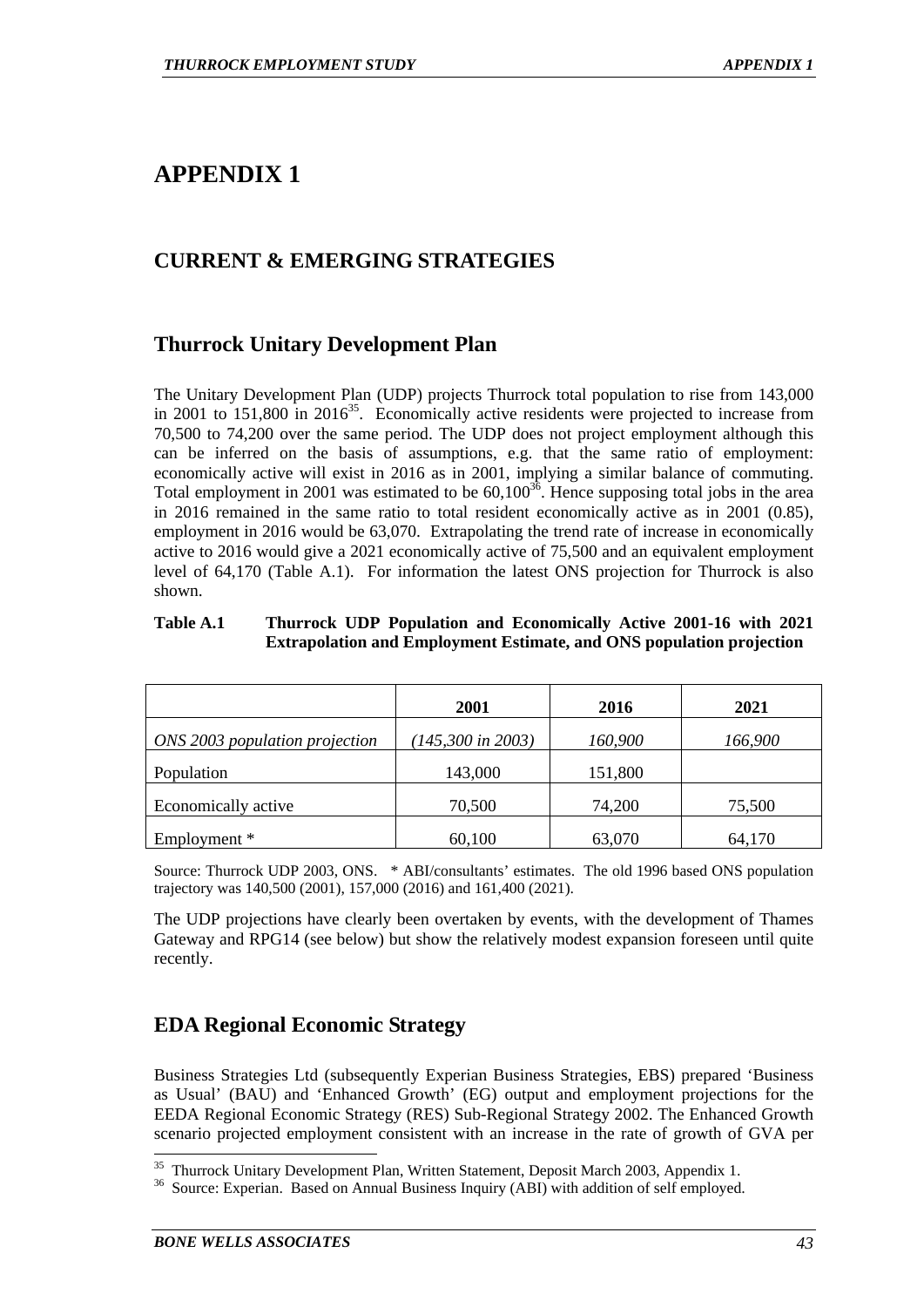head of 0.25% p.a. The policy objective for the enhanced growth projection was to push the region into one of the top 20 highest productivity regions in the European Union. Subsequent work by Experian using updated 2001 census data generated revised 2003 versions of these projections entitled 'Baseline' and 'EEDA top 20' respectively, and this 2003 set was used by EERA, although they were not greatly different.

Table A.2 sets out the projections to 2021 for the region and Thurrock according to these two EEDA scenarios. It may be noted that the population projection for the enhanced/top 20 growth option, in italics, is the same as that for the baseline, since in economic terms the achievement of higher productivity growth does not require a larger population. For the same reason the top 20 employment trajectory generates only a modest increment of employment over the baseline.

| <b>EEDA RES options</b>                       | 2001      | 2011    | 2016    | 2021      | <b>Change</b><br>2001-21 |
|-----------------------------------------------|-----------|---------|---------|-----------|--------------------------|
| population<br>$Thurrock -$<br>&<br>employment |           |         |         |           |                          |
| <b>Baseline Population 2004</b>               | 143,300   | 160,300 | 165,600 | 171,100   | $+27,800$                |
| <b>Baseline Employment 2004</b>               | 60,100    | 65,000  | 65,600  | 66,900    | $+6,800$                 |
| 'Top 20' Population 2004                      | 143,300   | 160,300 | 165,600 | 171,100   | $+27,800$                |
| 'Top 20' Employment 2004                      | 60,100    | 65,100  | 65,800  | 68,200    | $+8,100$                 |
| $Region$ – employment                         |           |         |         |           |                          |
| Business as Usual (2003)                      | 2,585,000 |         |         | 2,805,000 | $+220,000$               |
| EG10 (2003)                                   | 2,585,000 |         |         | 3,026,000 | $+441,000$               |
| EG21 (2003)                                   | 2,585,000 |         |         | 2,916,000 | $+331,000$               |

| Table A.2 |               | RES Sub-Regional Strategy Employment Projections, Thurrock and |  |  |  |
|-----------|---------------|----------------------------------------------------------------|--|--|--|
|           | <b>Region</b> |                                                                |  |  |  |

Source: Experian 2004 projections.

**BAU** was initially a modelled, trend based projection, based on a shift-share procedure, which relies on the past relationships between an industry's performance at local and regional level. The same approach generates projections for smaller areas such as counties and districts within the region. However for the region BSL made an amendment to the BAU projection with respect to Thames Gateway, adding a significant quantum of jobs to their modelled trend.<sup>37</sup> The increment was made to recognise the impact of additional infrastructure being provided in the area. Hence in an important respect, the 2,805,000 jobs projection - and the TGSE BAU subregional projection and Thurrock district projection drawn from it - are not simple trend estimates but incorporate provision for additional growth.

**EG10** and **EG21 (and "Top 20")** are all arbitrary employment projections, being the employment level required for the region to reach the RES target of becoming a 'top 20' European region. The EG10 projection was the number required to meet the target by 2010, the EG21 projection the number required to reach the target by 2021. In response to doubts about the feasibility of EG10 the EG21 figure (+331,000 jobs by 2021) was adopted.

Understood to be  $20,000$  jobs for  $2001-2021$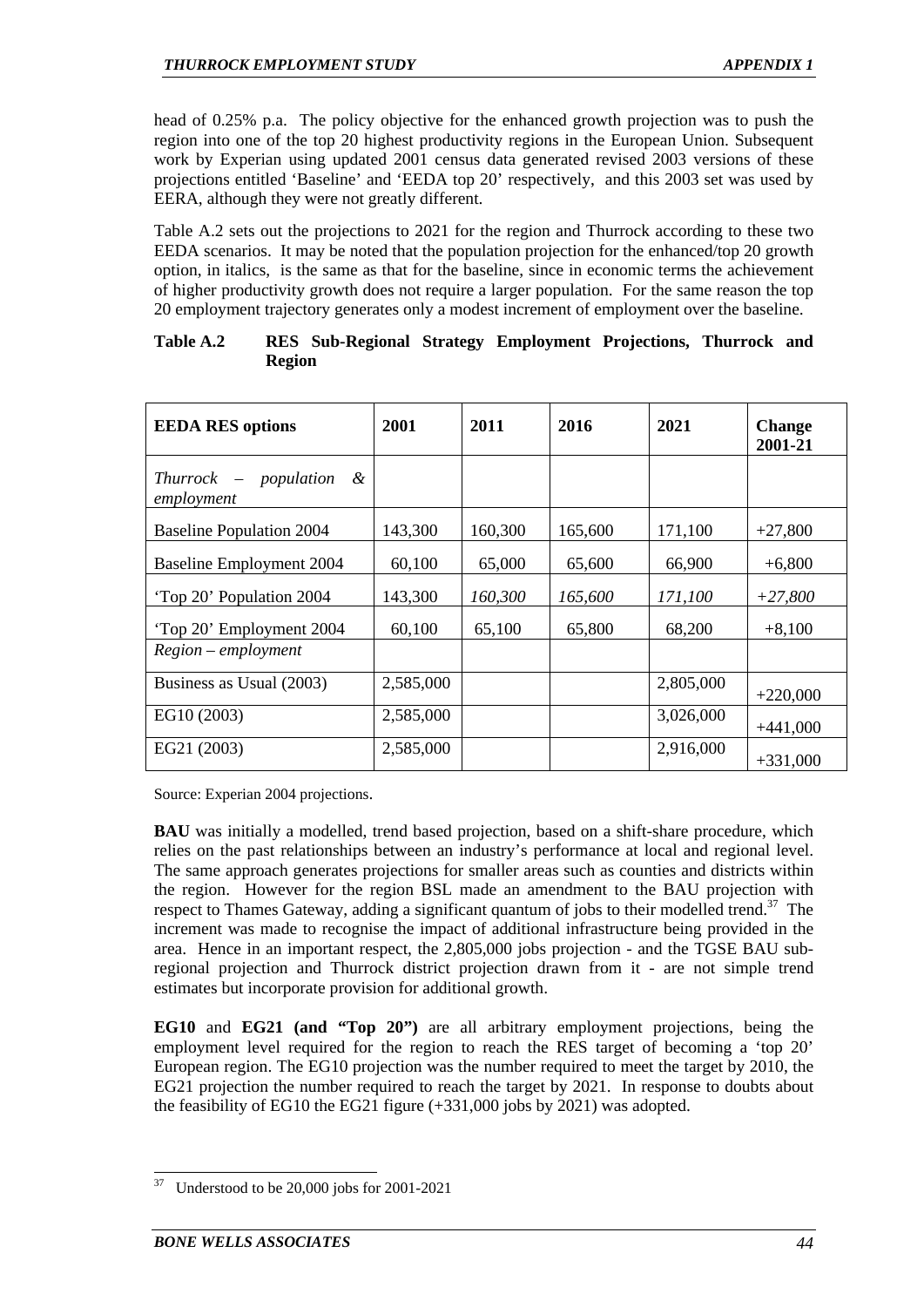It needs to be made clear that EG21 was not a number built up from industrial and economic analysis in the way that BAU was. It was simply arbitrary – what was required to reach a target. It does not imply likelihood or feasibility.

# **Experian Projections**

Certain caveats concerning the standard Experian projections may be mentioned. The main one is that the shift share ratios reflect historic growth rates and dynamism, and utilise a step down approach from national-regional to local. They do not take account the effect of major plans for investment that depart from past trends, like airport and port expansion, which can influence economic change. Population growth in excess of previous trends may also lead to additional service employment than anticipated. These factors generate a degree of uncertainty about employment at local district level over long time periods.

# **Regional Planning Guidance/RSS 14**

Draft East of England Plan (DEEP), previously Draft Regional Spatial Strategy (RSS) 14, and originally Regional Planning Guidance 14, issued in February 2004, includes proposals for additional housing and employment in Thurrock over the 2001-2021 period. Table A.3 sets out the RSS 2001, 2011 and 2021 levels of dwelling numbers and employment based on EBS and Chelmer 2001 base figures and proposed incremental dwelling and employment numbers.

# **Table A.3 DEEP (RSS 14) Dwellings and Employment Projections 2001-2021**

| <b>RSS 14</b>    | 2001   | 2011   | 2021   | <b>Change</b><br>2001-2021 |
|------------------|--------|--------|--------|----------------------------|
| Dwellings        | 59,400 | 67,900 | 77,900 | $+18,500$                  |
| Employment $(1)$ | 60,100 | 76,100 | 86,100 | $+26,000$                  |

Source: Draft RPG14, Consultants' estimates. (1) Unadjusted for double jobbing.

The RSS14 policy targets in respect of the TGSE sub region were derived through work coordinated by the TGSE Partnership. These steps are summarised in the main report. The procedure formed part of a number of EERA additions to the EG21/Top 20 employment platform to arrive at the final RPG/RSS14 employment target. The additions reflected the aspirations of different parts of the region, and was a *very uneven* process. Whole sub-regions, e.g. Norfolk, accepted the EG21 numbers for their areas, so little change was made to them. In some areas, employment was reduced. For other areas, primarily the Thames Gateway part of Essex and Bedfordshire, significant increases in employment were made, as noted in Table A.4.

Table A.4 Changes made to EG21 employment projections by sub-region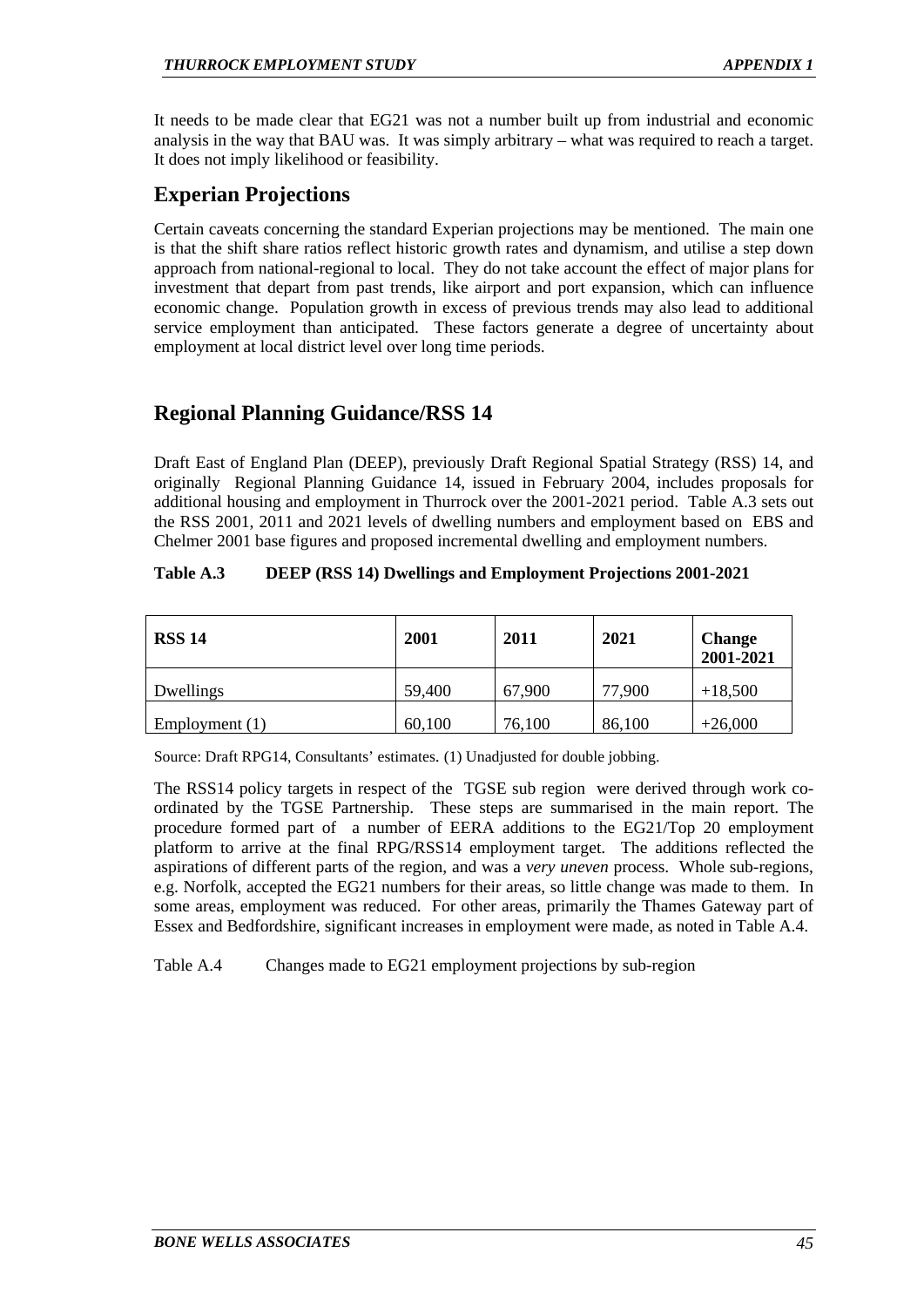| Subregion           | 2001      | <b>EG21</b> | EG21>2001 | <b>EERA&gt;2001</b> | E2-EG21   | <b>EERA 2021</b> |
|---------------------|-----------|-------------|-----------|---------------------|-----------|------------------|
| <b>TGSE</b>         | 265,700   | 281,200     | 15,500    | 55,000              | 39,500    | 320,700          |
| <b>Beds</b>         | 257.000   | 278,600     | 21,600    | 53,400              | 31,800    | 310,400          |
| <b>Rest Essex</b>   | 134,900   | 150,400     | 15,500    | 9,600               | $-5,900$  | 144,500          |
| <b>Stansted M11</b> | 276,500   | 307,400     | 30,900    | 40,000              | 9.100     | 316,500          |
| <b>Rest Herts</b>   | 474.600   | 556,500     | 81,900    | 55,800              | $-26,100$ | 530,400          |
| Camb/Peterb         | 384,500   | 459,300     | 74,800    | 92,900              | 18,100    | 477,400          |
| Haven GW            | 277,700   | 315,900     | 38,200    | 49,700              | 11,500    | 327,400          |
| Norfolk             | 309,000   | 343,500     | 34,500    | 41,700              | 7,200     | 350,700          |
| Gt Yar/Low          | 82,600    | 87,400      | 4,800     | 5,600               | 800       | 88,200           |
| <b>Rest Suffolk</b> | 122,300   | 142.500     | 20,200    | 17,800              | $-2.400$  | 140,100          |
| <b>REGION</b>       | 2.584.800 | 2.922.700   | 337.900   | 421.500             | 83.600    | 3,006,300        |

Source: RPG14/RTP Alignment Study. Norfolk excludes Gt Yarmouth.

The rationale for the increases is explicitly planning rather than economics based. Thus for TGSE, the 55,000 additional employment sought was to bring closer together the 'imbalance' of 297,000 resident workers and  $246,000$  local jobs<sup>38</sup>, i.e. by reducing out-commuting.<sup>39</sup> The possible impact on other regions is not discussed. There is no mention of how (in London, where most of the commuter jobs are located) the replacement labour force will be found.

# **Other Baseline Estimates and Projections**

Population projections for Thurrock have been prepared as part of national projections by the Office for National Statistics (ONS), while bespoke projections for counties and districts in the region have been prepared by the Population and Housing Research Group at Anglia Polytechnic University ("Chelmer" projections) according to various assumptions. These have been used in the job-housing balance calculations set out in Chapter 3. The PHRG is in process of updating its projections to reflect revised household formation and demographic assumptions.

 $38\,$ Details in RPG14 Alignment study, op cit.

<sup>&</sup>lt;sup>39</sup> RPG14 Economic Development Task Group – Working Paper: RES and RPG14 – Employment, Labour, Population and Housing to 2021. The resident workers/local jobs numbers given in this report are different from those in the Alignment study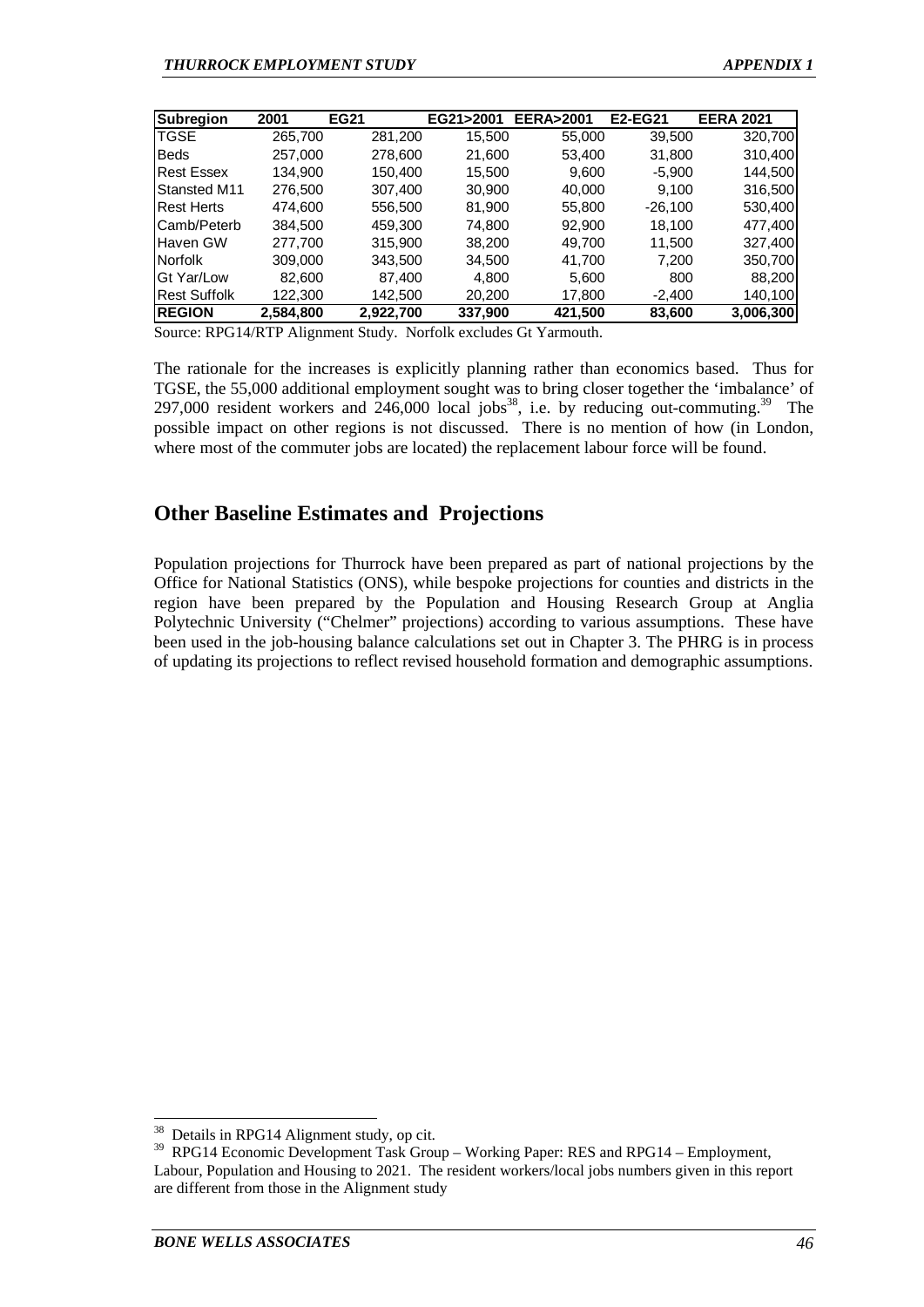# **FLOORSPACE STOCK**

# **PER '000 POPULATION, THURROCK, BASILDON, SOUTHEND**



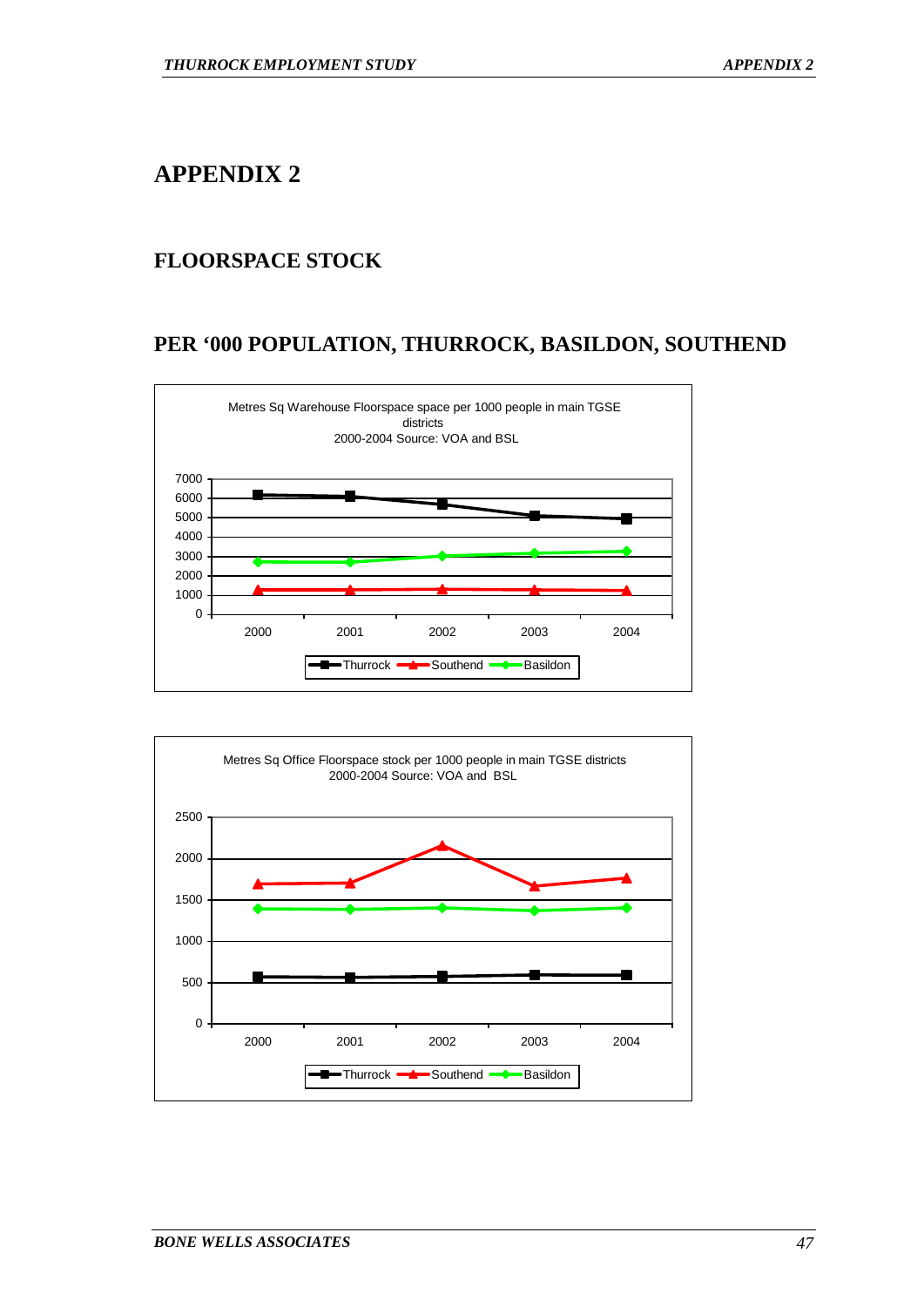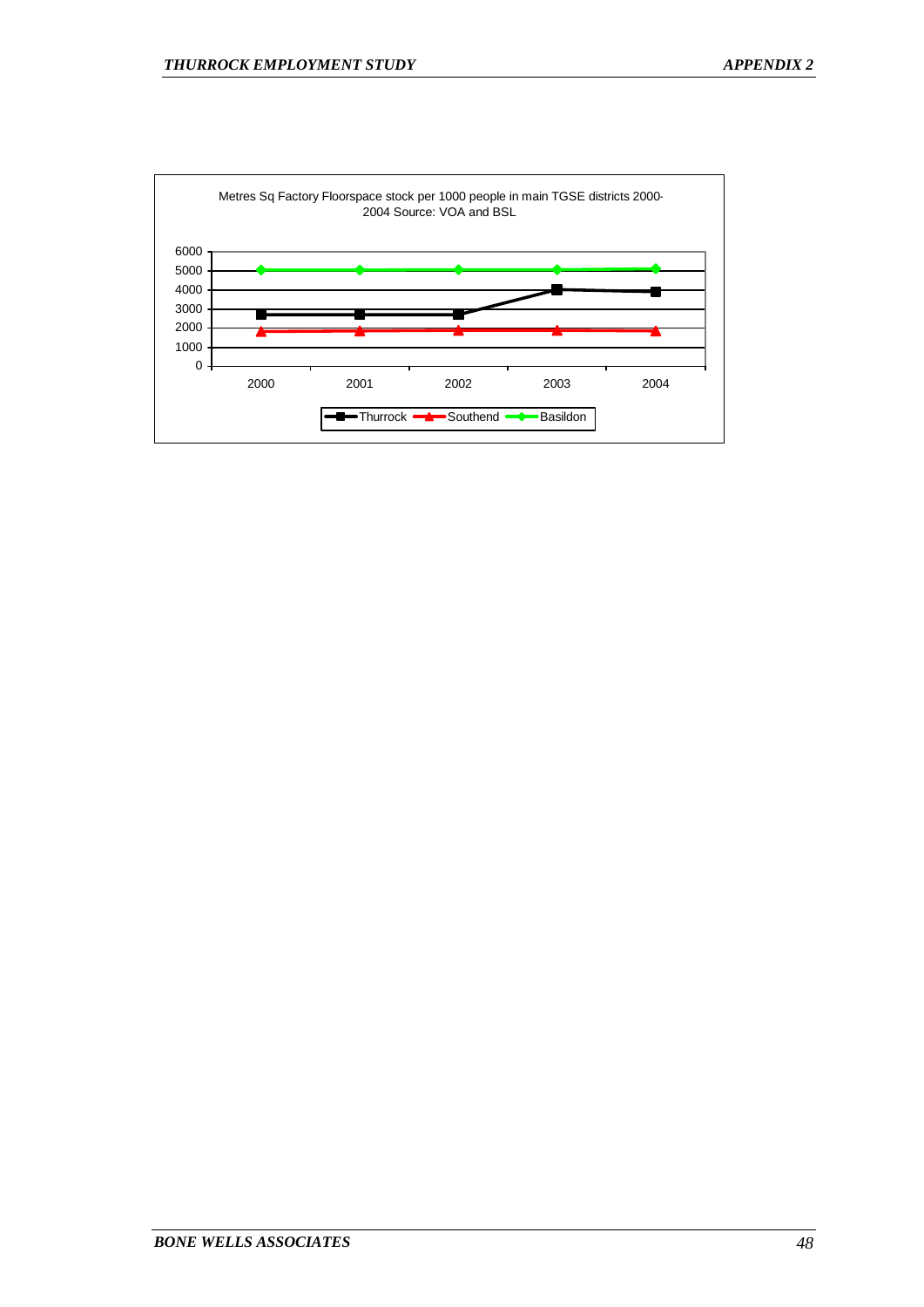|                                                                   | 2004     |          |          |              | 2003     |          |          |              |
|-------------------------------------------------------------------|----------|----------|----------|--------------|----------|----------|----------|--------------|
|                                                                   | Thurrock | Southend | Basildon | Essex        | Thurrock | Southend | Basildon | <b>Essex</b> |
| Factories                                                         | 582      | 298      | 853      | 4237         | 594      | 301      | 844      | 4298         |
| <b>Offices</b>                                                    | 88       | 284      | 235      | 1606         | 88       | 267      | 229      | 1572         |
| Warehouses                                                        | 739      | 202      | 545      | 2923         | 755      | 205      | 530      | 2813         |
| <b>Bulk Classes</b>                                               | 1409     | 784      | 1633     | 8766         | 1437     | 773      | 1603     | 8683         |
|                                                                   |          |          |          |              |          |          |          |              |
|                                                                   |          |          |          |              |          |          |          |              |
|                                                                   | 2002     |          |          |              | 2001     |          |          |              |
|                                                                   | Thurrock | Southend | Basildon | <b>Essex</b> | Thurrock | Southend | Basildon | <b>Essex</b> |
| Factories                                                         | 394      | 301      | 841      | 2395         | 388      | 297      | 837      | 2346         |
| Offices                                                           | 84       | 344      | 234      | 1537         | 81       | 273      | 230      | 1507         |
| Warehouses                                                        | 828      | 209      | 504      | 2696         | 876      | 206      | 449      | 2580         |
| <b>Bulk Classes</b>                                               | 1306     | 854      | 1579     | 6628         | 1345     | 776      | 1516     | 6530         |
|                                                                   |          |          |          |              |          |          |          |              |
|                                                                   | 2000     |          |          |              | 1994     |          |          |              |
|                                                                   | Thurrock | Southend | Basildon | Essex        | Thurrock | Southend | Basildon | Essex        |
| Factories                                                         | 382      | 294      | 833      | 2298         | 257      | 168      | 583      | 2933         |
| <b>Offices</b>                                                    | 81       | 273      | 230      | 1478         | 38       | 138      | 252      | 1302         |
| Warehouses                                                        | 876      | 206      | 449      | 2465         | 613      | 308      | 439      | 4120         |
| <b>Bulk Classes</b>                                               | 1339     | 773      | 1512     | 6241         | 908      | 614      | 1274     | 8355         |
|                                                                   |          |          |          |              |          |          |          |              |
| Source: Commercial and Industrial Rateable Value Statistics, ODPM |          |          |          |              |          |          |          |              |
| <b>Excluding Retail</b>                                           |          |          |          |              |          |          |          |              |

#### **Floorspace (000 sq m) Floorspace of Offices/Industrial units in Selected Essex towns**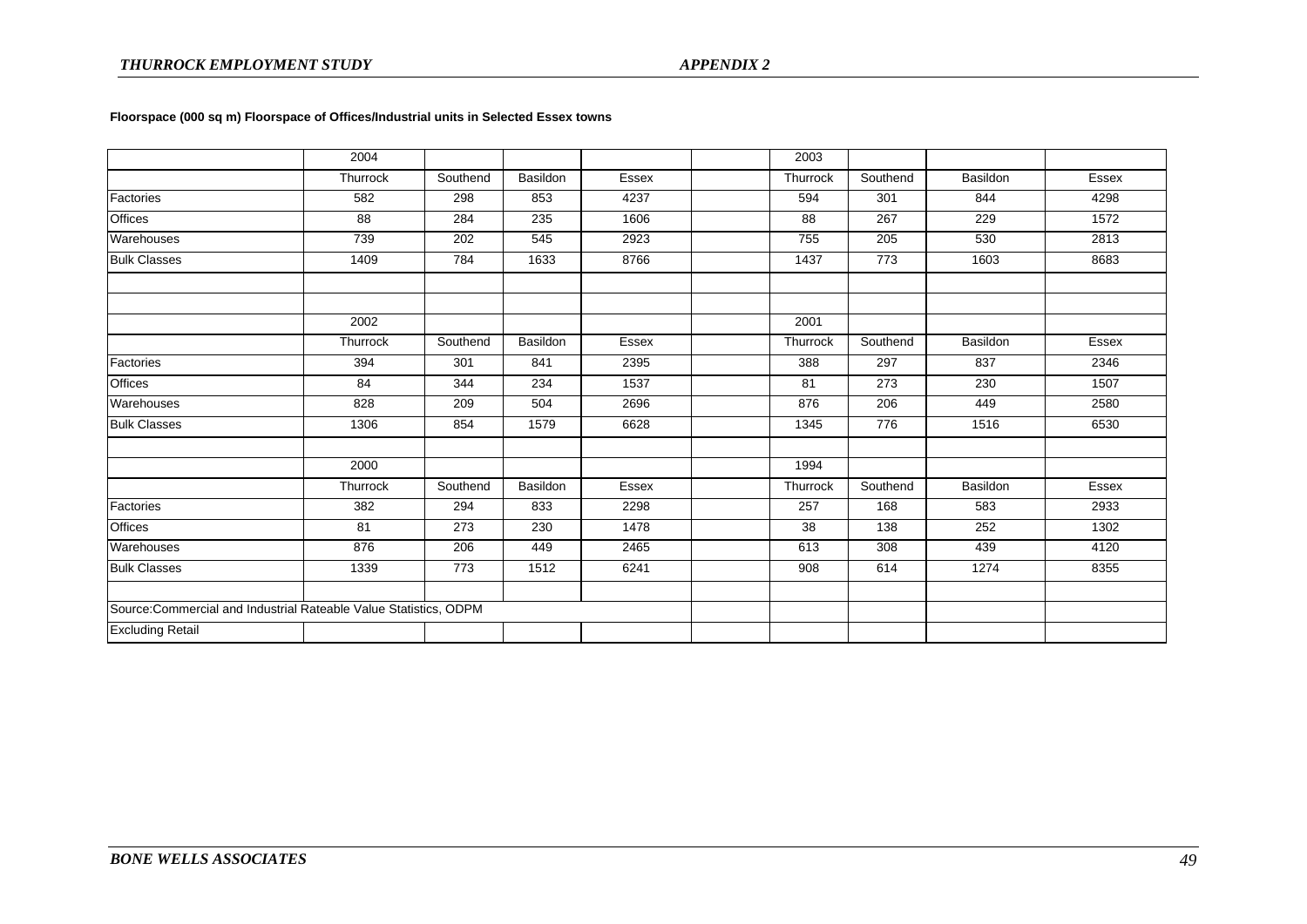| <b>Bulk Classes</b><br>Offices/Industrial                                 |          |          |          |       |
|---------------------------------------------------------------------------|----------|----------|----------|-------|
|                                                                           | Thurrock | Southend | Basildon | Essex |
| 2004                                                                      | 1409     | 784      | 1633     | 8766  |
| 2003                                                                      | 1437     | 773      | 1603     | 8683  |
| 2002                                                                      | 1306     | 854      | 1579     | 6628  |
| 2001                                                                      | 1345     | 776      | 1516     | 6530  |
| 2000                                                                      | 1339     | 773      | 1512     | 6241  |
| 1994                                                                      | 908      | 614      | 1274     | 8355  |
|                                                                           |          |          |          |       |
| Source:Commercial<br>and Industrial<br>Rateable Value<br>Statistics, ODPM |          |          |          |       |
| Excluding Retail,                                                         |          |          |          |       |

| Population (000s) |          |          |                 |        |
|-------------------|----------|----------|-----------------|--------|
|                   | Thurrock | Southend | <b>Basildon</b> | Essex  |
| 2004              | 149.3    | 160.7    | 167.1           | 1636.9 |
| 2003              | 147.8    | 159.9    | 166.9           | 1630.5 |
| 2002              | 145.8    | 159.2    | 166.5           | 1624.2 |
| 2001              | 143.4    | 160      | 165.9           | 1615.7 |
| 2000              | 141.8    | 161      | 165.0           | 1608.4 |
| 1994              | 132.4    | 164.1    | 161.0           | 1558.4 |
| 1986              | 124.7    | 156.6    | 160.3           | 1514.0 |
|                   |          |          |                 |        |
| Source: BSL 2004  |          |          |                 |        |

| Employment (000s) |          |          |                 |       |
|-------------------|----------|----------|-----------------|-------|
|                   | Thurrock | Southend | <b>Basildon</b> | Essex |
| 2004              | 61.9     | 69.3     | 75.4            | 696.1 |
| 2003              | 61.2     | 69.2     | 75.2            | 692.2 |
| 2002              | 61.0     | 69.6     | 75.4            | 694.6 |
| 2001              | 60.1     | 72.4     | 75.7            | 696.1 |
| 2000              | 59.5     | 72.2     | 78.3            | 691.0 |
| 1994              | 52.6     | 62.9     | 69.1            | 605.9 |
| 1986              | 49.1     | 69.7     | 66.4            | 590.4 |
|                   |          |          |                 |       |
| Source: BSL 2004  |          |          |                 |       |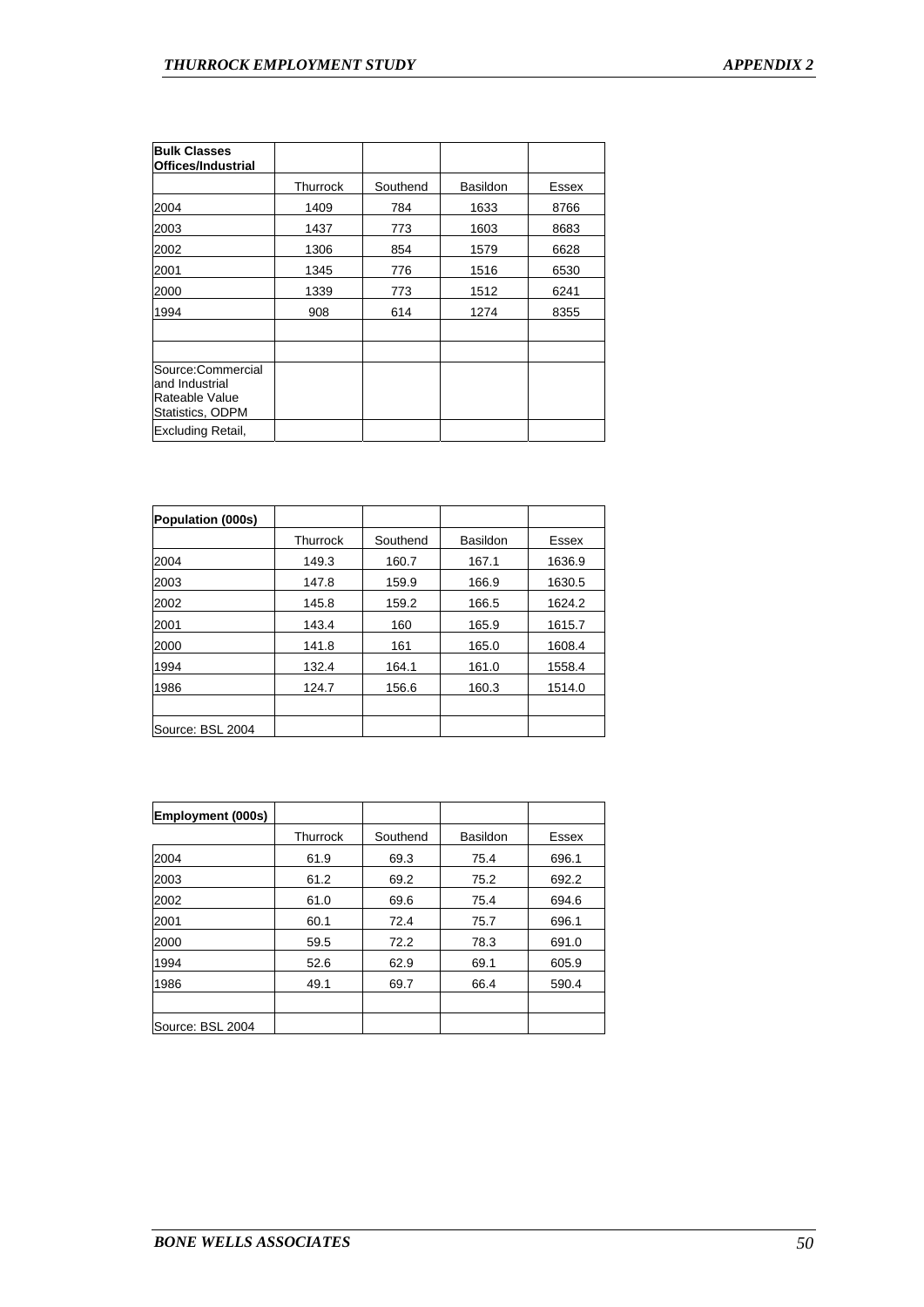| Floorspace /<br>employment ratio* |          |          |                 |       |
|-----------------------------------|----------|----------|-----------------|-------|
|                                   | Thurrock | Southend | <b>Basildon</b> | Essex |
| 2004                              | 22.7     | 11.3     | 21.6            | 12.5  |
| 2003                              | 23.4     | 11.1     | 21.3            | 12.5  |
| 2002                              | 21.4     | 12.2     | 14.7            | 9.5   |
| 2001                              | 22.4     | 10.7     | 13.8            | 9.4   |
| 2000                              | 22.5     | 10.7     | 13.3            | 9.0   |
| 1994                              | 17.2     | 9.7      | 18.4            | 13.7  |
| 1986                              | 38.2     | 9.4      | 17.9            | 18.4  |

| Floorspace /<br>population ratio |          |          |          |       |
|----------------------------------|----------|----------|----------|-------|
|                                  |          |          |          |       |
|                                  | Thurrock | Southend | Basildon | Essex |
| 2004                             | 9.4      | 4.9      | 9.7      | 5.3   |
| 2003                             | 9.7      | 4.8      | 9.6      | 5.3   |
| 2002                             | 8.9      | 5.3      | 6.6      | 4     |
| 2001                             | 9.4      | 4.8      | 6.3      | 4     |
| 2000                             | 9.4      | 4.8      | 6.3      | 3.8   |
| 1994                             | 6.8      | 3.7      | 7.9      | 5.4   |
| 1986                             | 15.0     | 4.2      | 7.4      | 7.1   |

| <b>Available Business</b><br><b>Floorspace 2003 ('000m2)</b> |               |          |                 |          |          |          |          |          |          |
|--------------------------------------------------------------|---------------|----------|-----------------|----------|----------|----------|----------|----------|----------|
|                                                              | $Dec-03$      |          |                 | $Jun-03$ |          |          | Dec-02   |          |          |
|                                                              | Thurrock      | Southend | <b>Basildon</b> | Thurrock | Southend | Basildon | Thurrock | Southend | Basildon |
| <b>Offices</b>                                               | $1.5^{\circ}$ | 31       | 23              | 10.1     | 33.6     | 29.8     | 2.6      | 26.8     | 29.4     |
| Industrial/warehousing                                       | 175.5         | 45.4     | 145             | 134      | 38.9     | 163      | 135.1    | 37.3     | 194.8    |
| Source: Kemsley, Whitely &<br>Ferris 2004/5                  |               |          |                 |          |          |          |          |          |          |

|                                             | Jul-02   |          |          | Mid 2001 |          |          | Mid 2000 |          |                 |
|---------------------------------------------|----------|----------|----------|----------|----------|----------|----------|----------|-----------------|
|                                             | Thurrock | Southend | Basildon | Thurrock | Southend | Basildon | Thurrock | Southend | <b>Basildon</b> |
| <b>Offices</b>                              | 7.3      | 37.5     | 23       | 15.8     | 29.9     | 19.9     | 12.3     | 26.8     | 25              |
| Industrial/warehousing                      | 187      | 35.2     | 133      | 110.5    | 63.8     | 83.1     | 171      | 77.3     | 163.1           |
| Source: Kemsley, Whitely &<br>Ferris 2004/5 |          |          |          |          |          |          |          |          |                 |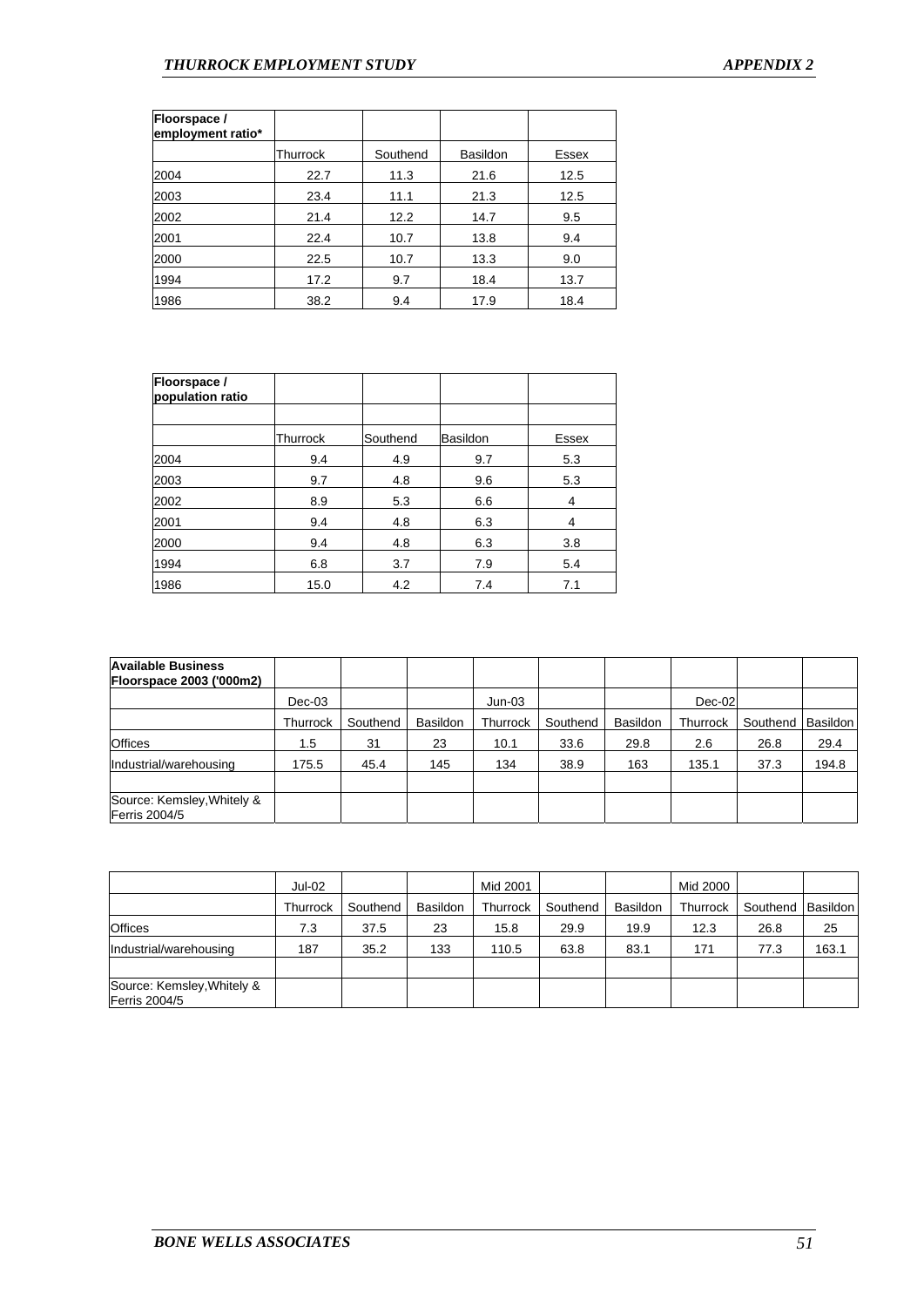| <b>Available Business</b><br>Floorspace 2003 as %<br>of VOA recorded<br>stock 2003 |          |          |                 |          |          |          |
|------------------------------------------------------------------------------------|----------|----------|-----------------|----------|----------|----------|
|                                                                                    | $Dec-03$ |          |                 | $Jun-03$ |          |          |
|                                                                                    | Thurrock | Southend | <b>Basildon</b> | Thurrock | Southend | Basildon |
| <b>Offices</b>                                                                     | 1.7      | 11.6     | 9.8             | 11.5     | 12.6     | 13.0     |
| Industrial/warehousing                                                             | 13.0     | 8.9      | 10.6            | 9.9      | 7.6      | 11.9     |
|                                                                                    |          |          |                 |          |          |          |
|                                                                                    | $Dec-02$ |          |                 | Jul-02   |          |          |
|                                                                                    | Thurrock | Southend | Basildon        | Thurrock | Southend | Basildon |
| <b>Offices</b>                                                                     | 3.1      | 7.8      | 13              | 8.7      | 11       | 10       |
| Industrial/warehousing                                                             | 11       | 7.3      | 22              | 15.3     | 6.9      | 15.2     |
|                                                                                    |          |          |                 |          |          |          |
|                                                                                    | Mid 2001 |          |                 | Mid 2000 |          |          |
|                                                                                    | Thurrock | Southend | Basildon        | Thurrock | Southend | Basildon |
| Offices                                                                            | 19.5     | 10.9     | 8.6             | 15.2     | 9.8      | 10.9     |
| Industrial/warehousing                                                             | 9.1      | 12.7     | 9.8             | 13.6     | 15.5     | 18.7     |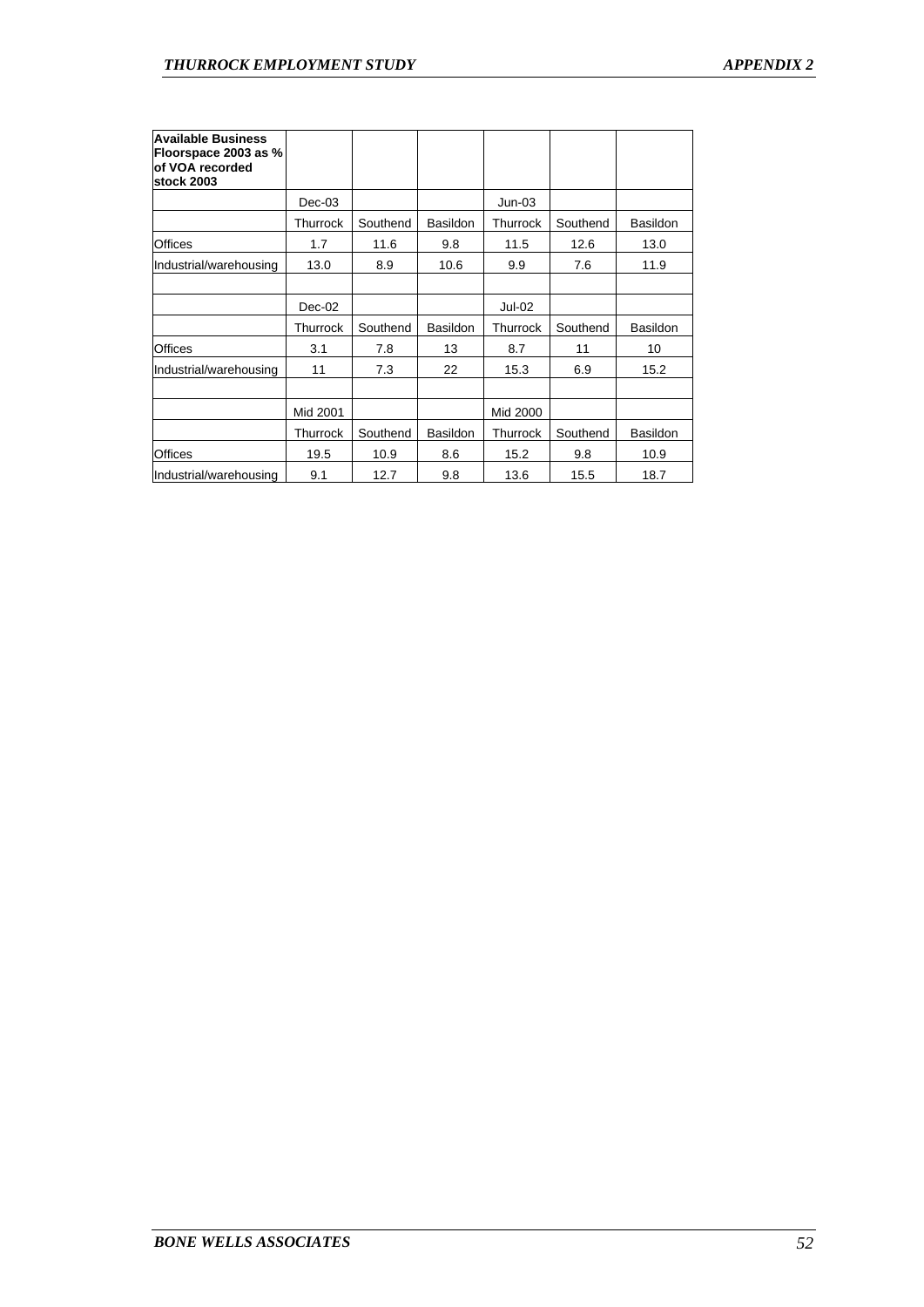# **LOCAL POPULATION SERVING JOBS**

# **LOCAL SERVICE JOBS ESTIMATION**

# *JOBS /'000 POPULATION FOR LOCAL DISTRICTS*

|                                                                             |                          | Castle         |                          |                          |                          | <b>Estimated</b>                         |
|-----------------------------------------------------------------------------|--------------------------|----------------|--------------------------|--------------------------|--------------------------|------------------------------------------|
| <b>Industry</b>                                                             | <b>Basildon</b><br>ratio | Point<br>ratio | <b>Rochford</b><br>ratio | <b>Southend</b><br>ratio | <b>Thurrock</b><br>ratio | average <sup>1</sup><br>"local"<br>ratio |
| 01 : Agriculture, hunting and related<br>service activities                 | 0.76                     | 0.05           | 2.02                     | 0.01                     | 0.06                     | 0.22                                     |
| 02 : Forestry, logging and related<br>service activities                    | 0.00                     | 0.00           | 0.18                     | 0.01                     | 0.00                     | 0.05                                     |
| 05 : Fishing, operation of fish hatcheries<br>and fish farms:               | 0.01                     | 0.02           | 0.01                     | 0.09                     | 0.00                     | 0.03                                     |
| 1581 Bread, pastry goods, cakes                                             | 0.64                     | 0.10           | 0.24                     | 0.29                     | 0.55                     | 0.21                                     |
| 22 : Publishing, printing and<br>reproduction of recorded media             | 7.00                     | 6.92           | 7.76                     | 6.42                     | 0.80                     | 4.71                                     |
| 37 : Recycling                                                              | 0.04                     | 0.01           | 0.00                     | 0.18                     | 0.80                     | 0.80                                     |
| 40 : Electricity, gas, steam and hot water<br>supply                        | 0.35                     | 0.00           | 3.52                     | 0.43                     | 1.13                     | 0.48                                     |
| 41 : Collection, purification and<br>distribution of water                  | 0.00                     | 0.00           | 5.91                     | 0.02                     | 0.01                     | 0.01                                     |
| 45 : Construction                                                           | 19.81                    | 16.98          | 16.94                    | 9.22                     | 27.22                    | 15.74                                    |
| 50 : Sale, maintenance and repair of<br>motor vehs & m'cycles etc;          | 4.71                     | 7.34           | 4.27                     | 4.89                     | 8.96                     | 5.30                                     |
| 51 : Wholesale trade and comm.trade,<br>except of m'r vehicles etc          | 24.08                    | 6.47           | 13.10                    | 11.08                    | 18.22                    | 10.22                                    |
| 52 : Retail trade, except of vehicles;<br>repair of personal and hh gds     | 66.07                    | 26.47          | 25.20                    | 58.15                    | 84.68                    | 25.84                                    |
| 55 : Hotels and restaurants                                                 | 19.69                    | 14.07          | 17.18                    | 28.60                    | 28.95                    | 16.98                                    |
| 60 : Land transport; transport via<br>pipelines                             | 7.21                     | 6.25           | 3.78                     | 7.82                     | 19.33                    | 6.27                                     |
| 61 : Water transport                                                        | 0.05                     | 0.00           | 0.09                     | 0.08                     | 0.69                     | 0.06                                     |
| 62 : Air transport                                                          | 0.03                     | 0.01           | 1.26                     | 0.48                     | 0.00                     | 0.13                                     |
| 63 : Supporting and auxiliary transport<br>activities; activities of travel | 6.56                     | 3.00           | 2.22                     | 3.19                     | 24.87                    | 3.74                                     |
| 64 : Post and telecommunications                                            | 5.84                     | 2.88           | 4.97                     | 7.87                     | 2.48                     | 4.04                                     |
| 65 : Financial intermediation, except<br>insurance and pension funding      | 5.45                     | 2.28           | 3.42                     | 32.79                    | 2.95                     | 3.53                                     |
| 66 : Insurance and pension funding,<br>except compulsory social sec.        | 5.30                     | 0.06           | 0.11                     | 0.34                     | 0.00                     | 0.13                                     |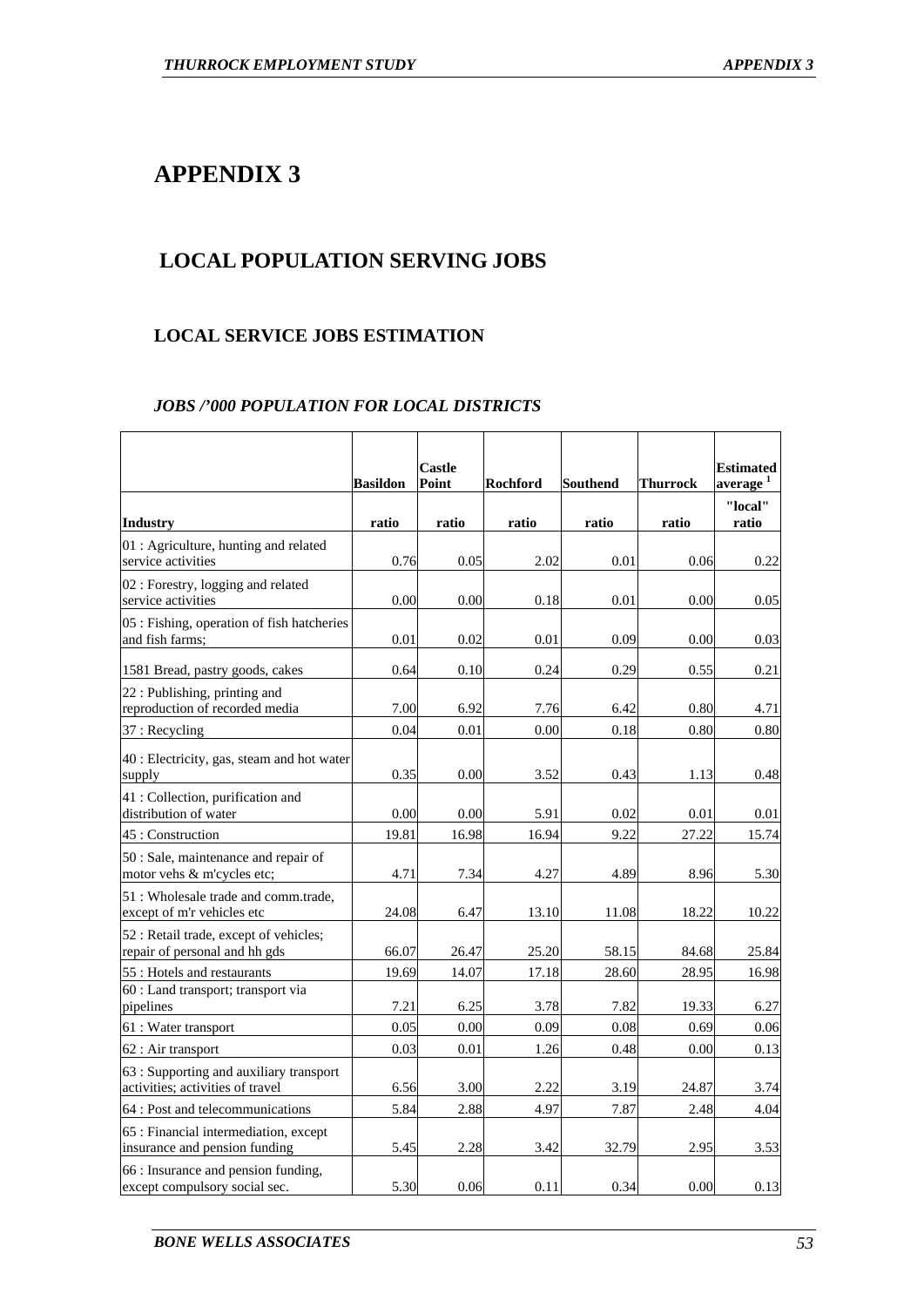|                                                                         | <b>Basildon</b> | <b>Castle</b><br>Point | <b>Rochford</b> | <b>Southend</b> | <b>Thurrock</b> | <b>Estimated</b><br>average<br>(1) |
|-------------------------------------------------------------------------|-----------------|------------------------|-----------------|-----------------|-----------------|------------------------------------|
| <b>Industry</b>                                                         | ratio           | ratio                  | ratio           | ratio           | ratio           | "local"<br>ratio                   |
| 67 : Activities auxiliary to financial<br>lintermediation               | 15.84           | 0.75                   | 2.27            | 4.36            | 0.94            | 1.32                               |
| 70 : Real estate activities                                             | 5.63            | 5.76                   | 2.95            | 6.25            | 2.96            | 4.33                               |
| 71 : Renting of machinery and<br>equipment without operator             | 2.59            | 1.57                   | 5.14            | 0.91            | 3.71            | 2.20                               |
| 72 : Computer and related activites                                     | 7.52            | 2.78                   | 3.69            | 4.93            | 2.57            | 3.01                               |
| 73 : Research and development                                           | 0.08            | 0.32                   | 0.10            | 1.16            | 0.00            | 0.13                               |
| 74 : Other business activities                                          | 33.29           | 15.93                  | 30.99           | 44.66           | 17.85           | 21.59                              |
| 75 : Public administration and defence;<br>compulsory social security   | 7.53            | 10.59                  | 7.72            | 25.06           | 9.79            | 8.91                               |
| 80 : Education                                                          | 22.77           | 16.30                  | 14.97           | 31.50           | 25.30           | 19.39                              |
| 85 : Health and social work                                             | 34.22           | 19.19                  | 22.63           | 56.72           | 25.05           | 22.29                              |
| 90 : Sewage and refuse disposal,<br>sanitation and similar activities   | 0.59            | 0.90                   | 1.34            | 1.12            | 1.48            | 0.99                               |
| 91 : Activities of membership<br>organisations not elsewhere classified | 1.16            | 1.18                   | 1.06            | 2.41            | 1.72            | 1.28                               |
| 92 : Recreational, cultural and sporting<br>activities                  | 8.12            | 5.28                   | 7.55            | 12.47           | 6.62            | 6.89                               |
| 93 : Other service activities                                           | 6.35            | 5.68                   | 4.08            | 7.55            | 4.64            | 5.19                               |
| 95 : Private households as employers of<br>domestic staff               | 0.00            | 0.00                   | 0.00            | 0.00            | 0.00            | 0.00                               |
| <b>TOTAL</b>                                                            | 319.26          | 179.16                 | 216.67          | 371.05          | 324.34          | 195.97                             |
| $2001$ pop                                                              | 165800          | 86400                  | 78400           | 160200          | 143000          |                                    |
| BSL 01 emp                                                              |                 |                        |                 |                 |                 |                                    |
| % over ABI                                                              | 1.15            | 1.35                   | 1.30            | 1.13            | 1.13            | 1.17                               |
| Final ratio                                                             |                 |                        |                 |                 |                 | 228.76                             |

*Source: Derived from ABI employment data, 2001*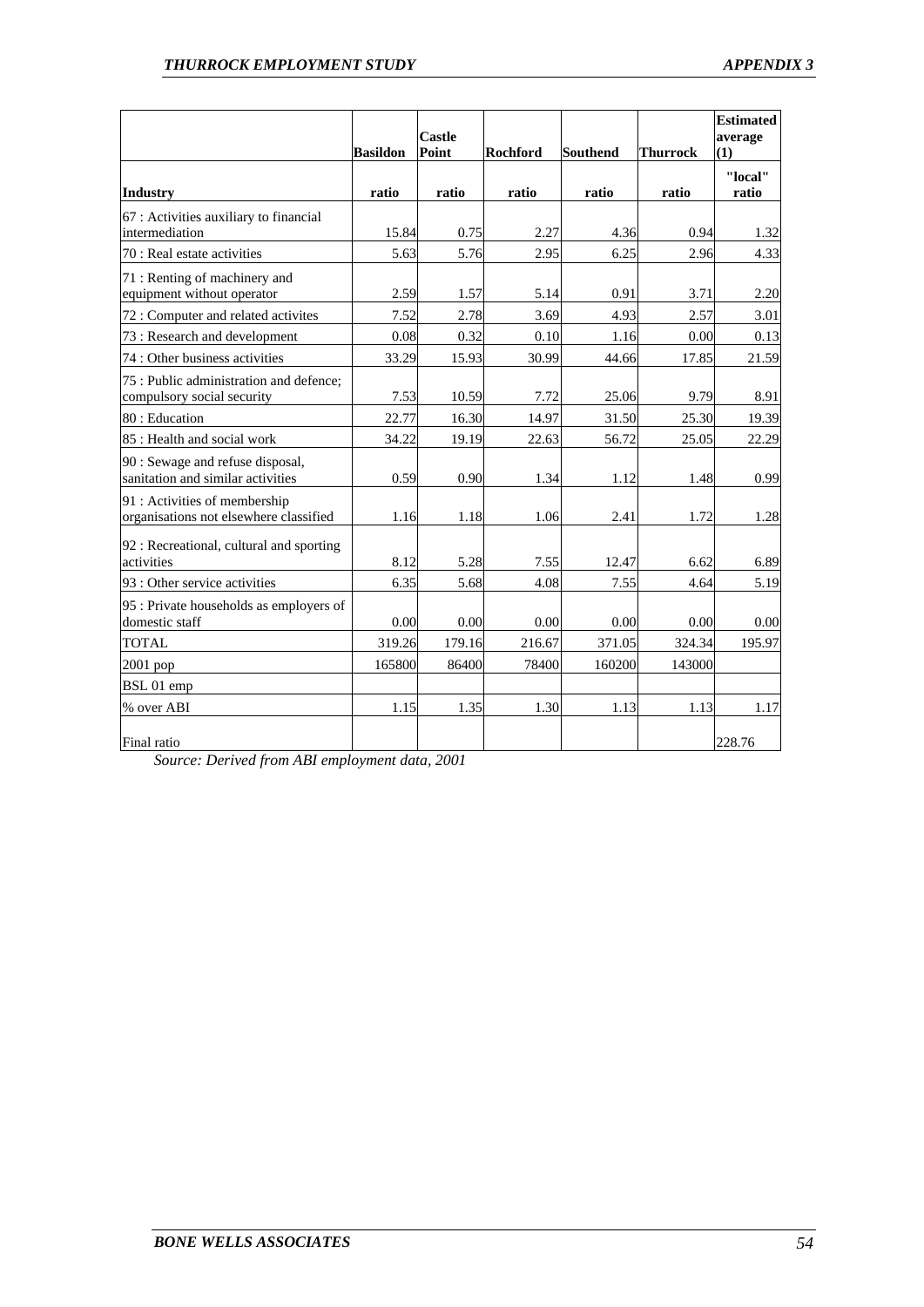# **BUSINESS SURVEY SUMMARY**

|                | <b>Thurrock Business Survey</b>                                                                                                                 |                 |                                                                                                                       |
|----------------|-------------------------------------------------------------------------------------------------------------------------------------------------|-----------------|-----------------------------------------------------------------------------------------------------------------------|
|                | PLEASE SEND BACK THE COMPLETED QUESTIONNAIRE BY 19 NOVEMBER. If you have any questions<br>please contact Constanza Movsichoff on 020 7687 2020. |                 |                                                                                                                       |
|                | FOR OFFICE USE ONLY                                                                                                                             | Q7              | If your company has moved in the last 3 years, why did you<br>relocate?                                               |
|                |                                                                                                                                                 |                 | 15%                                                                                                                   |
| Q1             | Company code<br>100%                                                                                                                            |                 |                                                                                                                       |
|                |                                                                                                                                                 |                 |                                                                                                                       |
|                | PLEASE COMPLETE QUESTIONNAIRE                                                                                                                   | Q8              |                                                                                                                       |
|                |                                                                                                                                                 |                 | How many people work for your company at the current<br>address? [WRITE IN NUMBER]                                    |
| Q2             | Name of company / organisation                                                                                                                  |                 | 94%                                                                                                                   |
|                | 94%                                                                                                                                             |                 |                                                                                                                       |
|                |                                                                                                                                                 | Q9              | How many of these employees work in these premises for half<br>the week or less?                                      |
|                |                                                                                                                                                 |                 | None<br>50%<br>$\cdots$                                                                                               |
|                |                                                                                                                                                 |                 | 1%-50%<br>34%<br><br>$-166$<br>                                                                                       |
| Q <sub>3</sub> | What is your company's MAIN activity at the current address?<br>Headquarters<br>. 22%<br>$\cdots$<br>on a<br>1.111                              |                 | More than 50%<br>11%<br><br>                                                                                          |
|                | Sales/marketing/purchasing.     18%                                                                                                             |                 |                                                                                                                       |
|                | 1%<br>Design or R&D<br>25.00                                                                                                                    | O10             | At the current address, is the space occupied [TICK AS MANY                                                           |
|                | Professional/other services<br>15%<br>                                                                                                          |                 | <b>BOXES AS APPLY]</b><br>Wareh-                                                                                      |
|                | Routine office                                                                                                                                  |                 | ouse/d-<br>Open                                                                                                       |
|                | Movement/storage/distribution<br>$. \dots 21\%$                                                                                                 |                 | Office<br>Shop<br>epot<br>Factory<br>yard<br>21%<br>16%                                                               |
|                | Manufacturing or processing                                                                                                                     |                 | 42%<br>9%<br>32%<br>Free standing                                                                                     |
|                | Other<br>15%<br><br>-----------------------<br>in a                                                                                             |                 | Semi detached-<br>20%<br>7%<br>4%<br>4%<br>5%<br>herraced                                                             |
|                |                                                                                                                                                 |                 | 21%<br>5%<br>9%<br>10%<br>5%<br>Single storey                                                                         |
| O <sub>4</sub> | Type of location at the current address: [TICK ONE BOX]                                                                                         |                 | Parking (1<br>16%<br>1%<br>3%<br>4%<br>4%                                                                             |
|                | Industrial estate<br>42%<br><br>                                                                                                                |                 | space/worker)<br>Parking (1                                                                                           |
|                | Business park<br>8%<br>$\cdots$<br>$\cdots$<br>$\cdots$                                                                                         |                 | space/2+<br>21%<br>4%<br>7%<br>5%<br>10%                                                                              |
|                | Town centre<br>7%<br>$-$                                                                                                                        |                 | workers)                                                                                                              |
|                | High street / shopping frontage<br>13%<br>$\cdots$<br>$\overline{a}$                                                                            |                 |                                                                                                                       |
|                | Inner urban<br>5%<br>œ<br>----- -- + ----- ---- - ---- --<br>w                                                                                  | Q11             | How many storeys does your building have?                                                                             |
|                | Suburban<br>7%                                                                                                                                  |                 | 42%<br>One<br><br>$\cdots$<br><br><br>                                                                                |
|                | Other<br>13%<br><br><br><br><br>$\sim$                                                                                                          |                 | 45%<br><b>Two</b><br>$\cdots$<br>1111<br>11111<br>$\cdots$<br><b>Sec</b>                                              |
|                |                                                                                                                                                 |                 | 10%<br>Three or more.<br>$\sim$<br>$\cdots$<br><b>CONTRACTOR</b><br>$\overline{a}$<br>$\overline{a}$<br>$\mathbf{r}$  |
| Q5             | Has your company relocated in the last 3 years?                                                                                                 |                 |                                                                                                                       |
|                | Yes<br>14% Go to Q6 & Q7<br>$\overline{a}$<br>******<br><b>Sales</b>                                                                            |                 | Q12 How old is your building?<br>11%                                                                                  |
|                | No<br>82% Go to Q8<br>$\cdots$<br>                                                                                                              |                 | 1-5 years<br>à.<br>$\overline{\phantom{a}}$                                                                           |
|                |                                                                                                                                                 |                 | .6%<br>5-10 years<br>$\ddot{\phantom{a}}$<br>$+14$                                                                    |
| Q6             | If yes, what was the previous address?                                                                                                          |                 | 78%<br>10 years or more<br>1111<br>$14.44 - 14.4$ $1.44$<br>$\cdots$                                                  |
|                | An address within Thurrock     10%                                                                                                              |                 |                                                                                                                       |
|                | An address outside Thurrock<br>. 6%<br>$\cdots$                                                                                                 | Q <sub>13</sub> | What is the gross external area occupied by your PREMISES<br>(including all floors and the external walls)? [WRITE IN |
|                | If outside Thurrock,<br>7%                                                                                                                      |                 | NUMBER]                                                                                                               |
|                | where?                                                                                                                                          |                 | 58%                                                                                                                   |

Q14 What is the gross SITE / PLOT area? [WRITE IN NUMBER] 47%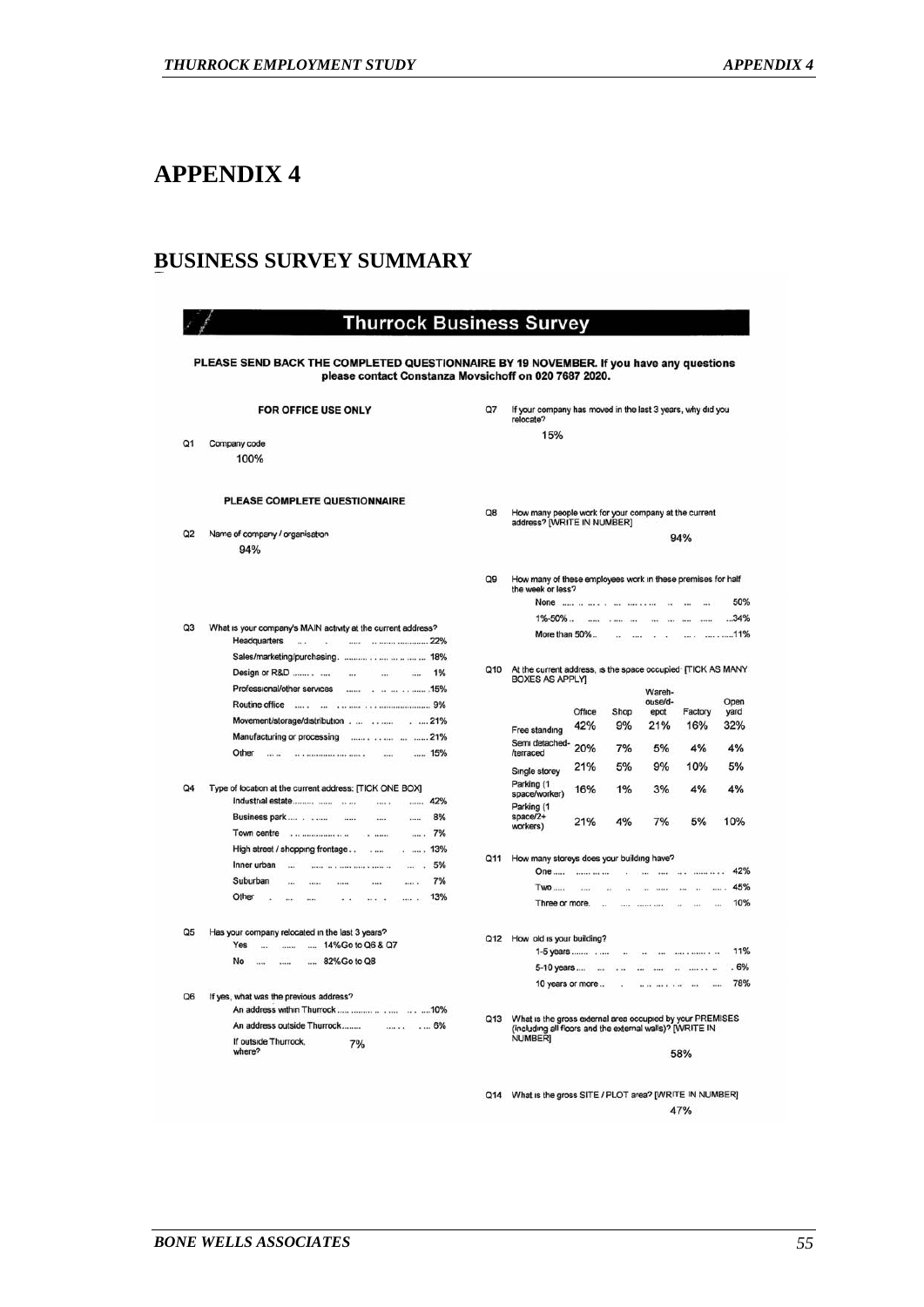| Q <sub>15</sub> | How do you assess your existing floorspace? [TICK ONE BOX<br>PER COLUMNI |                     |           |                        |           |  |
|-----------------|--------------------------------------------------------------------------|---------------------|-----------|------------------------|-----------|--|
|                 | Too large for<br>the number of<br>employees?                             | At<br>present<br>5% | Go to Q17 | In the<br>future<br>1% | Go to Q17 |  |
|                 | About right for<br>the number of<br>employees?                           | 75%                 | Go to Q17 | 36%                    | Go to Q17 |  |
|                 | Too small for<br>the number of<br>employees?                             | 8%                  | Go to Q16 | 16%                    | Go to Q16 |  |

Q16 If too small, approxmately by how much would you NEED to increase your floorspace? 

# 

# Q17 In the last 3 years, has your floorspace.

| Increased    18% Go to Q18   |
|------------------------------|
| Stayed the same70% Go to Q19 |
|                              |

Q18 Roughly, by how much?

| 1%-20%        |                          |  |                            |          |  |    |
|---------------|--------------------------|--|----------------------------|----------|--|----|
| $21\% - 40\%$ | $\overline{\phantom{a}}$ |  | considerate that as seemed |          |  | 6% |
|               |                          |  |                            | 58265563 |  | 3% |
| More than 60% |                          |  |                            |          |  |    |

# Q19 How do you assess the QUALITY and LOCATION of your premises in relation to your needs? [TICK ONE BOX PER<br>COLUMN]

|           | Premises quality | Location |
|-----------|------------------|----------|
| Very good | 29%              | 36%      |
| Good      | 30%              | 23%      |
| Adequate  | 29%              | 24%      |
| Poor      | 5%               | 8%       |

Q20 If poor quality, please specify problem 7%

#### Q21 If poor location, please specify problem 11%

#### Q22 In the next 1-3 years, are you likely to [TICK ONE BOX PER **COLUMNI**

|                         | Expand your<br>floorspace | Move to another<br>location |
|-------------------------|---------------------------|-----------------------------|
| Probable (over<br>50%)  | 10%                       | 11%                         |
| Possible (10 to<br>50%) | 12%                       | 11%                         |
| Unlikely (up to<br>10%) | 53%                       | 41%                         |

#### Q23 If likely to expand, roughly, by how much?

|               |  | $\ldots$ . 19% |
|---------------|--|----------------|
|               |  | ALTRES LINE    |
| 41%-60%       |  |                |
| More than 60% |  | .    2%        |

# Q24 If likely to move, what type of premise will you require? [TICK<br>AS MANY BOXES AS APPLY]

| Free standing                      | Office<br>21% | Shop<br>3% | Wareh-<br>ouse/d-<br>epot<br>11% | Factory<br>8% | Open<br>vard<br>17% |
|------------------------------------|---------------|------------|----------------------------------|---------------|---------------------|
| Semi detached-<br>/terraced        | 5%            | 1%         | 1%                               | 1%            | 1%                  |
| Single storey                      | 9%            | 3%         | 5%                               | 5%            | 3%                  |
| Parking (1<br>space/worker)        | 6%            | 1%         | 1%                               | 1%            | 3%                  |
| Parking (1<br>space/2+<br>workers) | 10%           | 1%         | 3%                               | 1%            | 5%                  |

#### Q25 If you are likely to move, what type of location will you require?

| Town centre                   |                                                          |              | 4%<br>傡       |
|-------------------------------|----------------------------------------------------------|--------------|---------------|
| High street/shopping frontage | ****                                                     |              | 4%            |
| inner urban<br>-22            | <br>$\overline{a}$ and $\overline{a}$ and $\overline{a}$ | $\mathbf{a}$ | $\ldots$ . 3% |
|                               |                                                          |              | . .3%         |
|                               |                                                          |              | 17%           |
| Industrial area.              |                                                          |              |               |
| Other                         |                                                          |              | 4%            |

#### If you are likely to move, which is the likely area? [TICK ONE<br>BOXI Q26

| ורשכ |                                                                                                                                                                                                                                                                                                                                                                                                                                                                                         |       |
|------|-----------------------------------------------------------------------------------------------------------------------------------------------------------------------------------------------------------------------------------------------------------------------------------------------------------------------------------------------------------------------------------------------------------------------------------------------------------------------------------------|-------|
|      |                                                                                                                                                                                                                                                                                                                                                                                                                                                                                         | 38%   |
|      | Outside Thurrock within East Essex (Basildon,<br>Benfleet, Southend, Rayleigh/Rochford)                                                                                                                                                                                                                                                                                                                                                                                                 | 5%    |
|      | Outside Thurrock within North Essex (Brentwood,<br>Chelmsford, Maldon, etc)                                                                                                                                                                                                                                                                                                                                                                                                             | 1%    |
|      |                                                                                                                                                                                                                                                                                                                                                                                                                                                                                         | 0%    |
|      | Kent.<br>$\label{eq:1} \mathcal{L}_{\mathcal{A}}(\mathbf{x},t) = \mathcal{L}_{\mathcal{A}}(\mathbf{x},t) + \mathcal{L}_{\mathcal{A}}(\mathbf{x},t) + \mathcal{L}_{\mathcal{A}}(\mathbf{x},t) + \mathcal{L}_{\mathcal{A}}(\mathbf{x},t) + \mathcal{L}_{\mathcal{A}}(\mathbf{x},t) + \mathcal{L}_{\mathcal{A}}(\mathbf{x},t) + \mathcal{L}_{\mathcal{A}}(\mathbf{x},t) + \mathcal{L}_{\mathcal{A}}(\mathbf{x},t) + \mathcal{L}_{\mathcal{A}}(\mathbf{x},t) + \mathcal{L}_{\mathcal{A}}(\$ | $O\%$ |
|      | Elsewhere not included above                                                                                                                                                                                                                                                                                                                                                                                                                                                            | 1%    |
|      |                                                                                                                                                                                                                                                                                                                                                                                                                                                                                         |       |

#### Q27 Do you find any obstacles to employment expansion? [TICK<br>ONE OR MORE BOXES] General labour availability ....

| - 한 번에 2012년 10월 20일 : 10월 10일 : 10월 20일 : 10월 20일 : 10월 20일 : 10월 20일 : 10월 20일 : 10월 20일 : 10월 20일 |                 | TO A LAT FRONT WAS CONTROLLED FOR THE ART AND CONTROLLED A |
|------------------------------------------------------------------------------------------------------|-----------------|------------------------------------------------------------|
|                                                                                                      |                 | 38%<br>1.1.1                                               |
|                                                                                                      |                 | $\cdots$ . $\cdots$ 10%                                    |
| Finance                                                                                              | ファンドスティル いいこうこう | 14%                                                        |
| Land / premises availability                                                                         |                 | 18%                                                        |
|                                                                                                      |                 |                                                            |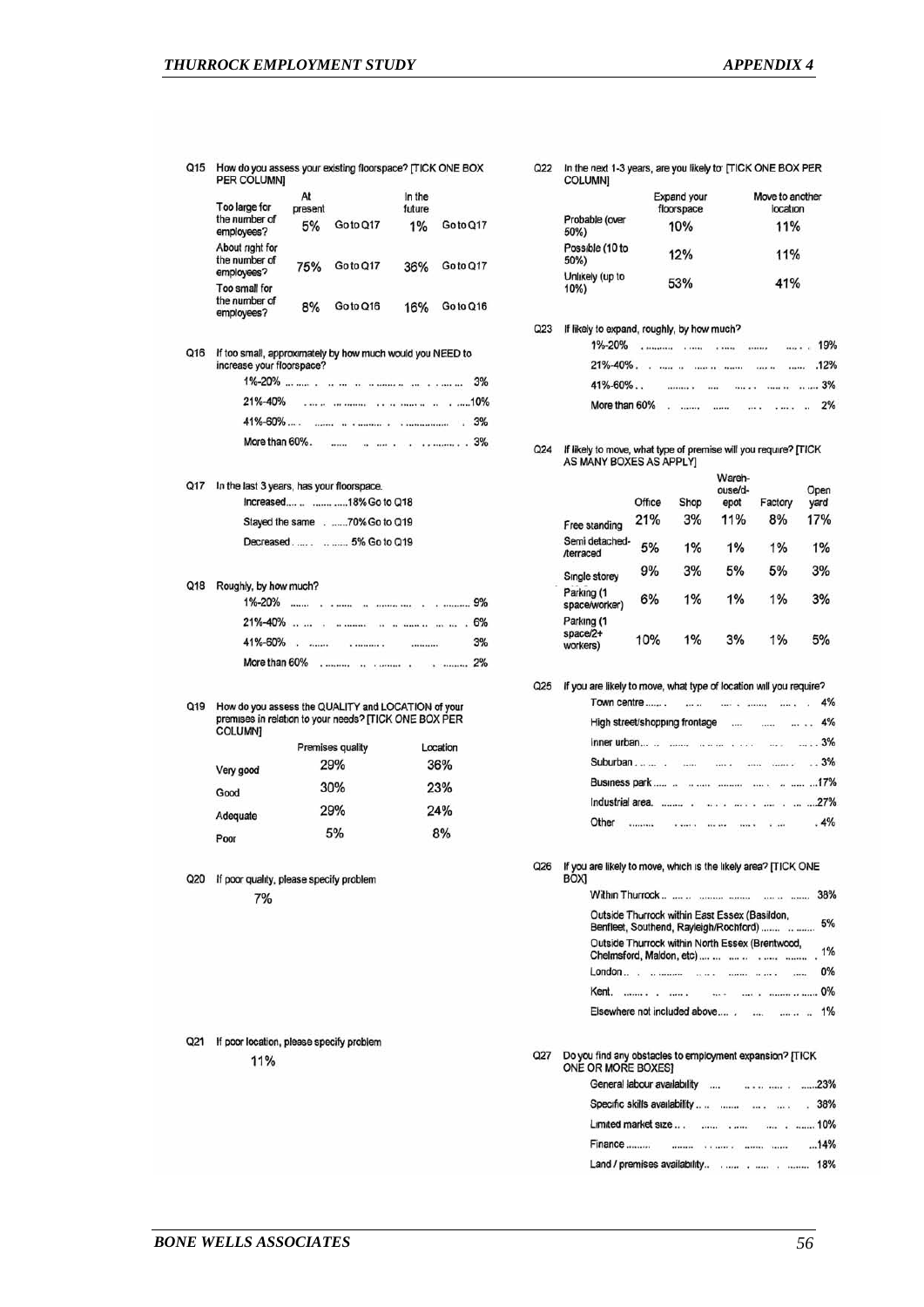Q28 How do you assess the existing availability of good quality premises in Thurrock?

| Over supply   | $\cdots$ |         | <br>3% |
|---------------|----------|---------|--------|
| About right   |          | $1 + 1$ | 33%    |
| Under supply. |          |         | .47%   |

Thank you.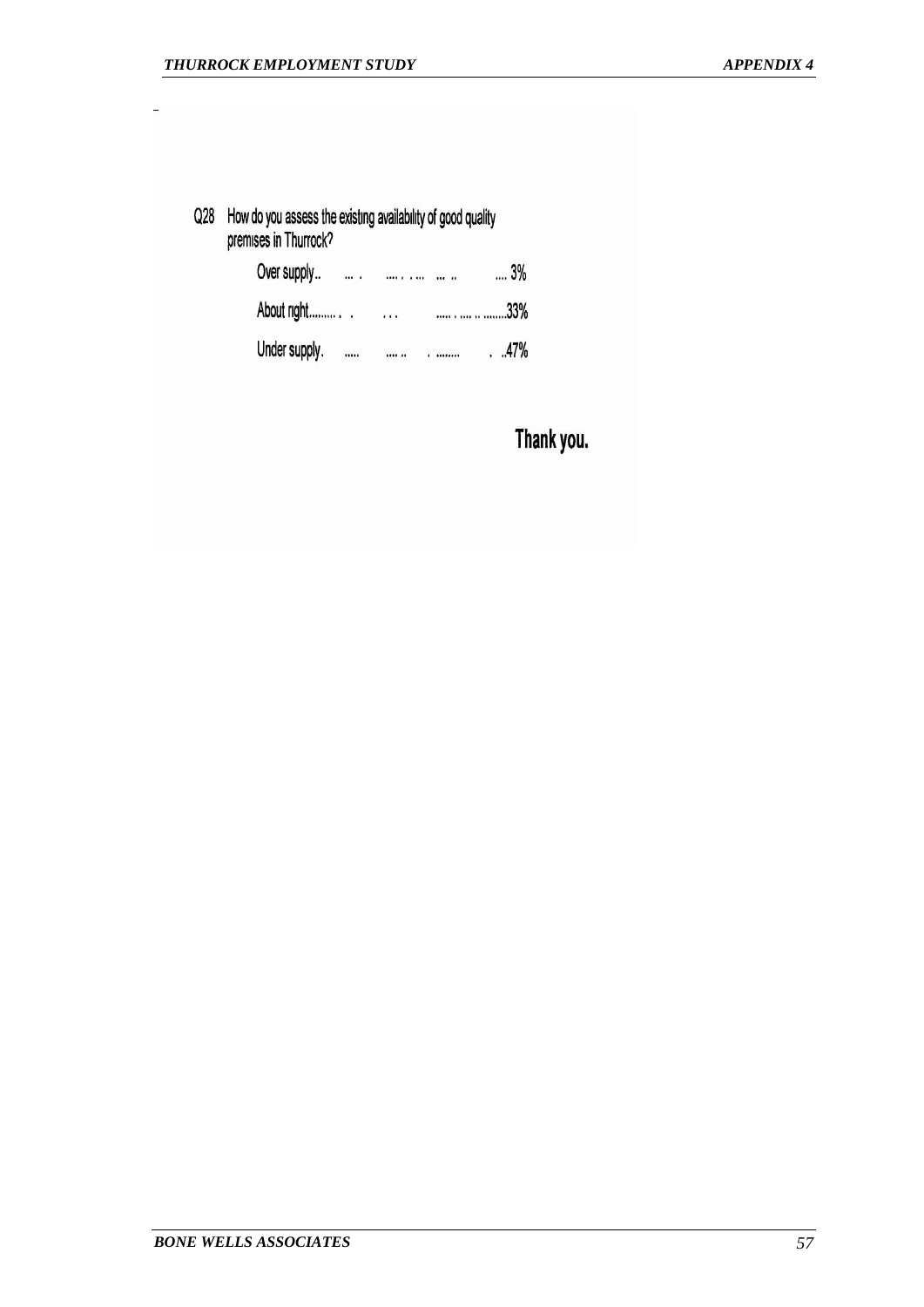|    | <b>Thurrock Business Survey</b>                                                                                                                 |                |                                                                                    |                                                                                                                         |                  |                                        |                                  |        |
|----|-------------------------------------------------------------------------------------------------------------------------------------------------|----------------|------------------------------------------------------------------------------------|-------------------------------------------------------------------------------------------------------------------------|------------------|----------------------------------------|----------------------------------|--------|
|    | PLEASE SEND BACK THE COMPLETED QUESTIONNAIRE BY 19 NOVEMBER. If you have any questions<br>please contact Constanza Movsichoff on 020 7687 2020. |                |                                                                                    |                                                                                                                         |                  |                                        |                                  |        |
|    | FOR OFFICE USE ONLY                                                                                                                             | Q7             | If your company has moved in the last 3 years, why did you<br>relocate?            |                                                                                                                         |                  |                                        |                                  |        |
|    |                                                                                                                                                 |                | 22                                                                                 |                                                                                                                         |                  |                                        |                                  |        |
| Q1 | Company code                                                                                                                                    |                |                                                                                    |                                                                                                                         |                  |                                        |                                  |        |
|    | 146                                                                                                                                             |                |                                                                                    |                                                                                                                         |                  |                                        |                                  |        |
|    | <b>PLEASE COMPLETE QUESTIONNAIRE</b>                                                                                                            | Q8             | How many people work for your company at the current<br>address? [WRITE IN NUMBER] |                                                                                                                         |                  |                                        |                                  |        |
| Q2 | Name of company / organisation                                                                                                                  |                |                                                                                    |                                                                                                                         |                  |                                        | 136                              |        |
|    | 137                                                                                                                                             |                |                                                                                    |                                                                                                                         |                  |                                        |                                  |        |
|    |                                                                                                                                                 |                |                                                                                    |                                                                                                                         |                  |                                        |                                  |        |
|    |                                                                                                                                                 | Q <sub>9</sub> | How many of these employees work in these premises for half<br>the week or less?   |                                                                                                                         |                  |                                        |                                  |        |
|    |                                                                                                                                                 |                | None.                                                                              |                                                                                                                         |                  |                                        |                                  | 73     |
| Q3 | What is your company's MAIN activity at the current address?                                                                                    |                | $1\% - 50\%$ .                                                                     | $\mathbf{r}$                                                                                                            |                  |                                        |                                  | 50     |
|    | Headquarters<br>32<br>$\sim$<br>$\cdots$<br>$\cdots$<br>$\cdots$<br>                                                                            |                | More than 50%                                                                      |                                                                                                                         | CHO.<br>$\alpha$ | $\cdots$<br>                           | $\cdots$<br>$\ddot{\phantom{1}}$ | . . 16 |
|    | Sales/marketing/purchasing<br>26<br>$\cdots$<br>$\cdots$<br>                                                                                    |                |                                                                                    |                                                                                                                         |                  |                                        |                                  |        |
|    | Design or R&D.<br>1<br>$\sim$<br>$\mathcal{L}$<br>1.111<br>                                                                                     | Q10            | At the current address, is the space occupied [TICK AS MANY                        |                                                                                                                         |                  |                                        |                                  |        |
|    | Professional/other services<br>22<br><br><br>1.11                                                                                               |                | <b>BOXES AS APPLY]</b>                                                             |                                                                                                                         |                  |                                        |                                  |        |
|    | Routine office<br>.   13                                                                                                                        |                |                                                                                    |                                                                                                                         |                  | Wareh-<br>ouse/d-                      |                                  | Open   |
|    | Movement/storage/distribution<br>30<br><br>$\cdots$                                                                                             |                |                                                                                    | Office                                                                                                                  | Shop             | epot                                   | Factory                          | yard   |
|    | Manufacturing or processing<br>30<br>car.<br>m.                                                                                                 |                | Free standing                                                                      | 61                                                                                                                      | 13               | 31                                     | 24                               | 46     |
|    | 22<br>$\cdots$ .                                                                                                                                |                | Semi detached-<br><b>/terraced</b>                                                 | 29                                                                                                                      | 10               | 7                                      | 6                                | 6      |
|    |                                                                                                                                                 |                |                                                                                    | 31                                                                                                                      | 8                | 13                                     | 14                               | 8      |
|    |                                                                                                                                                 |                | Single storey<br>Parking (1                                                        |                                                                                                                         |                  |                                        |                                  |        |
| Q4 | Type of location at the current address [TICK ONE BOX]                                                                                          |                | space/worker)                                                                      | 24                                                                                                                      | 2                | 4                                      | 6                                | 6      |
|    | <b>Business park</b><br>$\dots$ 12<br>$\cdots$                                                                                                  |                | Parking (1<br>$space/2+$                                                           |                                                                                                                         |                  |                                        |                                  |        |
|    | 111111<br>$-1111$<br><br>Town centre<br>10                                                                                                      |                | workers)                                                                           | 30                                                                                                                      | 6                | 10                                     | 8                                | 15     |
|    |                                                                                                                                                 |                |                                                                                    |                                                                                                                         |                  |                                        |                                  |        |
|    | High street / shopping frontage<br>. 19<br>an e<br>Inner urban<br>8                                                                             |                | Q11 How many storeys does your building have?                                      |                                                                                                                         |                  |                                        |                                  |        |
|    | i.<br><br>$\ddotsc$<br>.<br><br>Suburban.<br>10                                                                                                 |                | One<br>$\dddotsc$                                                                  |                                                                                                                         | $\cdots$         | $122 - 122$                            | .                                | .62    |
|    | <br>1111<br><br>$***$<br>19                                                                                                                     |                | Two                                                                                | $\label{eq:1} \text{max} \left( \mathcal{L} \right) = \left( \text{max} \right) \left( \text{max}(\mathcal{L}) \right)$ | $\cdots$         | $-0.005$<br>$\cdots$                   | ------                           | 65     |
|    | Other<br>$\cdots$<br><br><br><br>$\cdots$<br>$\ddotsc$                                                                                          |                | Three or more                                                                      |                                                                                                                         |                  |                                        | an compare or compa-             | 14     |
| Q5 |                                                                                                                                                 |                |                                                                                    |                                                                                                                         |                  |                                        |                                  |        |
|    | Has your company relocated in the last 3 years?<br>Yes   21 Go to Q6 & Q7                                                                       | Q12            | How old is your building?                                                          |                                                                                                                         |                  |                                        |                                  |        |
|    | 119 Go to Q8<br>No<br>$\cdots$<br>$\cdots$                                                                                                      |                | 1-5 years $\dots \dots \dots$                                                      |                                                                                                                         |                  |                                        | 16                               |        |
|    |                                                                                                                                                 |                | 5-10 years                                                                         |                                                                                                                         |                  | $\ddot{\phantom{a}}$<br><b>ARRA</b> 11 | and concerns.                    | 9      |
|    |                                                                                                                                                 |                | 10 years or more                                                                   |                                                                                                                         | $\cdots$         | <br>                                   | $\mathbf{r}$                     | 114    |
| Q6 | If yes, what was the previous address?<br>An address within Thurrock<br>. 14<br>والمعاد<br>10.34                                                |                |                                                                                    |                                                                                                                         |                  |                                        |                                  |        |
|    | An address outside Thurrock .<br>9<br>.                                                                                                         |                | Q13 What is the gross external area occupied by your PREMISES                      |                                                                                                                         |                  |                                        |                                  |        |
|    | If outside Thurrock,                                                                                                                            |                | (including all floors and the external walls)? [WRITE IN<br><b>NUMBER1</b>         |                                                                                                                         |                  |                                        |                                  |        |
|    | 10<br>where?                                                                                                                                    |                |                                                                                    |                                                                                                                         |                  | 85                                     |                                  |        |
|    |                                                                                                                                                 | Q14            | What is the gross SITE / PLOT area? [WRITE IN NUMBER]                              |                                                                                                                         |                  |                                        |                                  |        |

*BONE WELLS ASSOCIATES 58*

68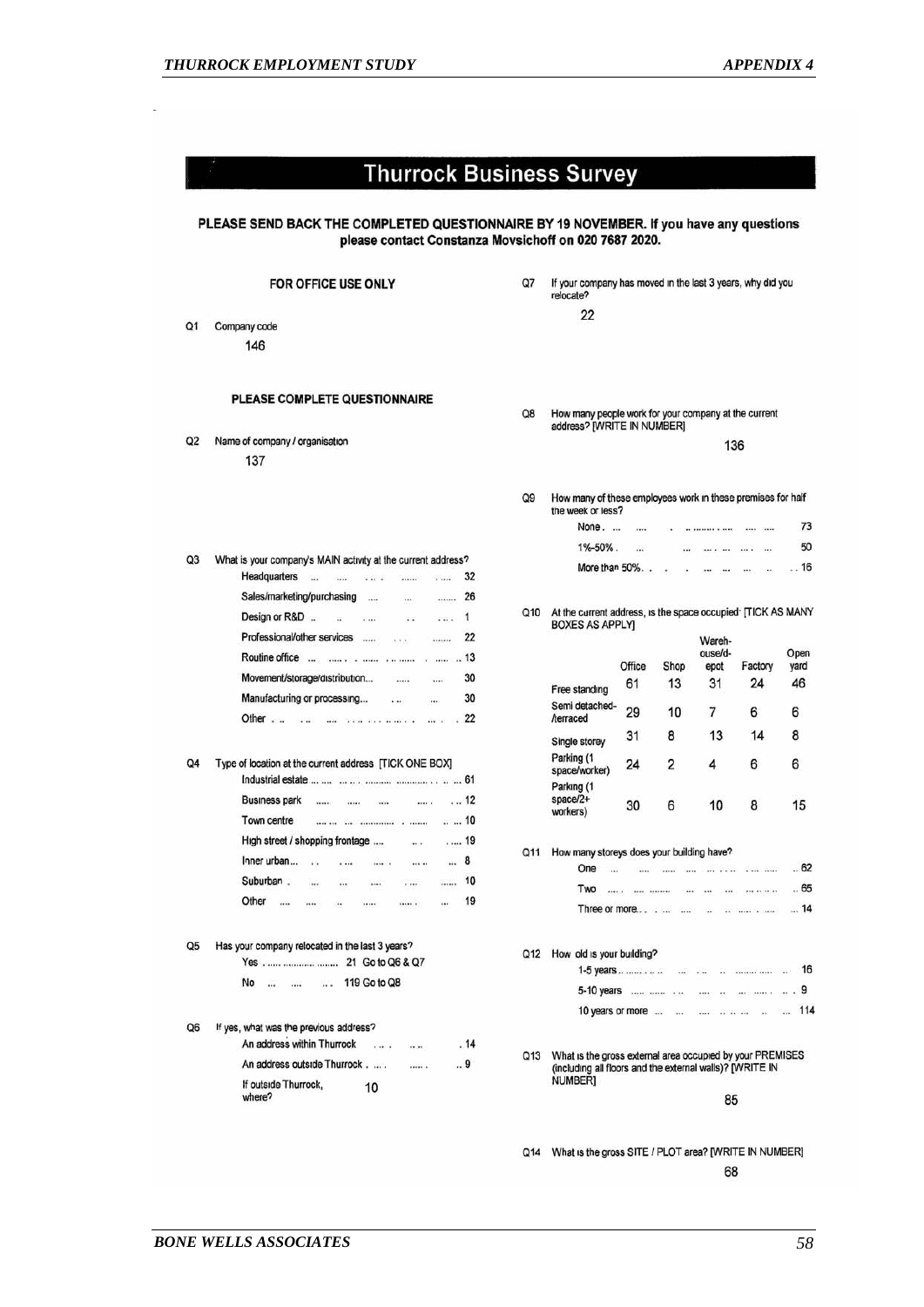Q15 How do you assess your existing floorspace? [TICK ONE BOX<br>PER COLUMN]

| the number of<br>employees?     | 8                                                                              | Go to Q17                                                                     | 1                                                                                                                                                                                                                                  | Go to Q17                                                                                                                                                                                                                                                                                       |
|---------------------------------|--------------------------------------------------------------------------------|-------------------------------------------------------------------------------|------------------------------------------------------------------------------------------------------------------------------------------------------------------------------------------------------------------------------------|-------------------------------------------------------------------------------------------------------------------------------------------------------------------------------------------------------------------------------------------------------------------------------------------------|
| About nght for<br>the number of |                                                                                |                                                                               | 52                                                                                                                                                                                                                                 | Go to Q17                                                                                                                                                                                                                                                                                       |
|                                 |                                                                                |                                                                               |                                                                                                                                                                                                                                    |                                                                                                                                                                                                                                                                                                 |
| the number of<br>employees?     | 11                                                                             | Go to Q16                                                                     | 23                                                                                                                                                                                                                                 | Go to Q16                                                                                                                                                                                                                                                                                       |
|                                 |                                                                                |                                                                               |                                                                                                                                                                                                                                    |                                                                                                                                                                                                                                                                                                 |
|                                 |                                                                                | 11.0000                                                                       | <b>REGISTERED</b>                                                                                                                                                                                                                  | . 5                                                                                                                                                                                                                                                                                             |
|                                 |                                                                                |                                                                               |                                                                                                                                                                                                                                    | . 15                                                                                                                                                                                                                                                                                            |
|                                 |                                                                                |                                                                               |                                                                                                                                                                                                                                    | 5                                                                                                                                                                                                                                                                                               |
|                                 |                                                                                |                                                                               |                                                                                                                                                                                                                                    | . 5                                                                                                                                                                                                                                                                                             |
|                                 |                                                                                |                                                                               |                                                                                                                                                                                                                                    |                                                                                                                                                                                                                                                                                                 |
|                                 |                                                                                |                                                                               |                                                                                                                                                                                                                                    |                                                                                                                                                                                                                                                                                                 |
|                                 |                                                                                |                                                                               |                                                                                                                                                                                                                                    |                                                                                                                                                                                                                                                                                                 |
|                                 |                                                                                |                                                                               |                                                                                                                                                                                                                                    |                                                                                                                                                                                                                                                                                                 |
|                                 |                                                                                |                                                                               |                                                                                                                                                                                                                                    |                                                                                                                                                                                                                                                                                                 |
|                                 |                                                                                |                                                                               |                                                                                                                                                                                                                                    |                                                                                                                                                                                                                                                                                                 |
|                                 |                                                                                |                                                                               |                                                                                                                                                                                                                                    | $\cdot$ 9                                                                                                                                                                                                                                                                                       |
|                                 |                                                                                |                                                                               |                                                                                                                                                                                                                                    |                                                                                                                                                                                                                                                                                                 |
|                                 |                                                                                |                                                                               |                                                                                                                                                                                                                                    | 3                                                                                                                                                                                                                                                                                               |
|                                 |                                                                                |                                                                               |                                                                                                                                                                                                                                    |                                                                                                                                                                                                                                                                                                 |
| <b>COLUMN]</b>                  |                                                                                |                                                                               |                                                                                                                                                                                                                                    |                                                                                                                                                                                                                                                                                                 |
|                                 |                                                                                |                                                                               |                                                                                                                                                                                                                                    | Location                                                                                                                                                                                                                                                                                        |
| Very good                       |                                                                                |                                                                               |                                                                                                                                                                                                                                    | 53                                                                                                                                                                                                                                                                                              |
|                                 |                                                                                |                                                                               |                                                                                                                                                                                                                                    | 33                                                                                                                                                                                                                                                                                              |
|                                 |                                                                                |                                                                               |                                                                                                                                                                                                                                    | 35                                                                                                                                                                                                                                                                                              |
|                                 |                                                                                |                                                                               |                                                                                                                                                                                                                                    | 11                                                                                                                                                                                                                                                                                              |
| Poor                            |                                                                                |                                                                               |                                                                                                                                                                                                                                    |                                                                                                                                                                                                                                                                                                 |
| 10                              |                                                                                |                                                                               |                                                                                                                                                                                                                                    |                                                                                                                                                                                                                                                                                                 |
| 16                              |                                                                                |                                                                               |                                                                                                                                                                                                                                    |                                                                                                                                                                                                                                                                                                 |
|                                 | Too large for<br>employees?<br>Too small for<br>Q17<br>Good<br>Adequate<br>Q21 | At<br>present<br>increase your floorspace?<br>1%-20%<br>Roughly, by how much? | 110 Goto Q17<br>$\mathbf{r}$ , and $\mathbf{r}$<br>In the last 3 years, has your floorspace.<br>Premises quality<br>43<br>44<br>43<br>7<br>Q20 If poor quality, please specify problem<br>If poor location, please specify problem | In the<br>future<br>If too small, approximately by how much would you NEED to<br>Increased 26 Go to Q18<br>Staved the same  . 102 Go to Q19<br>Decreased  8 Go to Q19<br>21%-40%<br>How do you assess the QUALITY and LOCATION of your<br>premises in relation to your needs? [TICK ONE BOX PER |

Q22 In the next 1-3 years, are you likely to. [TICK ONE BOX PER **COLUMN]** 

| Probable (over<br>50%)  | Expand your<br>floorspace<br>14 | Move to another<br>location<br>16 |
|-------------------------|---------------------------------|-----------------------------------|
| Possible (10 to<br>50%) | 17                              | 16                                |
| Unlikely (up to<br>10%  | 76                              | 59                                |

Q23 If likely to expand, roughly, by how much?

| $1\% - 20\%$  | <br>$\cdots$ |          | $\sim$ $\sim$ |        | $\sim$ $\sim$ | 28        |
|---------------|--------------|----------|---------------|--------|---------------|-----------|
| 21%-40%       | 19993, 5     | $\cdots$ |               | 100000 |               | 18        |
| 41%-60%.      |              |          |               |        |               | $\cdot$ 4 |
| More than 60% |              |          |               |        |               |           |

Q24 If likely to move, what type of premise will you require? [TICK<br>AS MANY BOXES AS APPLY]

|                                    | Office | Shop | Wareh-<br>ouse/d-<br>epot | Factory | Open<br>yard |
|------------------------------------|--------|------|---------------------------|---------|--------------|
| Free standing                      | 31     | 5    | 16                        | 12      | 25           |
| Semi detached-<br><b>/terraced</b> |        | 2    | 2                         | 2       | 2            |
| Single storey                      | 13     |      | 8                         | 8       | 5            |
| Parking (1<br>space/worker)        | 9      |      | 11m VS<br>$\overline{2}$  | 2       | 4            |
| Parking (1<br>space/2+<br>workers) | 14     |      |                           | 2       |              |

Q25 If you are likely to move, what type of location will you require? Town centre . ...... ...... ...... ....... ...... 6  $\overline{4}$ **Business park**  $\ldots \qquad \ldots \qquad \ldots \qquad \ldots \qquad 25$  $\ddot{\phantom{a}}$  $\ldots$   $\ldots$  40 Industrial area ....  $-47.$ Other ... ... ...  $\label{eq:1.1} \begin{array}{ccccccccccccc} \cdots & \cdots & \cdots & \cdots & \cdots & \cdots & \cdots \end{array}$ 6

Q26 If you are likely to move, which is the likely area? [TICK ONE **BOXI** 

| <b>Within Thurrock</b> |                                                                                         |    |          |  |   |
|------------------------|-----------------------------------------------------------------------------------------|----|----------|--|---|
|                        | Outside Thurrock within East Essex (Basildon,<br>Benfleet, Southend, Rayleigh/Rochford) |    |          |  | 8 |
|                        | Outside Thurrock within North Essex (Brentwood,<br>Chelmsford, Maldon, etc)             |    |          |  |   |
| London                 |                                                                                         |    |          |  |   |
| Kent.                  |                                                                                         | a. | Call and |  |   |
|                        | Elsewhere not included above.                                                           |    |          |  |   |

Q27 Do you find any obstacles to employment expansion? [TICK<br>ONE OR MORE BOXES] 56 Limited market size . ....... . . . . . . . . . . 14 Finance .... Land / premises availability ..... ... ... ... ... 27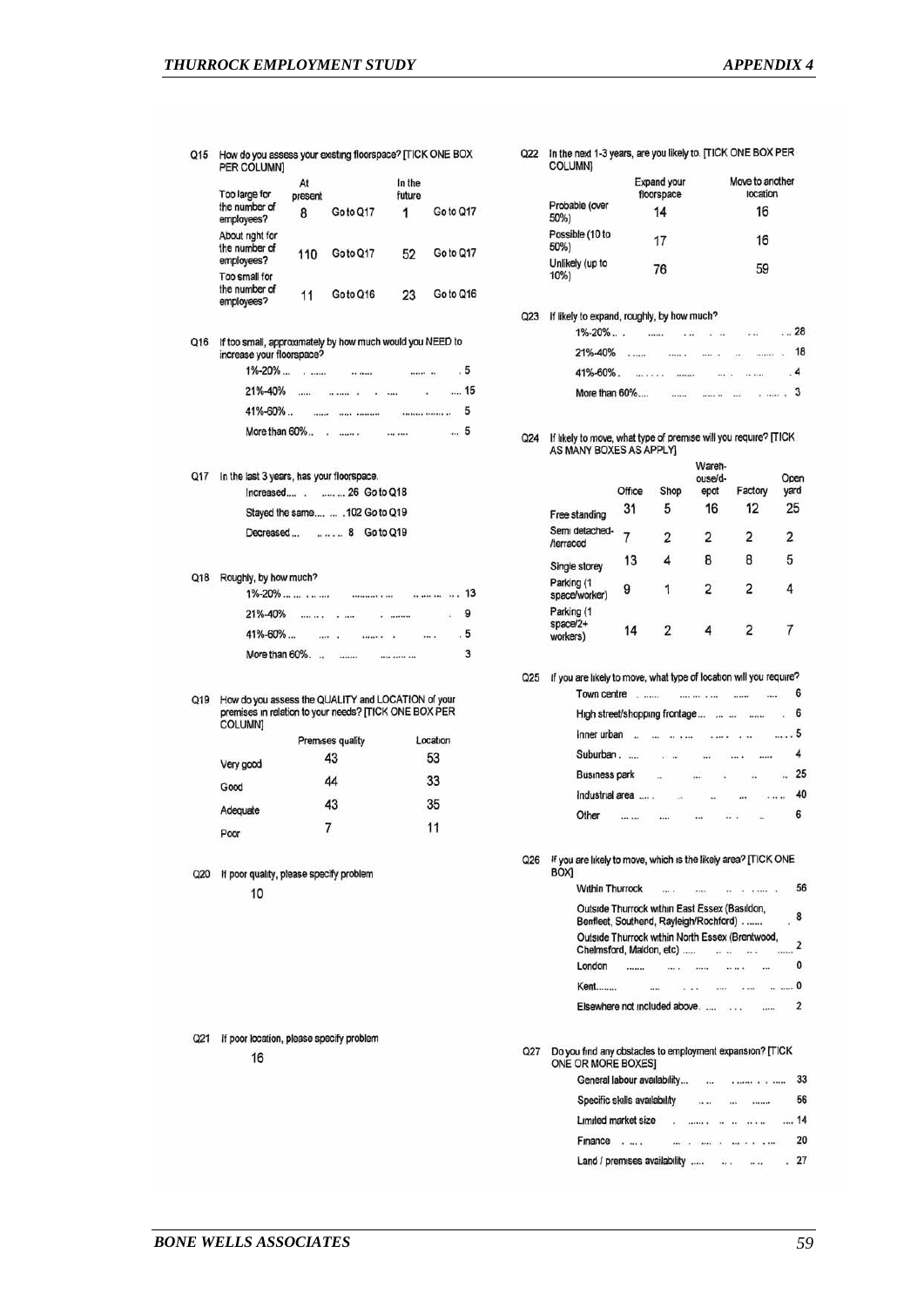Q28 How do you assess the existing availability of good quality<br>premises in Thurrock? Over supply.  $\overline{\mathbf{4}}$  $\dddotsc$  $\cdots$  $\sim$   $\sim$  $\cdot$   $\cdot$  48 About right.  $\ldots \ldots \ldots \ldots$  $\cdots$ Under supply ...... 68  $\cdots$  $......$  $\ldots$ 

Thank you.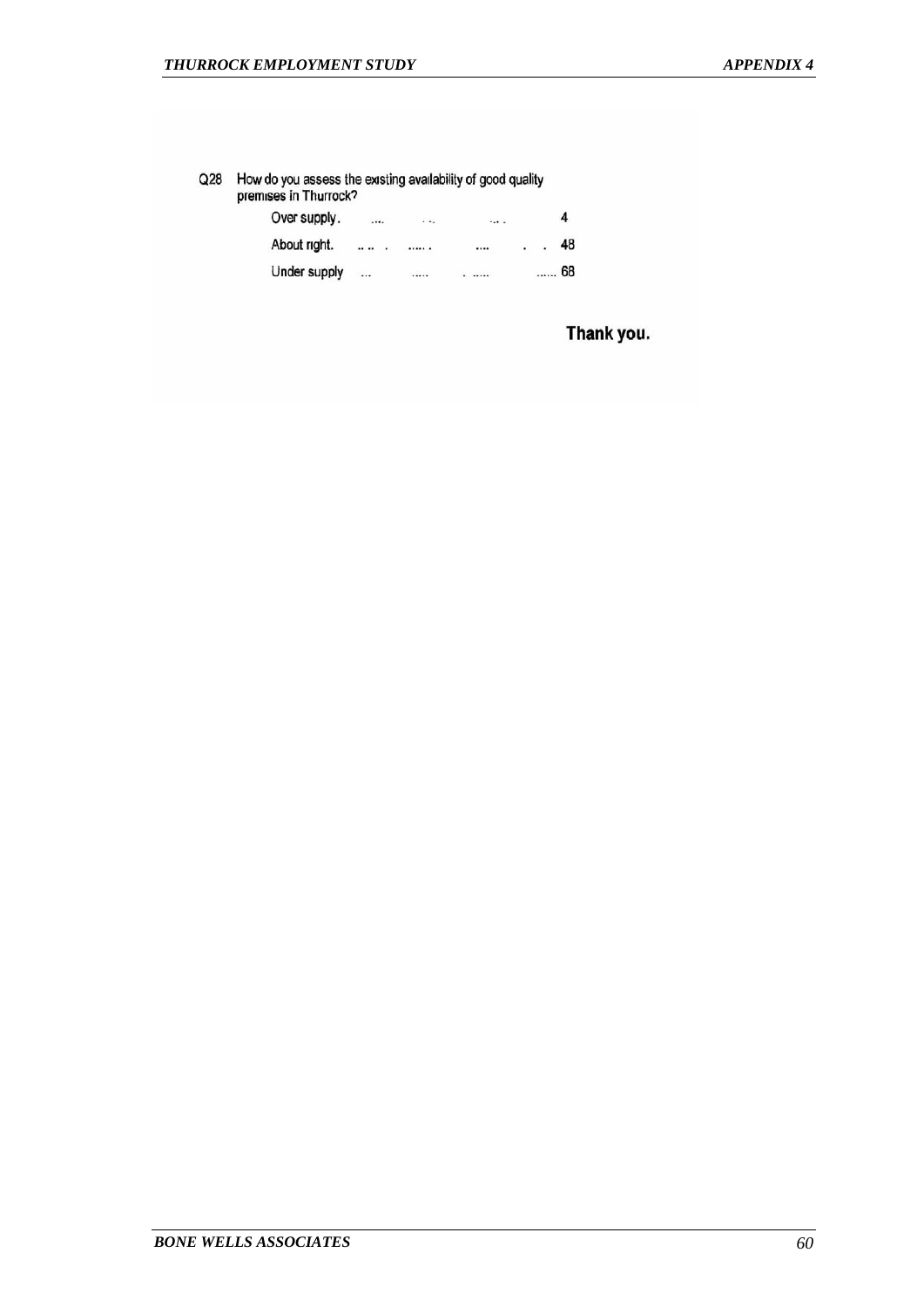# **ESTATE AGENTS COMMENTS**

# **Premises demand**

*1) What sort of companies, sectors and business functions have been looking for business premises in Thurrock? (in the last 2 years).* 

Unequivocally and we consider reliably, agents stated that inquiries were 'massively' concentrated on warehousing and logistics based companies. This was put at 80-90% by several agents and 90-95% by another. The balance of inquiries was not specifically recorded, but thought likely to be mainly small B1 light industry. Pressed to remember specific inquiries for manufacturing or office premises, most agents could not recall any.

# *2) Source of inquiries: from Thurrock or outside?*

Agents said that the source of inquiries was mixed, perhaps half from inside Thurrock and half from outside. There appears to be a pattern with a considerable number of inquiries from east London, confirming a typical radial relocation/movement pattern. One agent felt that 40-50% of inquiries may have been from inner and east London. In contrast very few inquiries were from south of the river, which was felt to be a barrier in both directions.

# *3) Size of premises sought*

Caution must be exercised in interpreting responses to this question since demand for types of premises tends to be cyclical. Typically, following demand for a particular type of premises, developers rush to meet demand and give rise to a glut. Hence in Thurrock agents reported demand for warehousing – there being negligible demand for anything else – at the small and large ends of the spectrum, defined broadly as 2-20,000 sq ft and over 250,000 sq ft. Demand for mid sized warehouses, e.g. in the 50-160,000 sq ft range, was reported to be very flat, with a considerable number of premises lying empty for 1-2 years. Agents believed, however, that there was a definite trend towards larger mega-warehouse premises, and confidence was high enough to underpin a speculative development of a 400,000 sq ft shed. A 50,000 sq ft warehouse was more likely to represent a local demand. At the small end of the market the demand was highly concentrated on freehold property. It was considered that the strongest office demand was for small premises, under 5,000 sq ft, but very little for large offices.

# *4) How successful were inquirers in finding premises in Thurrock?*

This question is difficult to answer unless the agent keeps a close record of inquiries. The one agent who appeared to do so said "Lord no!", that only 10% or less actually found premises in Thurrock. This is simply a reflection of the casual nature of most initial inquiries and to be expected. In fact the other agents believed unanimously that Thurrock had as good a supply of warehouse premises as any other location and that many investors would be able to find suitable buildings in the district.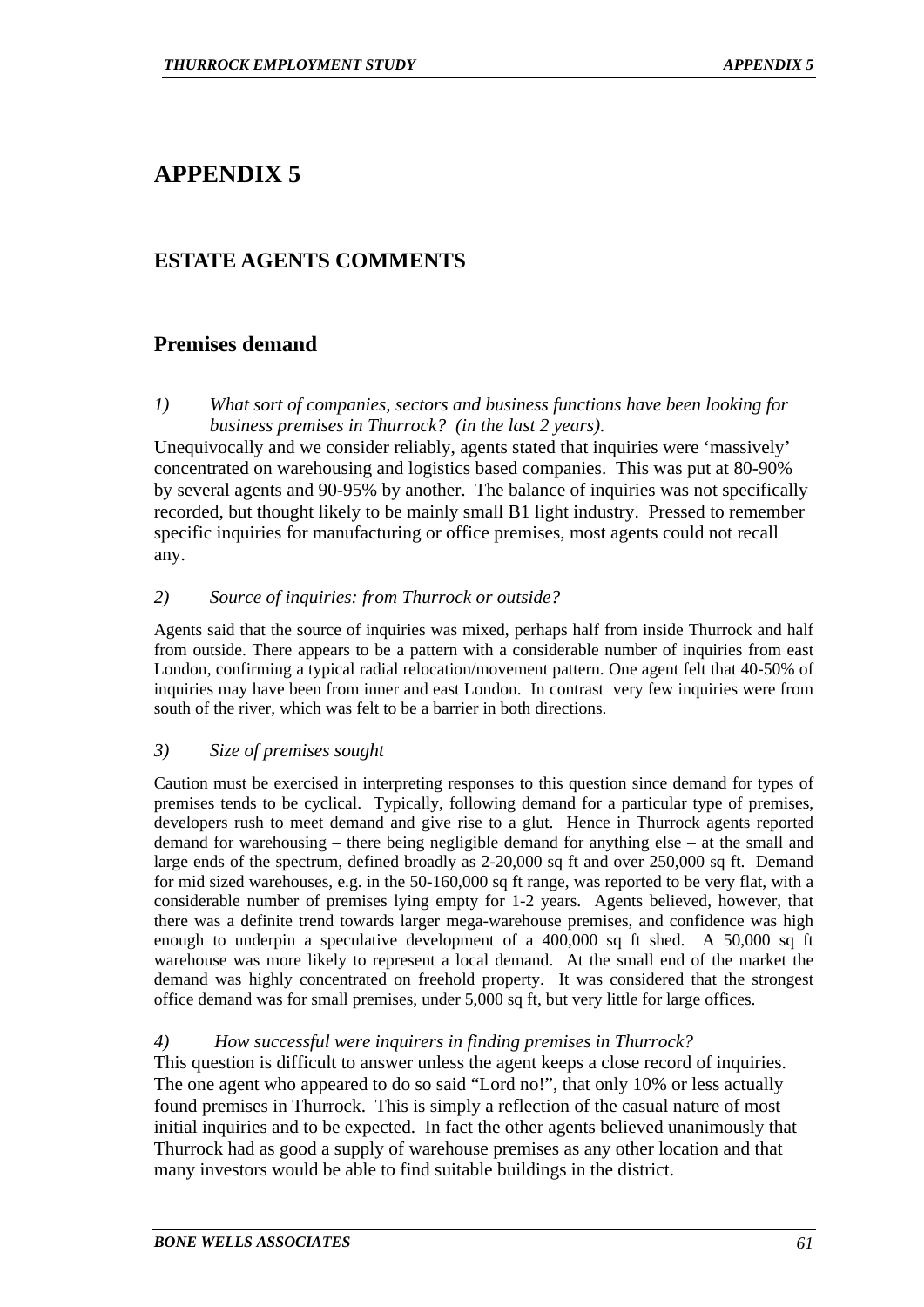# *4) Reasons for locating in Thurrock*

One reason for this question was to identify specific port linkages which might be important to incoming firms. Most agents considered that this was a factor for a minority of businesses, recalling some specific inquiries. Another specific requirement reported was for storage space to serve Lakeside retailers. However, much the most important factor reported was access to M25 and national motorway network. Prices of space were considered competitive, in comparison to similar space off the M25 further west, although this was not viewed as the most important factor. To the supplementary question "What appeals to companies looking around Thurrock?" the main response quoted was "Comunications/M25". Lower prices and availability of a good choice of (warehouse) premises was cited as the second and third most important factor by one agent.

# **Premises supply**

# *5) Quantity of existing supply in Thurrock*

Respondents were unanimous that provision of warehousing premises was generally good, with enough industrial/factory space (in relation to limited demand). As a number pointed out, with very many manufacturing/warehouse permissions, the distinction between these tends to be blurred anyway. Availability of warehousing was considered to be good across the size ranges.

Warehousing/industrial stock availability contrasted with a very limited supply of office space among all size ranges. While demand was not felt to be high, availability of space was believed to be very constrained. Interestingly, office space was in much better supply south of the river, mainly in the Crossways development, although the area had a similar industrial character as Thurrock. But some small office developments were proceeding. The main gap in the market according to one agent was for B1 light industrial premises. This demand may be met by a 14 unit B1 industrial scheme in Dolphin Way.

# *6) Quality of existing supply in Thurrock*

It was felt that there was more older, 1970s manufacturing space in the district, and a dearth of anything modern of office premises. Some poor 1970s stock existed.

# *7) Where in Thurrock is there a demand for more business space?*

Agents largely reported existing demand, concentrated on warehousing, and as expected, locations with good access to M25 were favoured, e.g. along the A13. Good locations mentioned for offices included stations and industrial estates with other modern business floorspace. One agent reported that Thurrock Council had refused an application for office development on an out of town site, and wished to steer it to Grays town centre.

# *8) Perceptions of Thurrock as a business location*

All the agents interviewed considered Thurrock to be an excellent location, for industrial occupiers. Further take up of logistics companies is expected. Little future demand for manufacturing or services was anticipated.

#### *Shell Haven and faster employment growth in Thurrock*

*9) Realism of Shell Haven and acceleration of employment growth in Thurrock*